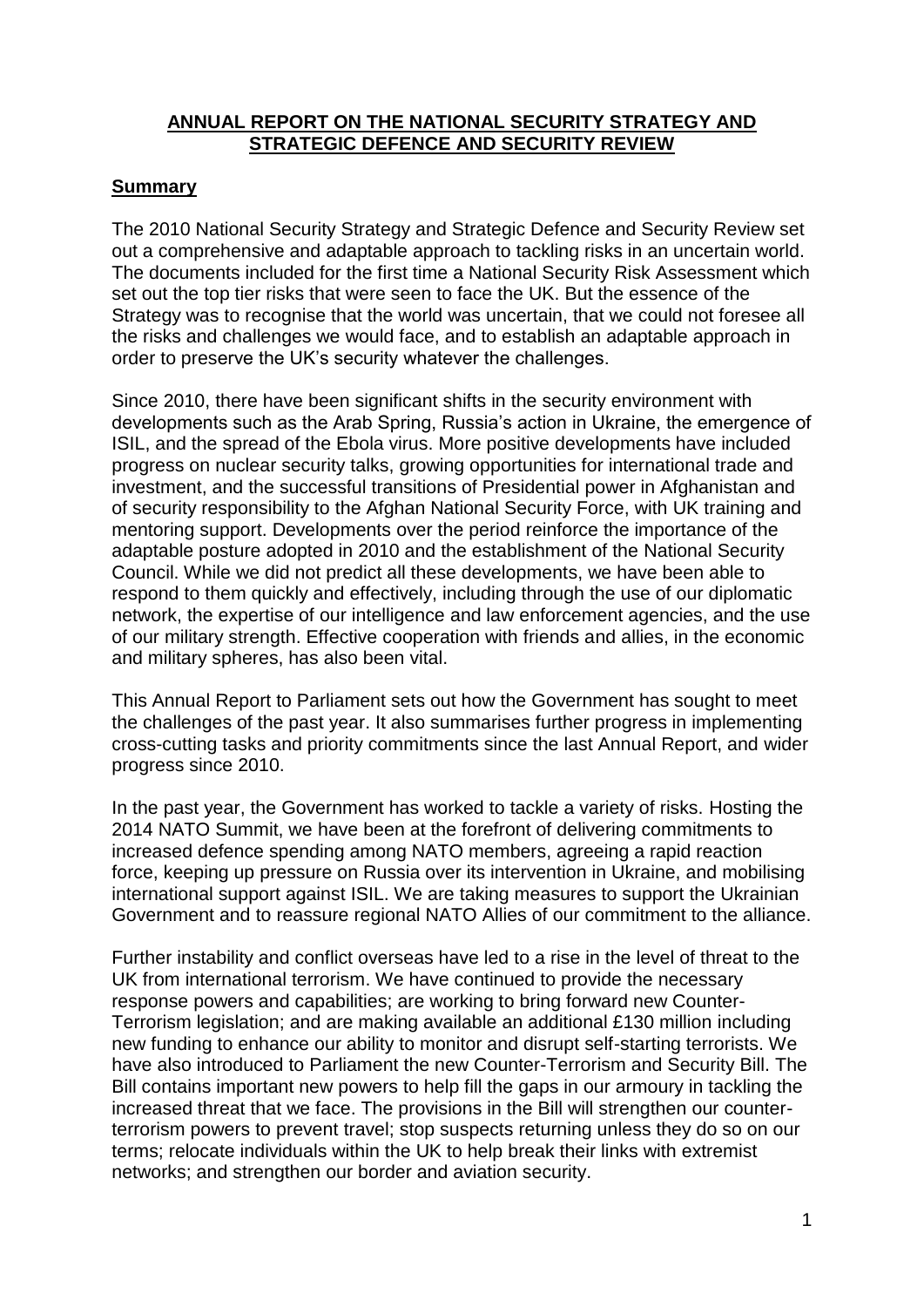The UK is also playing a leading role in international efforts to address the Ebola virus threat. We have committed £230 million towards this and successfully led work to scale up to €1 billion the commitment of the EU and its Member States.

Focusing more specifically on challenges within the UK, the Government has continued to make good progress on Defence transformation in force structures, equipment, personnel, bases, efficiency and reform. We have announced this year a £1.1 billion investment programme including £800 million for Intelligence and Surveillance equipment for the Armed Forces. The Successor Deterrent programme is on track to deliver an operational capability from 2028. 2016 will see the delivery of our first production Lightning II test and evaluation aircraft enabling the first front-line squadron to become operational by 2019. The first of three Rivet Joint signals intelligence aircraft was deployed to support operations in Afghanistan this year well ahead of schedule. Along with procurement of 589 multi-role Scout armoured vehicles, nine Voyager aircraft, the A400M Atlas transport aircraft and new Chinook helicopters, these assets will significantly enhance our Armed Forces' capabilities.

A sustained programme is transforming our understanding of cyber threats and our defences against them. The Government has continued to strengthen measures to address serious and organised crime including illegal immigration, achieving significant numbers of disruptions and convictions; to maintain communications data and interception capabilities; and to manage risks posed by returning foreign fighters.

Government has also worked to enhance crisis management capabilities through joint emergency services inter-operability training and the new ResilienceDirect secure web-based information-sharing service; to make contingency plans for risk of disruption to satellite communications; to monitor risks of disruption to oil and gas supplies; and to safeguard Falkland Islanders' rights to self-determination.

The relentless evolution of risks and threats over the past year re-emphasises the need for effective resilience and preparedness if we are collectively to manage the diversity and unpredictability of challenges to national security. But marked progress has been made since 2010 in delivering the adaptable posture, with 94% of all commitments broadly on track or delivered.

Broader experience over the last four years testifies to the continuing value of sustained and properly coordinated efforts across the whole of government and across sectors, nationally and internationally, both to ensure a secure and resilient UK and to shape a stable world. The next National Security Strategy and Strategic Defence and Security Review will be able to build on this experience.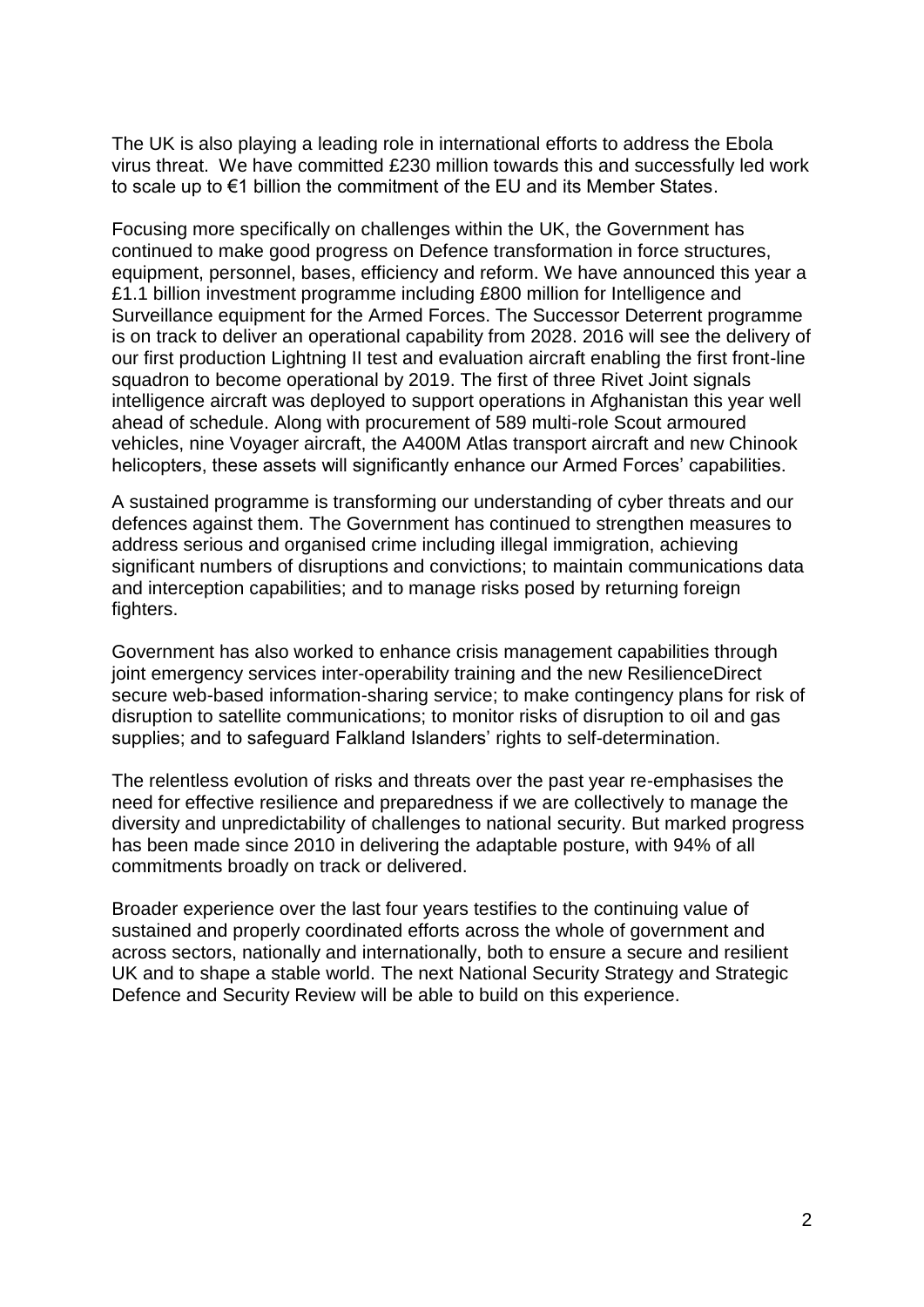# **ANNUAL REPORT ON THE NATIONAL SECURITY STRATEGY AND STRATEGIC DEFENCE AND SECURITY REVIEW**

# **Introduction**

- 1. This fourth Annual Report to Parliament on the implementation of the 2010 National Security Strategy and of the Strategic Defence and Security Review is the last in the current Parliament. It outlines achievements to date.
- 2. Against a backdrop of longer term global security trends, reflecting the many uncertainties faced by the country both at home and overseas, this report summarises risks materialising in the past year and steps taken by the Government to address them. An annex then details progress during the year with the commitments made in 2010, noting some longer term achievements and reflections on the experience. The report also takes account of comments made by the Joint Committee on the National Security Strategy on the 2013 Annual Report.
- 3. The Government has continued to make good progress in implementing the commitments made in 2010. Many have now been delivered. Some have a longer horizon, especially related to the delivery of the Ministry of Defence's Future Force 2020. Effective delivery continues to require a sustained and properly coordinated focus across the whole of Government and across sectors, both nationally and internationally.

## **The longer term global security context**

- 4. The 2010 National Security Strategy assessed the evolving international context as one of enduring uncertainty, presenting the UK with new and unforeseen threats and opportunities. Developments over the last four years, and their various consequences, have proven that assessment correct.
- 5. The Arab Spring in the Middle East and North Africa created hope for reform, yet in many places resulted in disappointment and conflict. The NATO-led intervention in Libya halted the Qadhafi regime's atrocities; but hopes for stabilisation have been frustrated by resurgent conflict. The Asad regime"s brutal suppression of peaceful protests plunged Syria into bloody civil war in which the regime has used chemical weapons against its own citizens.
- 6. The regime"s brutality created the conditions that have allowed ISIL to flourish. ISIL has seized territory across Syria and Iraq, terrorising innocent populations of all faiths and ethnicities and threatening the region and beyond. The resulting rise in level of terrorist threat to the UK from "Substantial" to "Severe" has placed further pressure on limited resources. Al Qa"ida, affiliated partners and wider terrorists groups continue to target Governments and vulnerable communities, including in Mali, Yemen and Nigeria, and have committed large-scale atrocities in Kenya and Algeria.
- 7. Renewed conflict between Hamas and Israel in Gaza left thousands dead. North Africa and the Levant remain vulnerable to instability, with severe challenges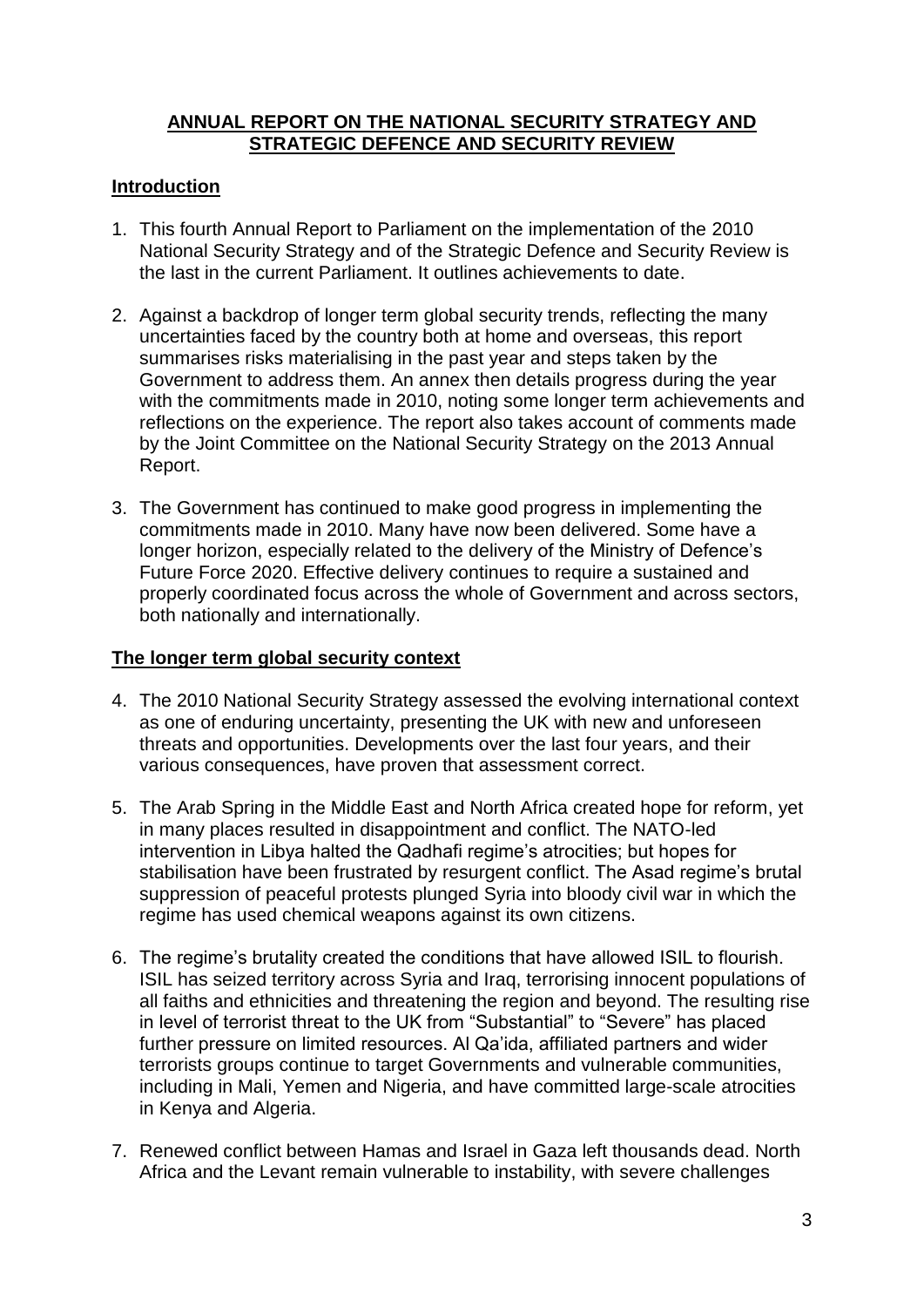remaining in Libya. The continuing conflict in Syria is spreading disorder, notably to Iraq. Russia has challenged the fundamental principles of international order by its illegal annexing of Crimea and direct military subversion in eastern Ukraine. Tensions in the South and East China Seas have grown over the past four years.

- 8. The progress of nuclear talks with Iran since 2013, including a further extension to the Geneva agreement until summer 2015, has provided some hope for a resolution to this long-running challenge, with potential benefits for the security of the whole region. African countries cooperating under the auspices of the African Union have made substantial progress in stabilising Somalia, with help from western partners; and the UK has worked actively with Allies and Partners over the past four years to respond to the challenges and contribute to international peace and security.
- 9. Following a slower than expected recovery after the global financial crisis, the world economy is now expected to see more differentiation in growth both within and across advanced and emerging economies. The UK has the fastest growing major advanced economy in the world. The United States and Canada also appear to be strengthening; but the euro area remains weak and at risk of a more sustained slowdown. Emerging markets are also expected to slow down and diverge in performance. Some (mainly in Asia) are expected to see continued strong growth; while others including Brazil, Russia, Turkey and South Africa, are expected to slow down due to both cyclical and structural factors. In addition, geopolitical tensions appear to have increased compared to a year ago, including persistent security issues in Syria/Iraq and Ukraine.
- 10.The Ebola outbreak in West Africa demonstrates the global risk posed by highly contagious diseases – both directly, in terms of public health, and indirectly, in terms of their wider social and economic impacts. As of 8<sup>th</sup> December, the Ebola virus had claimed the lives of 6,387 people in West Africa and this figure is expected to continue to rise over the coming weeks. International spread on a significant scale would have even more devastating consequences.

#### **Materialising risks and responses in the past year**

11.The National Security Strategy classified major risks into three tiers. Recognising their diversity and mutability, it aimed to prevent and mitigate them using all the instruments of the adaptable posture detailed in the Strategic Defence and Security Review. This section summarises risks materialising over the past year and how the Government has acted to tackle them. Resilience in the face of materialising risks, their successful mitigation and their prevention together testify to the continuing value of a risk-based approach to national security.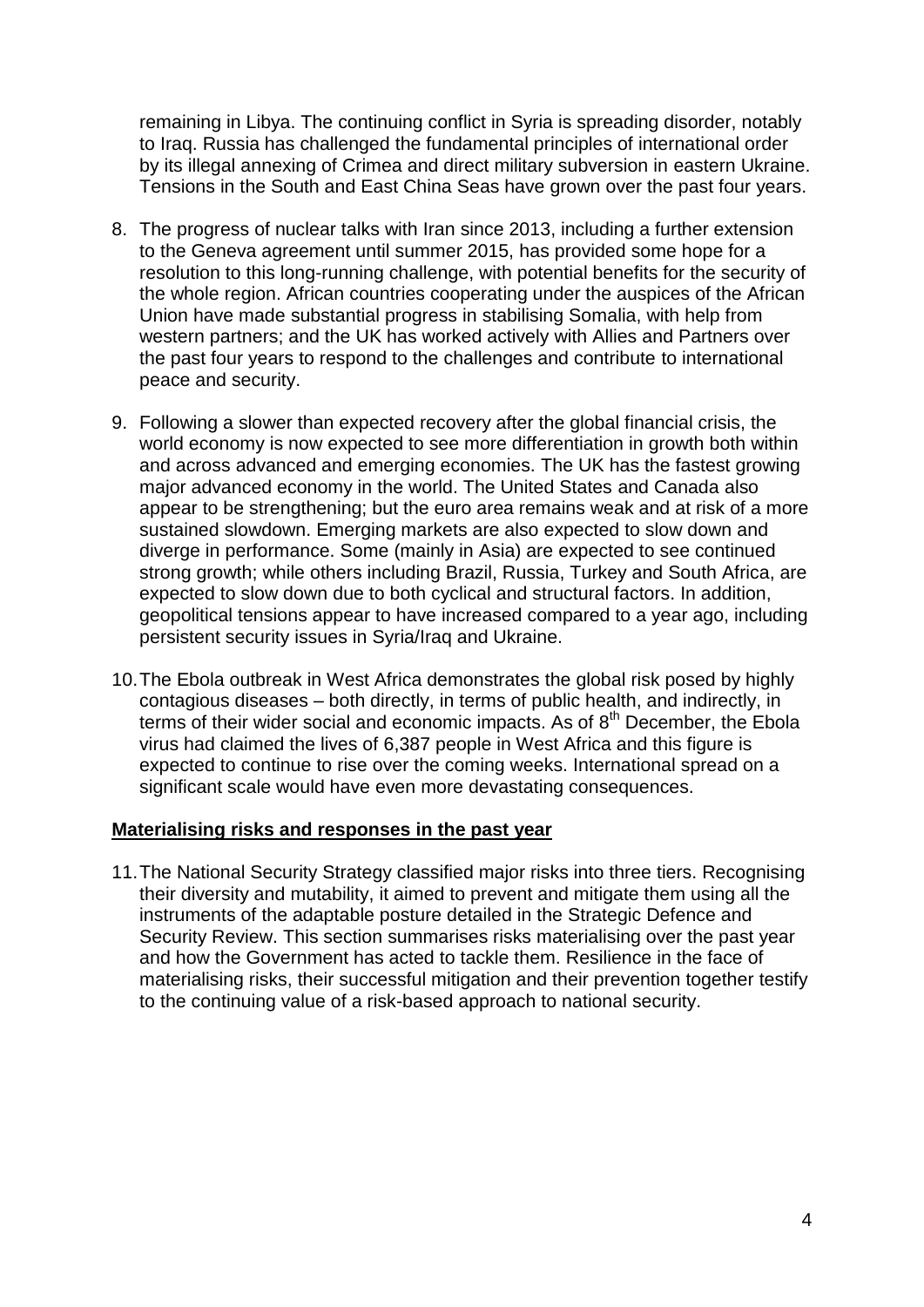# **Tier one**

- **International terrorism affecting the UK or its interests, including a chemical, biological, radiological or nuclear attack by terrorists; and / or a significant increase in the levels of terrorism relating to Northern Ireland.**
- 12.In August 2014, the threat to the UK from international terrorism was raised from "Substantial" to "Severe", meaning an attack is highly likely and could occur without warning. This increase in threat level is related to developments in Syria and Iraq, where terrorist groups are planning attacks against the West. Some of these are likely to involve foreign fighters who have travelled from the UK and Europe. We continue to provide the police and security and intelligence agencies with the powers and capabilities they need to respond to the changing threat, including measures to address the current threat emanating from Syria and Iraq. In cooperation with close allies and partners, we are playing an active role in the international coalition against ISIL, including through the UN and by the action of our Armed Forces in support of Iraqi Security Forces fighting ISIL on the ground (see also paragraphs 127-139).
- 13.The threat from Northern Ireland-Related Terrorism remains at "Severe" in Northern Ireland and "Moderate" in Great Britain". As a direct result of efforts by the Police Service of Northern Ireland (PSNI) and MI5, there have been major disruptions, arrests and convictions as well as seizures of arms and Improvised Explosive Device components, both north and south of the border, which have impeded violent dissident republican activity. Northern Ireland continues, however, to face a serious terrorist threat from groups possessing both lethal intent and capability. As an illustration of the threat, examination of a property near the border in October led to the discovery of half a ton of fertilizer, six pipe bombs, a suspected firearm and 100 rounds of ammunition.

## **Hostile attacks upon UK cyber space by other states and large scale cybercrime.**

14.Sophisticated and targeted cyber attacks continue to cost the UK economy several billion pounds per year and pose a significant national security threat. In response, a sustained National Cyber Security Programme, now in its fourth year of implementation, is transforming our understanding of the cyber threat and improving the UK"s cyber defences in parallel with greater investment from the private sector. Across government, initiatives are in place to build up the UK"s sovereign capability to detect and defeat high-end threats, and support law enforcement in fighting cyber-crime. There are also measures to boost business and public awareness of the issue, so that firms and individuals are doing what they can to protect themselves; increase the supply of skilled professionals needed to improve UK cyber defences across public and private sectors; and work with international partners to build capacity, bear down on havens for cybercrime such as the "dark web", and establish norms of behaviour in cyber space. The Government reports annually to Parliament on progress in delivering its Cyber Security Strategy: the latest report was published on 11<sup>th</sup> December.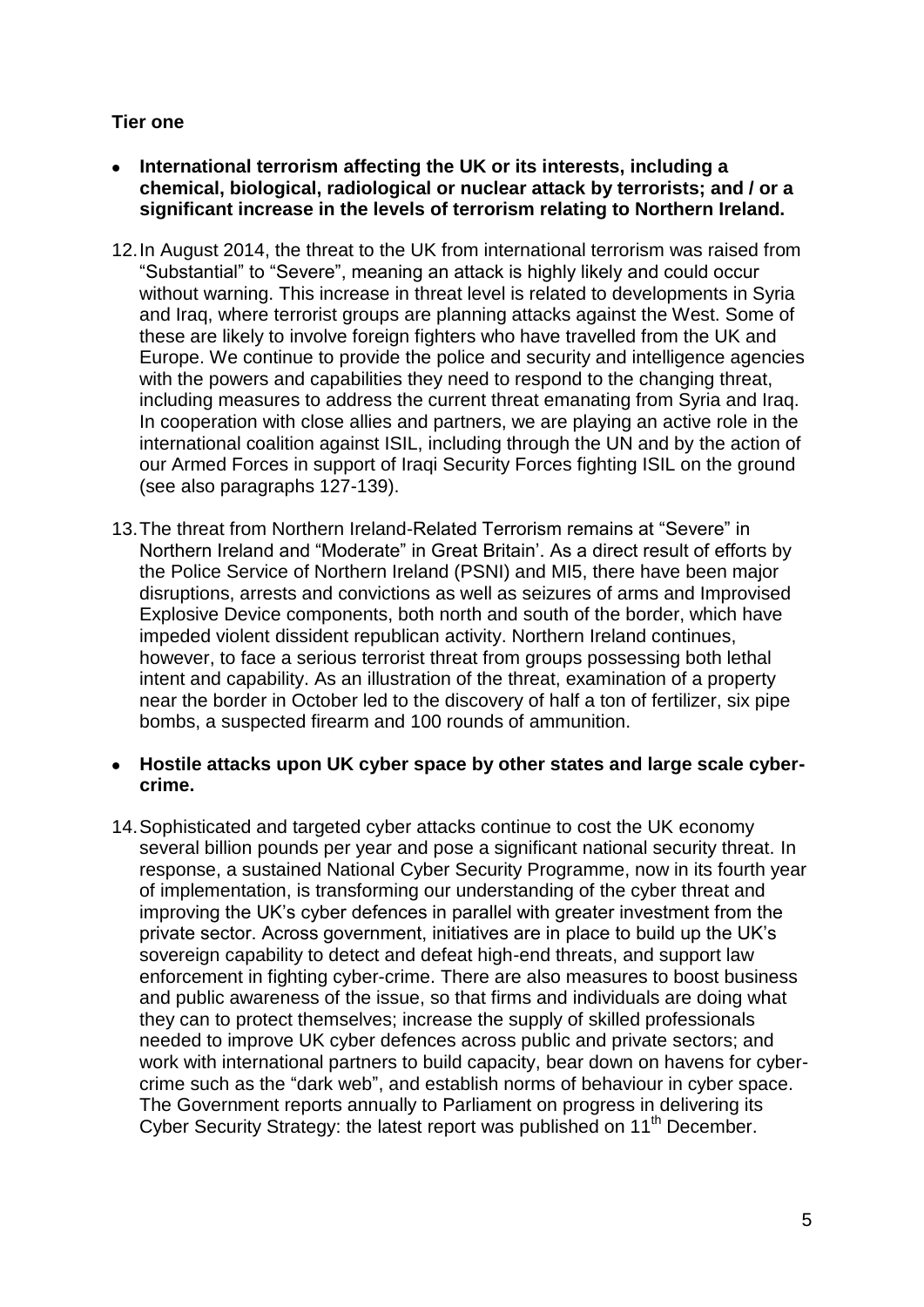**A major accident or natural hazard which requires a national response, such as severe coastal flooding affecting three or more regions of the UK, or an influenza pandemic.**

#### *Human health*

- 15.The Ebola outbreak has drawn upon many of the same requirements and capabilities that would be needed in response to an influenza pandemic, particularly the need for the international effort to be concerted and coordinated. The UK has been playing a prominent role on the international stage and is leading the international effort in Sierra Leone. This has focused on greatly enhancing Ebola treatment centre capacity in-country, supporting burial teams and controlling transmission within communities through quick isolation of suspected cases. The Government has also been prominent in developing the prospects from an eventual Ebola vaccine, as well as taking measures to protect the population of the UK. The scale of the overall task is immense.
- 16.The Government"s response is being delivered through several government departments, with overall coordination provided by the Cabinet Office; and leadership of the response in Sierra Leone by DFID. In the UK we have robust measures in place, including screening, and we have tested our emergency response. Arrangements are also in place to coordinate those aspects of the UK response which are devolved. UK diplomacy, including our Posts overseas, has taken a lead in mobilising the international response to Ebola, galvanising international support both for the UK"s response in Sierra Leone and for the wider regional response. Specialist knowledge and experience within Government, the military and from across the UK emergency response community are playing a key role in the region and in managing the complex programme within Government. As part of the UK"s response, DFID has established a "Beyond Ebola" team in Sierra Leone which is looking at the implications of the crisis for the UK"s existing development programmes. The team is identifying opportunities for strengthening long-term impact, for instance on health systems, food security and job creation. Lessons from responding more quickly to a crisis of this scale and complexity will need to be identified to inform preparedness for health emergencies here and abroad.
- 17.Domestically, the risk to the public remains low. However, the Chief Medical Officer for England has estimated that a handful of Ebola cases are likely to reach the UK over the next three months. There are robust systems in the UK for managing infectious diseases when they arise, supported by a wide range of experts. Responsibility for health matters is devolved to the Scottish and Welsh Governments and the Northern Ireland Executive. All four nations including England have plans in place to identify and promptly treat patients; and there are robust prevention measures to contain infection, including specialist units if needed. Furthermore, all four are closely coordinating their preparations to respond to an incident to ensure that arrangements across the UK are coherent. In England, the response measures were tested in a major exercise conducted on 11<sup>th</sup> October 2014. The exercise demonstrated that the system and associated plans for managing the disease were robust, well-developed and welltested. The arrangements are being tested in the devolved administrations.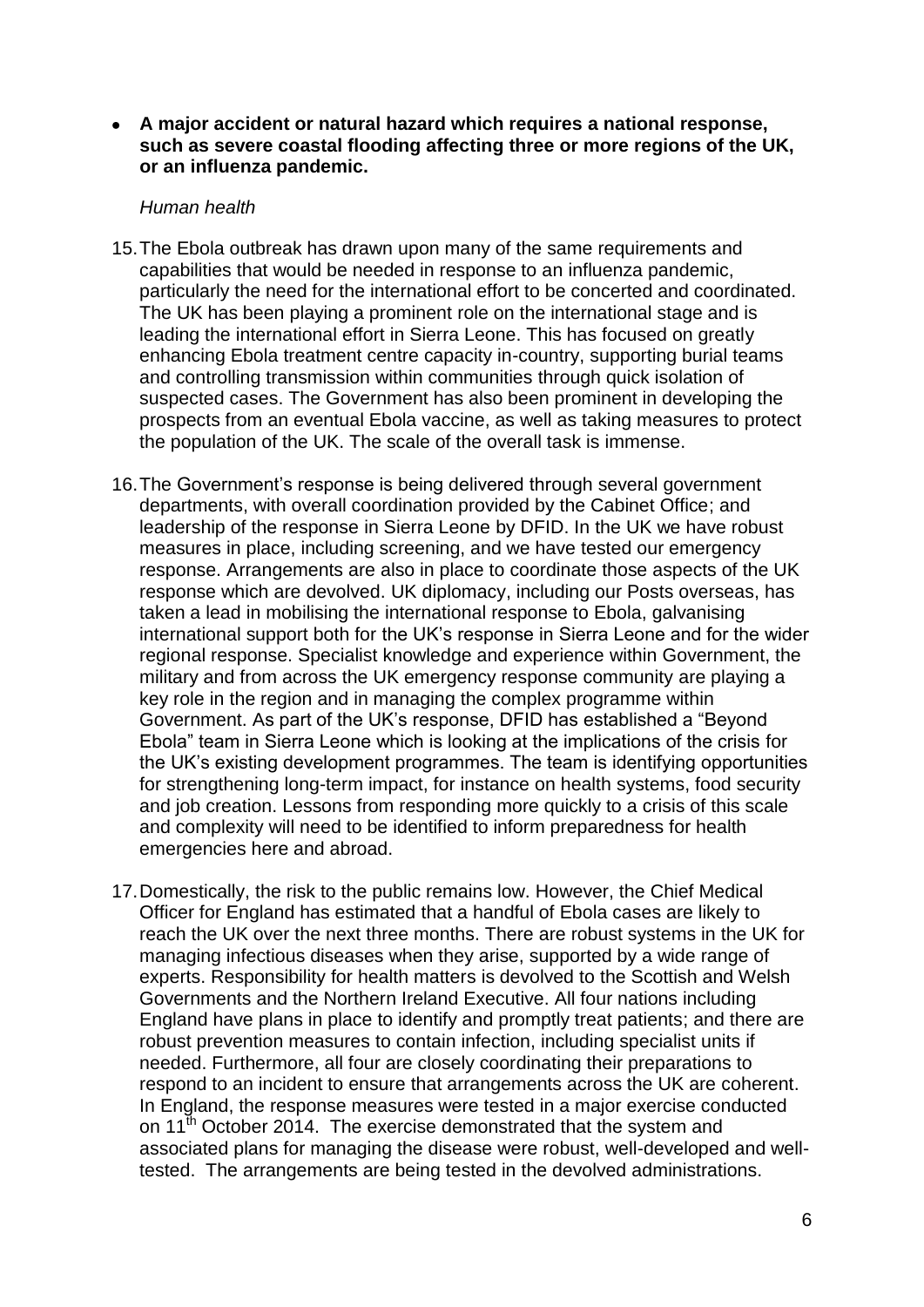18.The Government continues to support the cross-government pandemic influenza programme, and closely monitors influenza and other infectious diseases across the globe including Middle East Respiratory Syndrome Corona Virus (MERS-CoV). Influenza pandemic risk is a central component in the UK"s national exercise programme, enabling lessons to help shape the policies needed to develop an effective response so that preparedness can be accurately gauged.

## *Animal Health*

- 19.In November, a case of Highly Pathogenic Avian Influenza (H5N8) was discovered on a farm in East Yorkshire. This is a notifiable disease primarily due to the economic impact resulting from a high mortality rate among affected birds and restrictions on trade. It is also zoonotic and could, in rare cases, be transmissible to humans – particularly those in very close contact with infected live poultry. However, the risk to public health in the UK, either by transmission or through the food chain, is judged to be very low. The Government swiftly activated its comprehensive plans for responding to this outbreak. At the time of writing, the outbreak has been brought under control and no new cases have been identified. It is likely, however, that the outbreak originated in migrating wild birds so a further outbreak is possible.
- 20.Variants of the avian influenza virus continue to be recorded in other areas of the world, including highly pathogenic H7N9 in China. The virus is not currently transmissible among mammals. A virus which is both highly transmissible and potentially fatal to humans remains possible.

#### *Severe winter weather*

- 21.From late 2013 and through the winter in early 2014, the UK was affected by an exceptional run of winter storms, which carried with them large amounts of rain and led to very serious flooding across southern England. With catchments in most areas saturated by mid-December, the full range of flood manifestations – tidal, surface, river and ground water – were felt over the ensuing seven to eight weeks, with substantial effects on individuals, businesses and infrastructure.
- 22.No single storm was exceptional but storm continuity and persistence were unusual. England and Wales saw one of the most sustained periods of winter rainfall in at least 248 years. In December and January, total rainfall exceeded 370 mm for the south-east and central southern England region - the wettest such period since 1910. The Thames, recorded some of the highest flow rates ever measured and remained exceptionally high for longer than in any previous flood episode since 1883. In January 2014, the Thames Barrier was raised on 13 consecutive occasions to protect people and property as high fluvial flows and high spring tides coincided. Rainfall well above average continued throughout January, giving little respite for areas already affected by flooding especially in southern England and notably in the Thames Valley and Somerset.
- 23.Government"s response was robust. In total 40 ministerial COBR meetings were held during January and February to coordinate the national response to flooding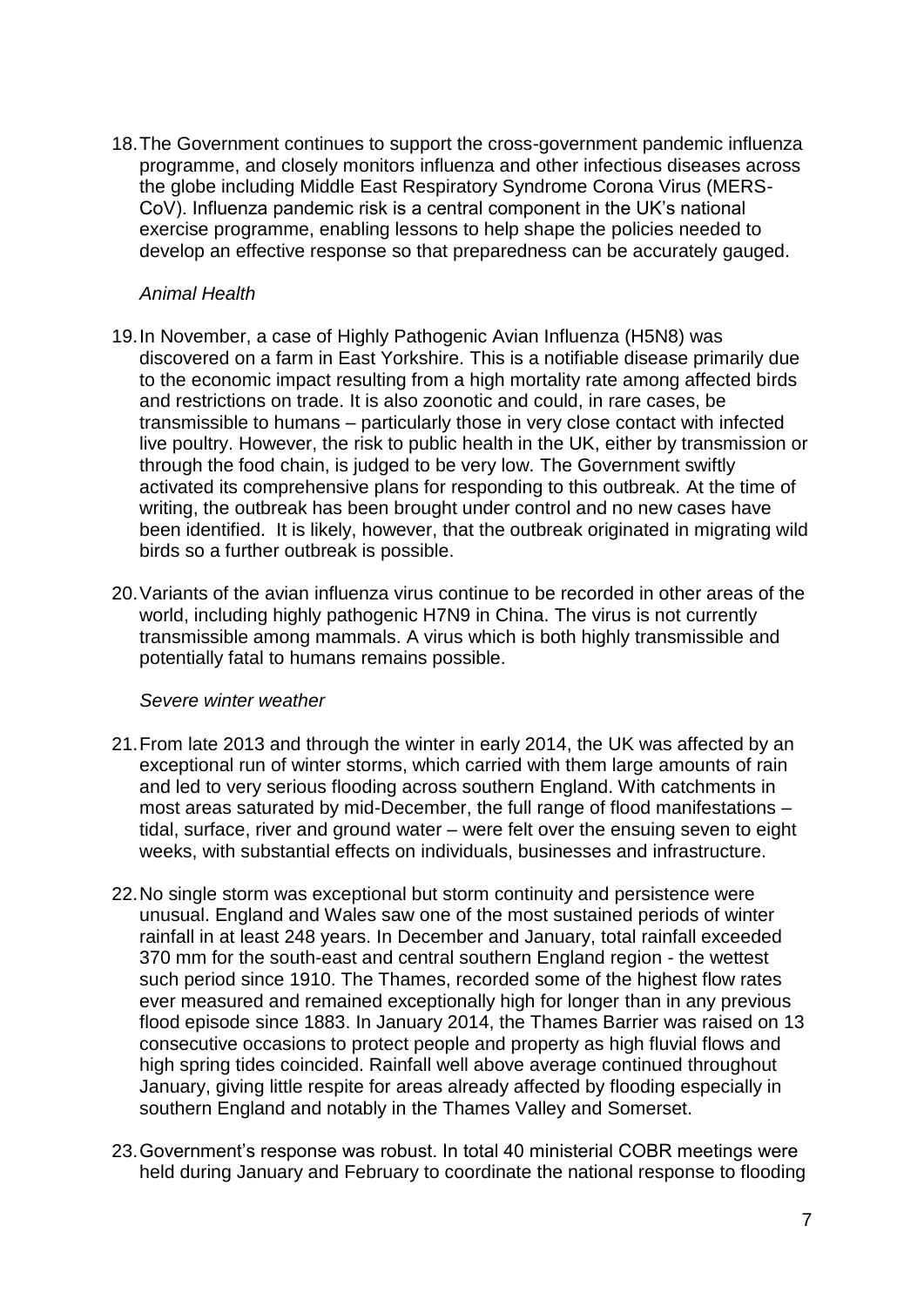of over 8,300 homes and over 4,300 businesses. The Armed Forces supported the UK civil authorities in providing flood relief across the country. Existing flood defences helped to protect more than an estimated 1.3 million properties. To date, the Government has committed more than £565 million in flood recovery support funding through schemes to support needs ranging from repair of coastal defence assets to support for local authorities, businesses and individuals. Ministers were heavily involved: 11 ministerial flood representatives supported the Government"s flood response and recovery efforts in different areas of the UK. By the end of August, over 90% of flood and coastal erosion risk management projects had been completed, with others planned or under way.

## **An international military crisis between states, drawing in the UK, and its allies as well as other states and non-state actors.**

- 24.The risk posed to the UK"s interests by an international military crisis remains. Although not a state, the activities of ISIL in Iraq and Syria threaten both regional and international security. Working closely with international partners, the Government is pursuing a long-term comprehensive strategy to degrade ISIL and counter its poisonous ideology, in order to minimise the threat to UK security and UK interests in the region.
- 25.In addition to providing UK humanitarian aid to alleviate the suffering of those displaced by ISIL"s violence, the Government is working to: disrupt attackplanning against the UK and our interests; counter ISIL"s propaganda; isolate ISIL by supporting inclusive political governance that can reach out to all communities in Iraq and Syria; strengthen those moderate forces fighting ISIL on the ground; cut off ISIL"s access to funds and fighters; help strengthen the resilience of neighbouring countries; and bring the widest possible coalition of countries together to degrade ISIL through diplomatic engagement. Following the debate in Parliament on 26<sup>th</sup> September, the UK's response extended to include UK air strikes in Iraq to support local security forces fighting ISIL on the ground; and in October, the Defence Secretary confirmed that UK aircraft would also begin surveillance missions over Syria to gather intelligence. A sustained effort across all these elements will be needed in order to defeat ISIL and its violent ideology. Government's response to Iraq, Syria and ISIL is addressed in more detail in paragraphs 127-139.
- 26.Russia"s illegal activities in Ukraine are addressed in paragraphs 40-41 and 115- 120.

## **Tier two**

- **An attack on the UK or its Overseas Territories by another state or proxy using chemical, biological, radiological or nuclear (CBRN) weapons.**
- 27.There has been no attack on the UK or its Overseas Territories by another state or proxy using CBRN weapons. Over the past year, the Government has worked hard in international fora and with our allies and partners to tackle the risks of CBRN proliferation, as paragraphs 91-93 of this report describe.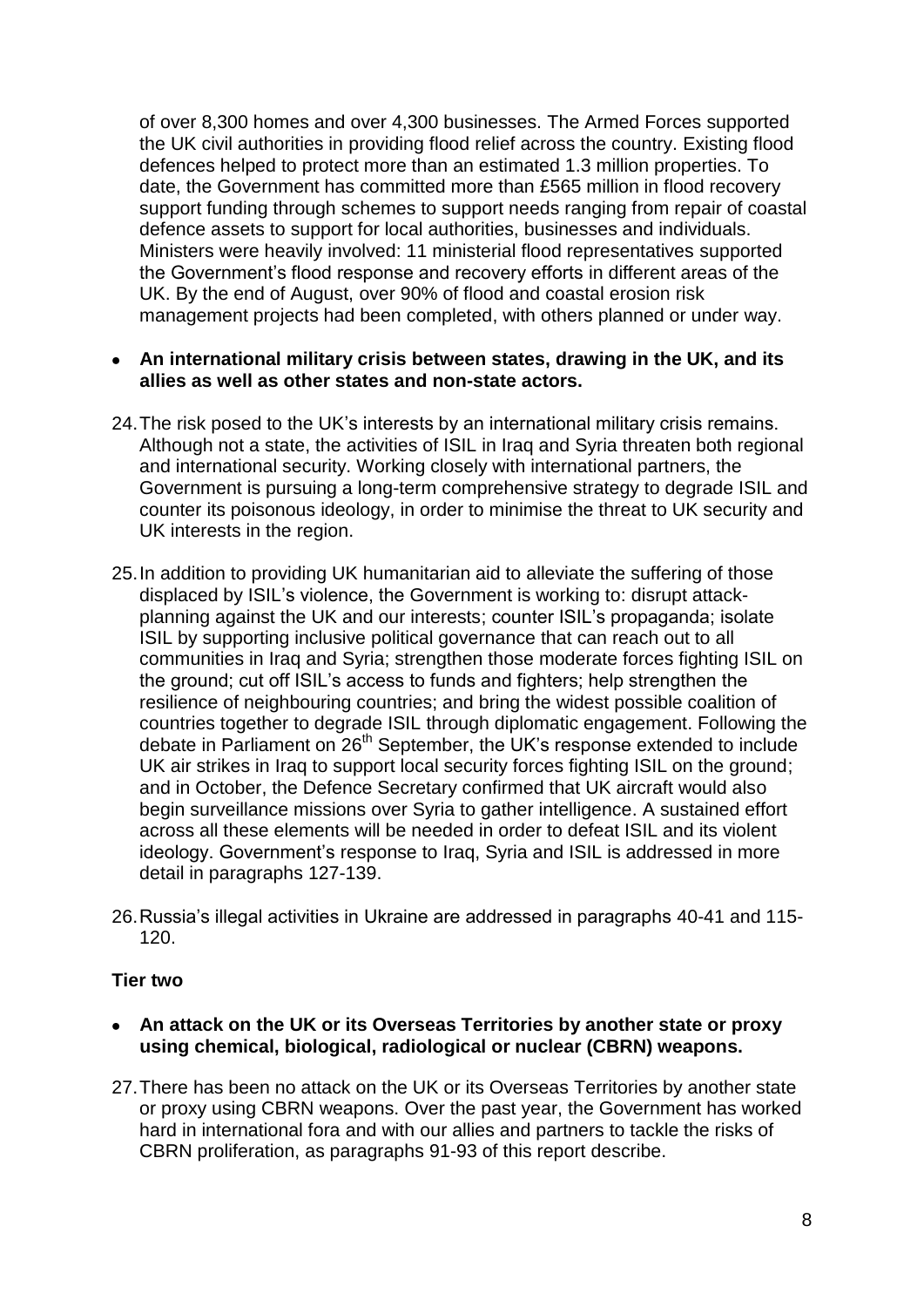#### **Risk of major instability, insurgency or civil war overseas which creates an environment that terrorists can exploit to threaten the UK.**

28.Rising instability and conflict in the Syria and Iraq region have directly affected UK national security, and prompted the increase to the UK threat level from international terrorism from "Substantial" to "Severe" (see also paragraph 12). Such ungoverned spaces, often as a consequence of conflict, directly benefit terrorist groups, allowing for the free movement of weapons and people, and safe locations in which to plan and train for further attacks, potentially against the UK itself. Instability in other areas of the Middle East, North Africa, the Sahel and South Asia necessarily increases the threat to UK interests.

## **A significant increase in the level of organised crime affecting the UK.**

- 29.The level of serious and organised crime affecting the UK and its interests remains high. The National Crime Agency"s (NCA) first National Strategic Assessment, published in May 2014, paints the most complete picture yet of this threat and highlights areas of particular concern: on-line sexual exploitation of children, including the live-streaming of abuse; the growing volume of cybercrime and the targeted compromise by criminals of UK networked systems; money-laundering; fraud against the public sector; organised illegal immigration; and new sources and routes for illegal drugs. The National Strategic Assessment estimates that over 5,300 active organised crime groups, comprising more than 36,600 individuals, are operating against the UK.
- 30.HMG has continued to strengthen the response to these and other threats, following October 2013"s launch of both the NCA and a new cross-government Serious and Organised Crime Strategy. We are delivering a wide range of reforms, improving law enforcement capabilities and fostering closer local partnerships. These steps are having real impact. The last 12 months have seen numerous successful operations to disrupt and prosecute serious and organised criminals, encompassing effective action to tackle: modern slavery and human trafficking; drug trafficking and distribution; economic crime; under Operation NOTARISE, the arrest of more than 660 people suspected of sharing child sexual abuse imagery over the internet; and the disruption of computer malware responsible for global losses of hundreds of millions of pounds. In its first year, the NCA led and coordinated activity resulting in over 920 disruptions against serious and organised criminals, the arrests of 2,048 people in the UK and 1,181 overseas, and 415 convictions.

## **Severe disruption to information received, transmitted or collected by satellites, possibly as the result of a deliberate attack by another state.**

31.Disruption to information received, transmitted or collected by satellites can result from natural events, specifically severe space weather. This has been relatively quiet during 2014, with no significant Earth-directed events and no known impacts on satellite communications systems; but these events clearly can and do occur: a solar storm emitted from the far-side of the Sun on 1<sup>st</sup> September affected a science-mission satellite.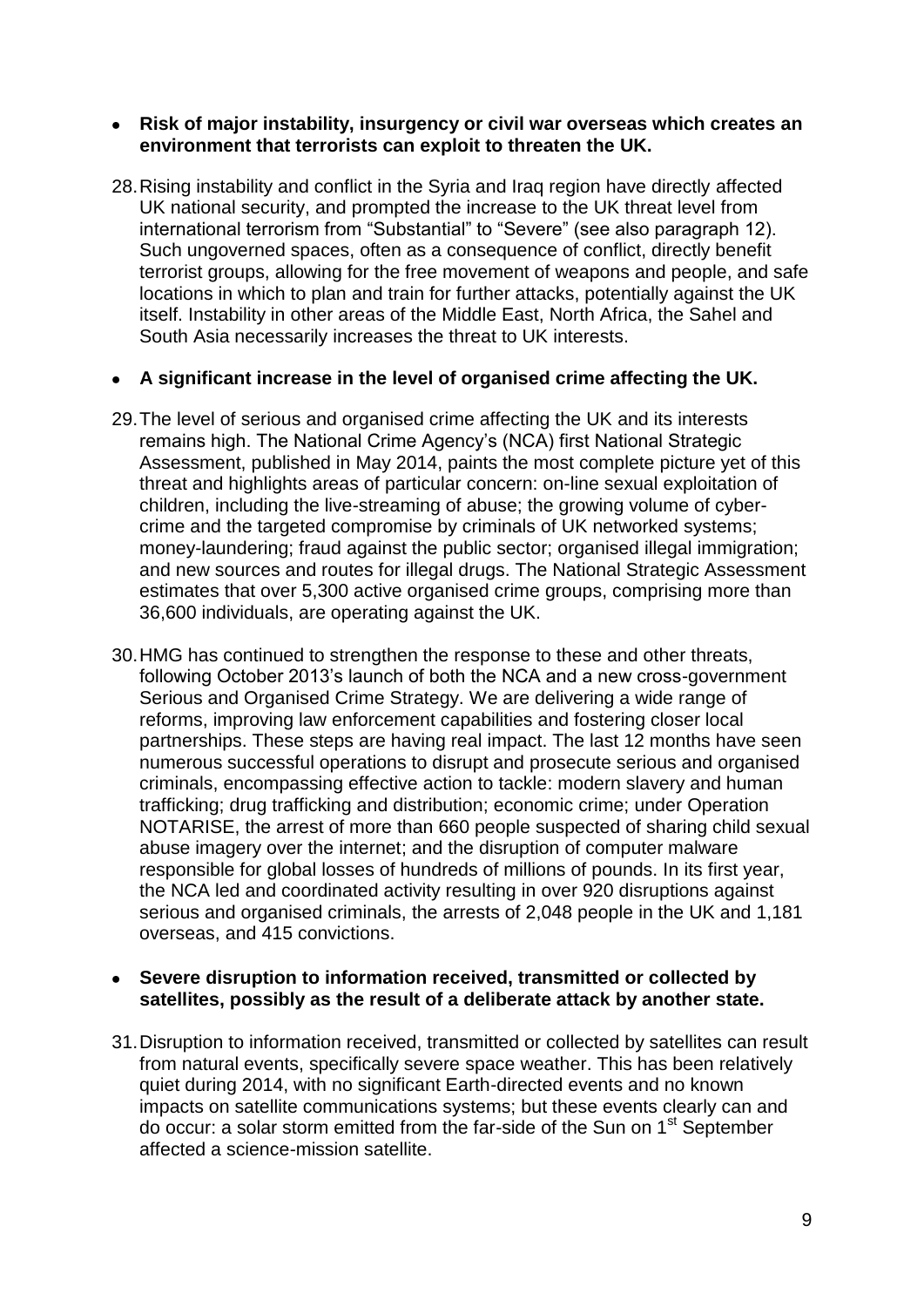- 32.The Government continues to put in place contingency plans both locally and nationally: raising awareness of this risk amongst local responders; encouraging them to consider appropriate response measures in situations where satellite communications or Global Navigation Satellite System applications are lost; and establishing a cross-government working group dedicated to understanding space weather and its impacts so as to ensure better preparedness for response.
- 33.Further, monitoring and responding to the persistent eruption at Bardarbunga volcano in Iceland has helped to validate many of the new communications channels introduced since the aviation industry was disrupted by the 2010 Iceland eruption. This has resulted in detection of low levels of volcanic gases in Northern Ireland and Scotland. Met Office-led modelling of potential dispersal of gas and particulates has helped to improve assessment of potential effects of a severe, gas-rich volcanic eruption on the UK. Additional capabilities have also been delivered, with an improved framework for flying in areas of predicted volcanic ash; a specialist aircraft for sampling ash; and government funding to improve the network used for monitoring volcanic ash.

# **Tier three**

- **A large scale conventional military attack on the UK by another state (not involving the use of CBRN weapons) resulting in fatalities and damage to infrastructure within the UK.**
- 34.There has been no large scale conventional attack on the UK by another state. As later sections of this report describe (see paragraphs 169-184), the Government has worked closely with Allies and partners to sustain the international cooperation and alliances and institutions, such as NATO, which underpin our national security.
- **A significant increase in the level of terrorists, organised criminals, illegal immigrants and illicit goods trying to cross the UK border to enter the UK.**
- 35.Immigration crime still poses a significant threat to the UK. As the NCA"s 2014 National Strategic Assessment suggests, organised criminals continue to facilitate illegal immigration into the UK by air, land and sea. Cross-border human trafficking persists as a threat for the UK. Organised criminals smuggle varied illicit commodities across UK borders using fast parcel delivery, air freight, container traffic and roll-on/roll-off ferry services. Opiates from Afghanistan and Pakistan, cocaine from South America, and new psychoactive substances from the Far East are of particular concern. Firearms, parts and ammunition can be obtained via the internet and imported into the UK from the United States, China and various European countries using parcel delivery services. Other illegal commodities, including endangered species, are frequently seized at the border (e.g. rhino horn, elephant ivory, reptiles and birds of prey). On foreign fighters, see paragraphs 12 and 96-97. The Government has been working to ensure that the powers and capabilities needed to tackle these varied threats are available to the law enforcement, security and intelligence agencies (see paragraphs 85-90 and 101-104).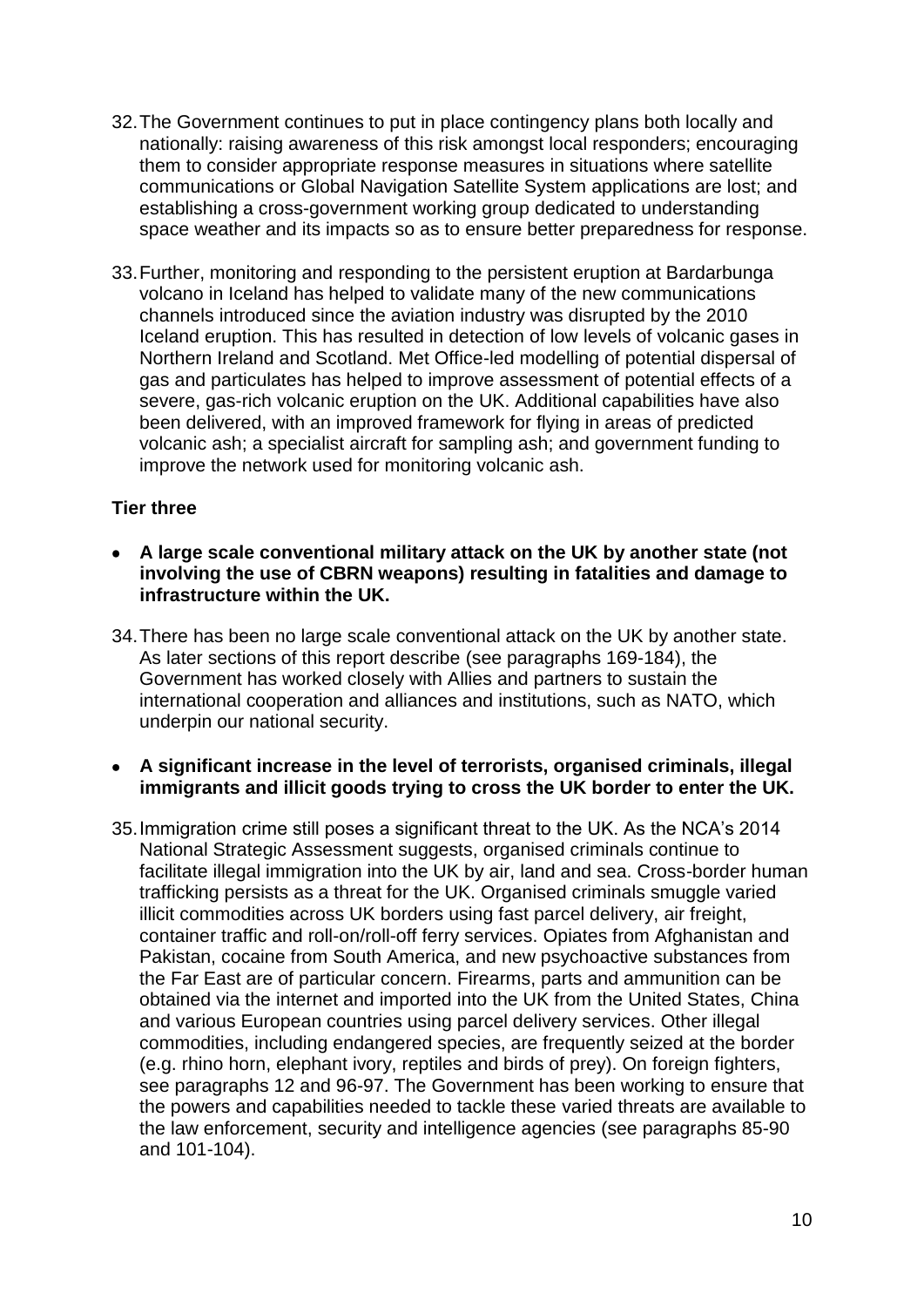- **Disruption to oil or gas supplies to the UK, or price instability, as a result of war, accident, major political upheaval or deliberate manipulation of supply by producers.**
- 36.Over the last year, oil prices (Brent) peaked at \$115 per barrel in June and fell to a low of \$66 per barrel in December 2014 – the lowest in several years. No event has led to physical disruption at a scale requiring coordinated international stock release.
- 37.The Government is monitoring risk of disruption to gas supplies from Russia through Ukraine into the EU. The UK receives less than 1% of its gas from Russia. On the 7<sup>th</sup> July, the EU Commission asked EU Member States to complete a Stress Test Report analysing the impact on their country of scenarios with gas supplies disrupted by rising tensions between Russia and Ukraine. The Government has published the UK Stress Test summary findings in the Autumn Statutory Security of Supply Report (see [http://ec.europa.eu/energy/stress\\_tests\\_en.htm\)](http://ec.europa.eu/energy/stress_tests_en.htm). The Commission has produced an EU-wide report, findings of which were presented to the EU Council in October.
- **A major release of radioactive material from a civil nuclear site within the UK which affects one or more regions.**

38.There has been no major release of radioactive material.

- **A conventional attack by a state on another NATO or EU member to which the UK would have to respond.**
- 39.The threat of conventional attack on a NATO or EU Member stands, but remains unlikely. The risk is greater that the UK could be asked to respond conventionally to an unconventional attack or an attack made by a non-state actor.
- 40.The development of the crisis in Ukraine over the last nine months, through the illegal annexation of Crimea and aggressive cross-border Russian activity in the east of the country, represents a significant challenge to European security (see also paragraphs 115-120). Several EU and NATO Members (especially those with significant Russian-speaking populations, or Russian, Ukrainian or Black Sea borders) remain concerned about conventional Russian interventions, ambiguous attacks or border destabilisation either on their own territory or flowing over from Ukraine. Additionally, the UK has experienced a significant increase in incursions into its airspace by Russian aircraft in the past year.
- 41.EU and NATO Members continue to exert pressure on Russia to de-escalate the situation in Ukraine principally through sanctions, and to provide reassurance to Allies and advisory support to Ukraine. Four Trust Funds for Ukraine were launched at the recent Wales NATO Summit. Decisions at the Summit, including the creation of a Very High Readiness Joint Task Force, reaffirm NATO"s strong commitment to collective defence and provide the assurances sought by concerned Allies.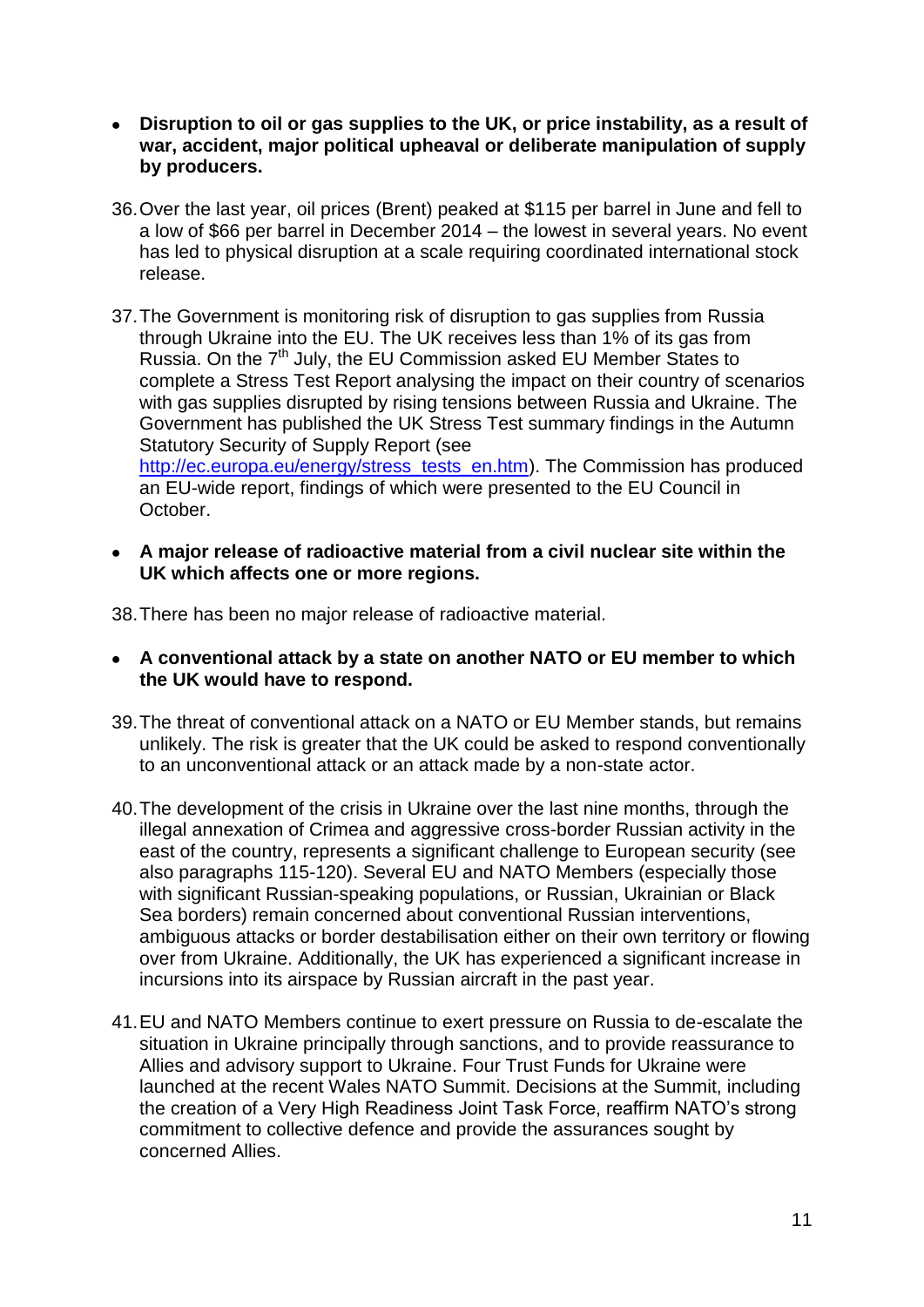42.ISIL has seized control of territory across Syria and Iraq. Its declared ambition to create a "caliphate" has already led to attacks in Lebanon and right up to the Turkish border. ISIL poses a significant terrorist threat bordering a NATO member. A substantial attack on the territory of a NATO Ally could lead NATO Allies to invoke the collective defence clause (Article 5) of the North Atlantic Treaty.

## **An attack on a UK overseas territory as the result of a sovereignty dispute or a wider regional conflict.**

- 43.Argentina continues to challenge UK sovereignty of the Falkland Islands through bilateral and multilateral diplomatic activity and by enforcing practical measures designed to isolate the Islands in the Latin American region and to cause economic damage. Government continues to safeguard the Islanders' rights to self-determination and freedom to develop a strong economy. There has been no military escalation, nor any substantial change to the UK"s defensive posture on the Falklands since the conflict in 1982.
- **Short to medium term disruption to international supplies of resources (e.g. food, minerals) essential to the UK.**
- 44.There were no short-to-medium term disruptions to international supplies affecting the UK.

# **Snowden**

- 45.As the Heads of the Agencies made clear at their public evidence session in front of the Intelligence and Security Committee (ISC) in November 2013, the unauthorised disclosure of intelligence material by Edward Snowden and the wide coverage of this issue in the media have caused real damage to UK national security interests. Sir John Sawers said: "the leaks from Snowden have been very damaging. They have put our operations at risk"; and Sir Iain Lobban remarked: "The cumulative effect of the media coverage, the global media coverage, will make the job that we have far, far harder for years to come".
- 46. This coverage raised questions about the lawfulness of agencies' activities, subsequently addressed by independent bodies including the ISC and the Interception of Communications Commissioner. The Interception Commissioner"s 2013 Report made clear that UK Agencies operate entirely properly within the current framework, and also that the law – including the Regulation of Investigatory Powers Act 2000 Part 1 Chapter 1 – is technology neutral and remains fit for purpose. Nevertheless, the Government remains committed to ensuring that law enforcement and intelligence agencies have the powers they need to investigate crime in cyber space, protect the public and ensure national security. The Government has made clear that these issues should be addressed in the next Parliament, taking account of current reviews including the ISC"s Privacy and Security Inquiry, the Royal United Services Institute's review of data gathering by the agencies, and David Anderson QC"s Investigatory Powers Review.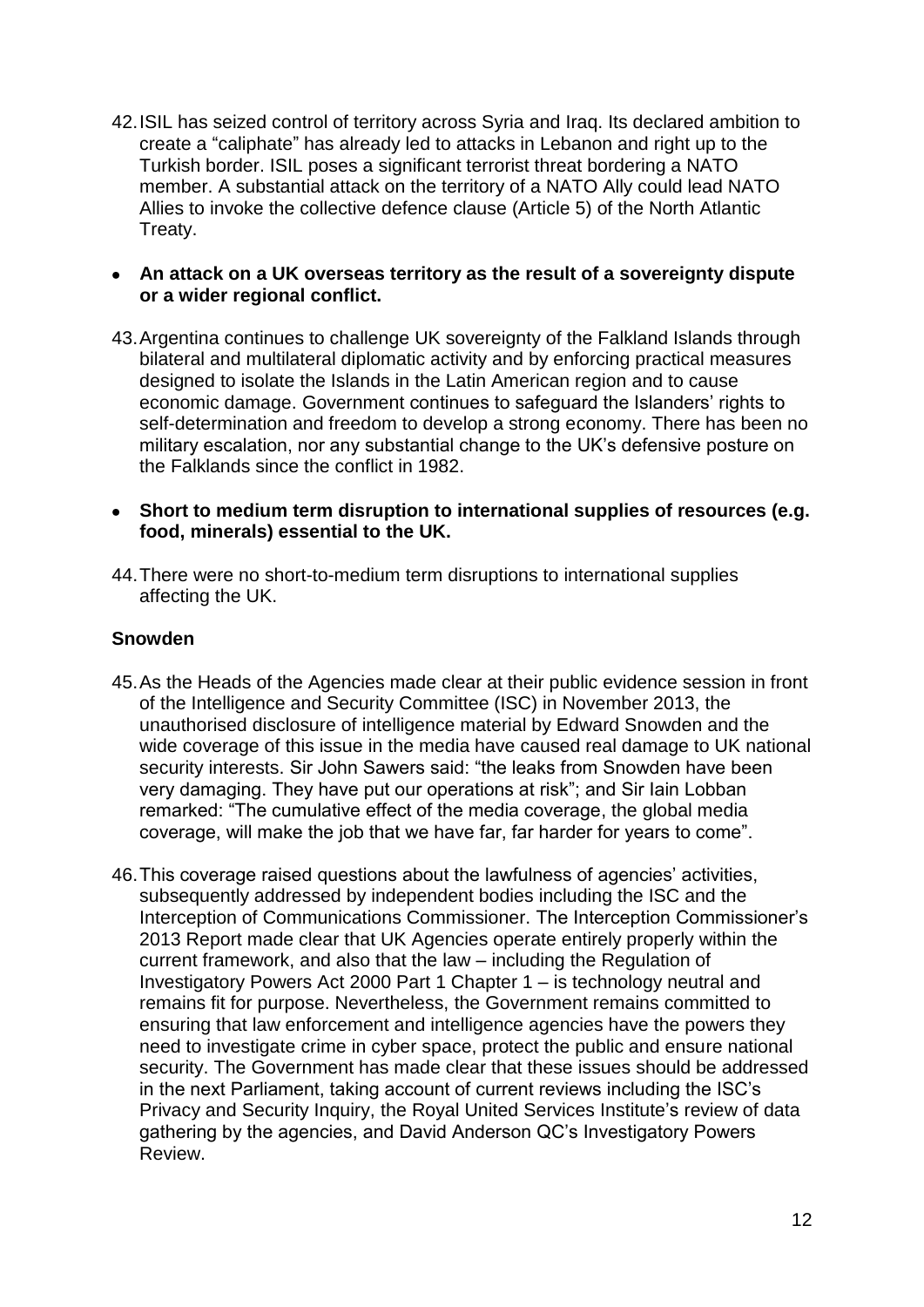# **Overall implementation of SDSR commitments**

47.As Figure 1 below illustrates, delivery of the majority of Strategic Defence and Security Review commitments remains strong with 94% broadly on track: 37% have been completed (28% one year ago); 30% are fully on track (versus 33%); and 27% satisfactory (versus 33%). As in 2013, however, about 6% remain problematic. Significant progress has therefore been made; but challenges remain for reasons including technical, resource, legislative, and wider international relations issues.



**Figure 1.** Overall implementation of commitments since October 2010.

48.Annex A to this Report details progress over the past year with the eight crosscutting National Security Tasks and Defence Transformation, focusing on the central priorities

# **Conclusion**

49.Over the past year, all four Tier 1 risks of the National Security Risk Assessment, and several Tier 2 and Tier 3 risks, have materialised to varying degrees, emphasising the importance of the adaptable posture to which we committed in the Strategic Defence and Security Review. Some risks are inter-connected. This overview illustrates the relentless evolution of risks and threats, and the continuing need for resilience and readiness in the face of such varied and unpredictable national security challenges.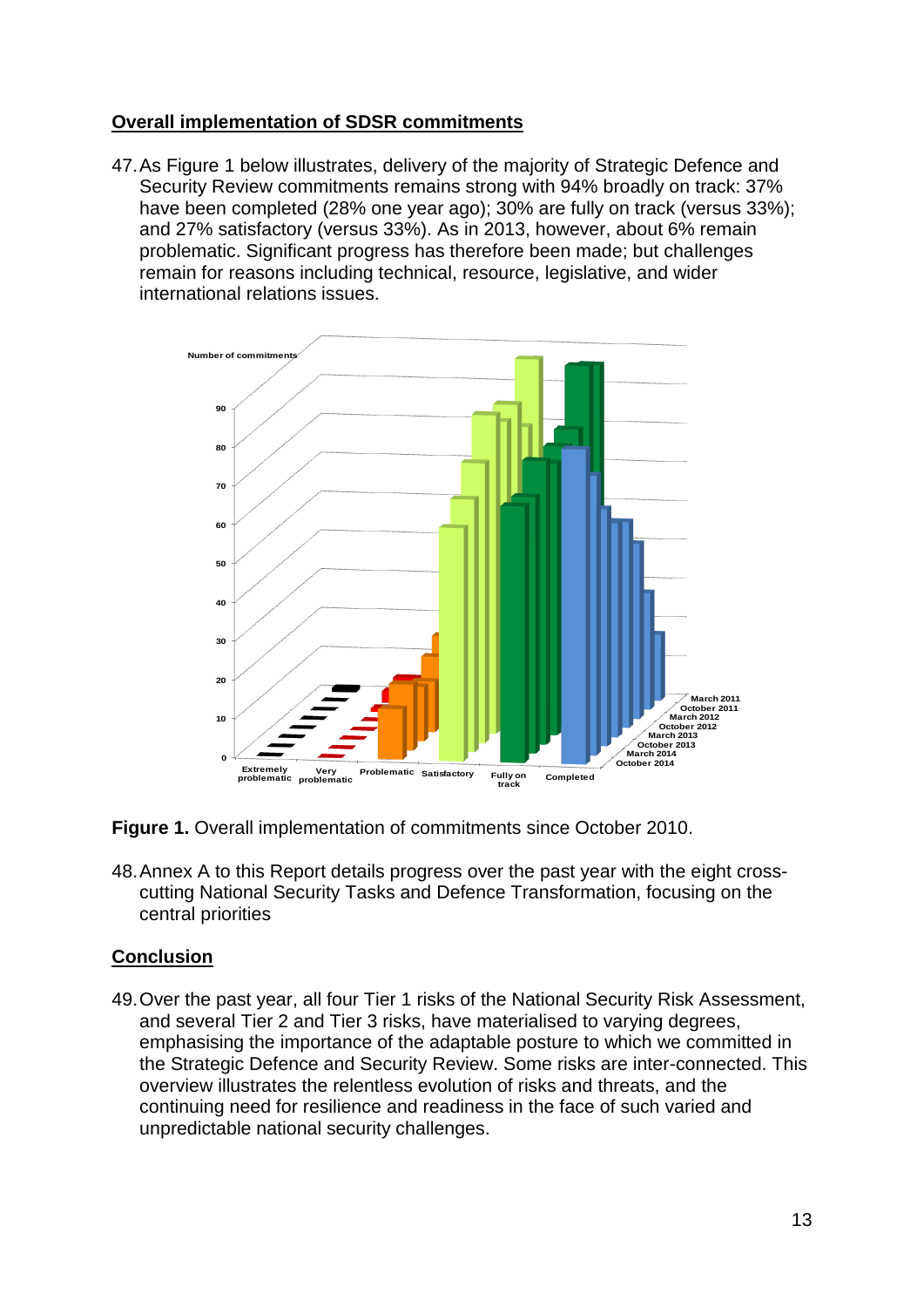50.As documented in the Annex to this Report, broader experience over the past year, and since 2010, testifies to the continuing value of sustained and properly coordinated efforts nationally and internationally in pursuit of the Government's major strategic objectives overseen by regular meetings of the National Security Council. These objectives have been to ensure a secure and resilient UK and to shape a stable world, using all available knowledge and instruments of power. Our experience since 2010 will inform preparatory work towards the next National Security Strategy and Strategic Defence and Security Review.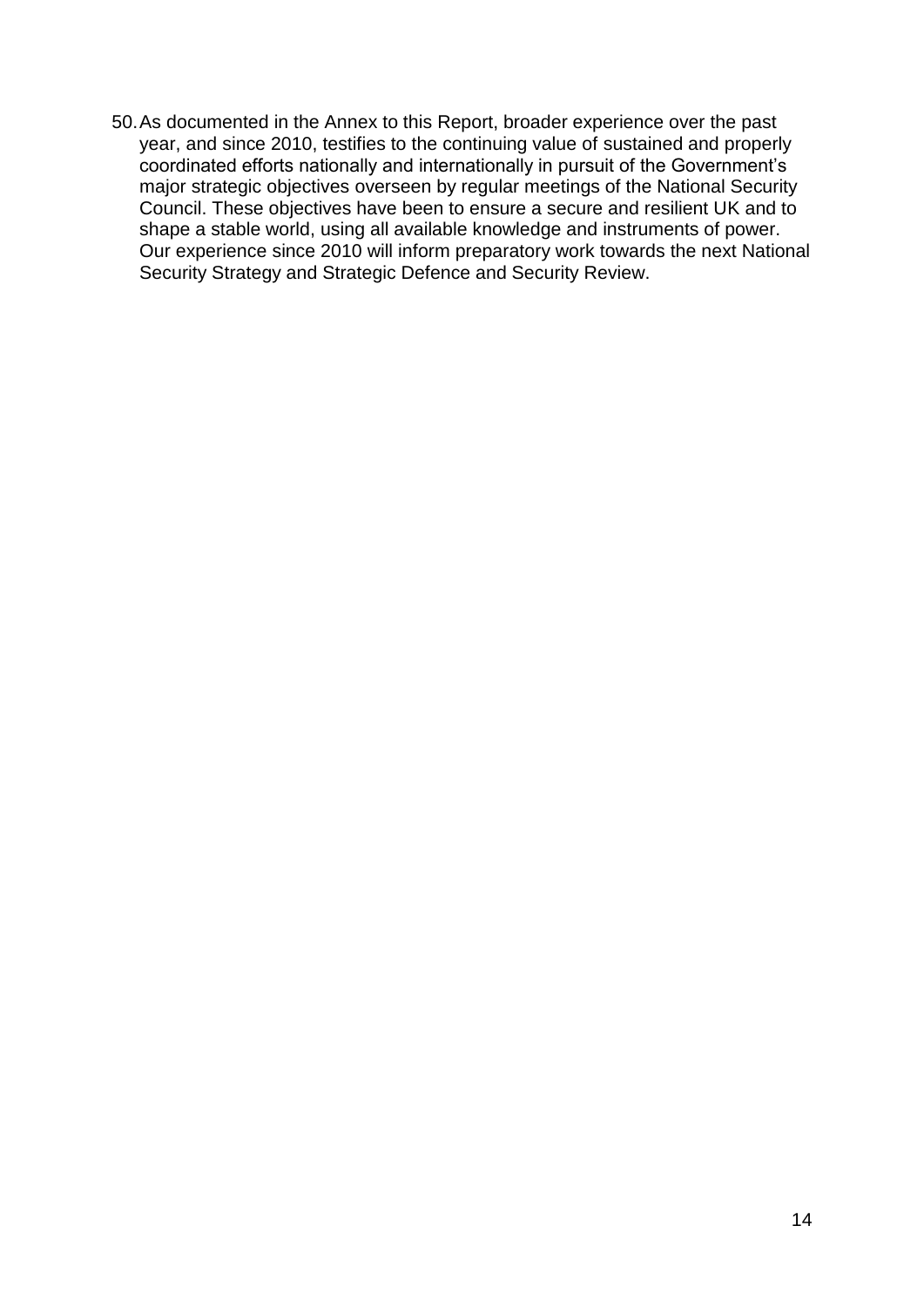**ANNEX A**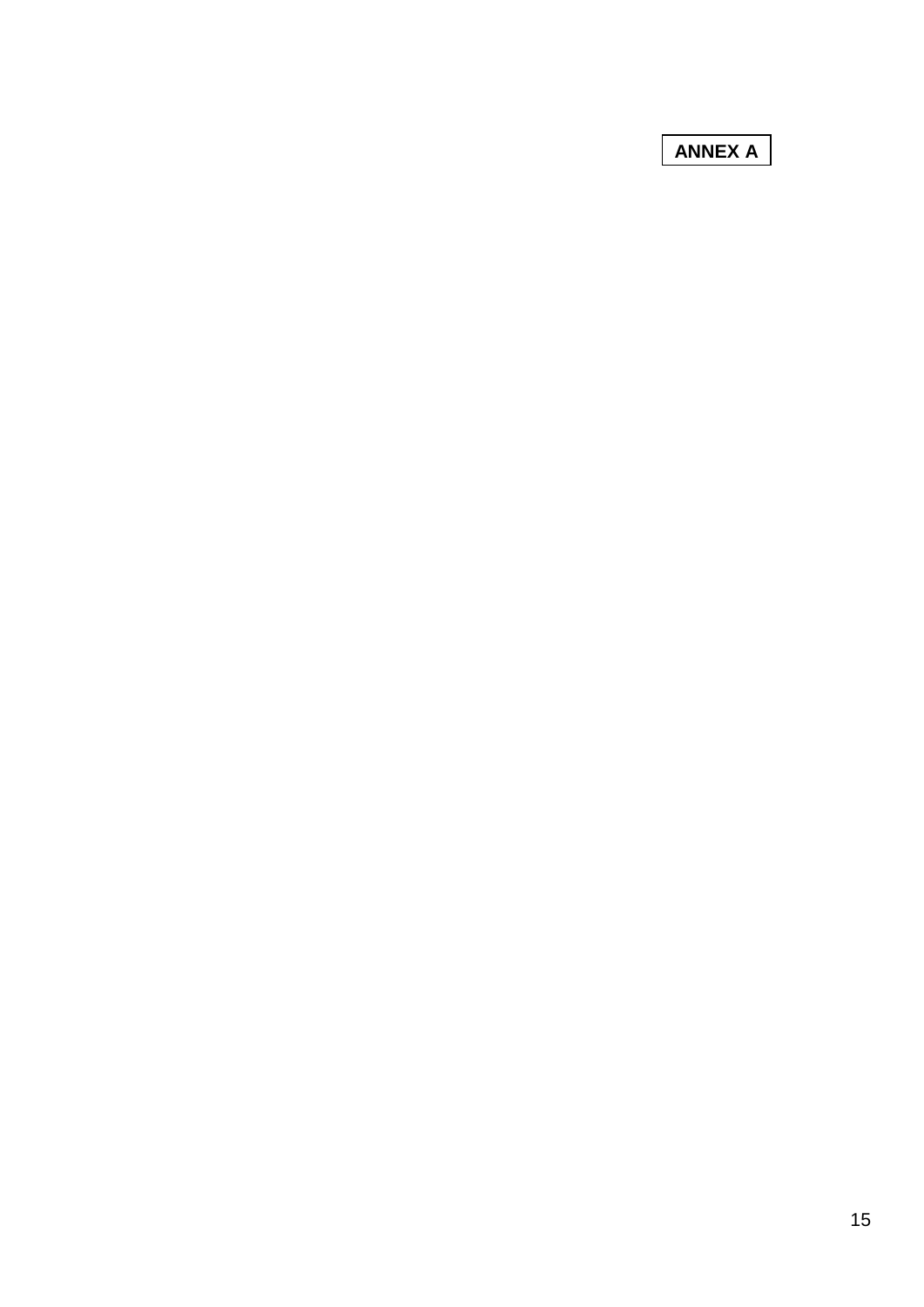**National Security Strategy core objectives: To ensure a secure and resilient UK by protecting our people, economy, infrastructure, territory and way of life from all major risks that can affect us directly; and to shape a stable world by acting to reduce the likelihood of risks affecting the UK or British interests overseas, and applying our instruments of power and influence to shape the global environment.** 

|                                                                                                                                                                                                                                          | <b>Extremely</b><br>problematic | Very<br>problematic | Problematic    | Satisfactory   | Fully on track | Completed                        |                |
|------------------------------------------------------------------------------------------------------------------------------------------------------------------------------------------------------------------------------------------|---------------------------------|---------------------|----------------|----------------|----------------|----------------------------------|----------------|
| Task 1: To identify and monitor national security risks and opportunities.                                                                                                                                                               |                                 |                     | $\mathbf{1}$   | 5              | 2              | 4                                | 12             |
| 1a. A coordinated approach to early warning and horizon scanning                                                                                                                                                                         |                                 |                     |                | $\mathbf{1}$   |                | $\mathbf{1}$                     | $\overline{2}$ |
| 1b. Strategic intelligence on potential threats to national security and opportunities for the UK to act<br>1c. Coordinated analysis and assessment of the highest priorities                                                            |                                 |                     |                | $\mathbf{1}$   | $\overline{2}$ | $\mathbf{1}$<br>$\mathbf{1}$     | 1<br>4         |
| 1d. Investment in technologies to support the gathering of communications data vital for national security and law                                                                                                                       |                                 |                     | $\overline{1}$ |                |                |                                  | 1              |
| enforcement<br>1e. Intelligence assets to support the core military, diplomatic and domestic security and resilience requirements set out                                                                                                |                                 |                     |                |                |                |                                  |                |
| below, and our economic prosperity                                                                                                                                                                                                       |                                 |                     |                | 3              | $\overline{0}$ | $\overline{1}$                   | 4              |
| Task 2: Tackle at root the causes of instability.                                                                                                                                                                                        |                                 |                     | $\bf{0}$       | $\mathbf{0}$   | $\overline{2}$ | $\overline{7}$                   | 9              |
| 2a. An effective international development programme making the optimal contribution to national security within its overall                                                                                                             |                                 |                     |                |                |                |                                  |                |
| objective of poverty reduction, with the Department for International Development focusing significantly more effort on priority<br>national security and fragile states                                                                 |                                 |                     |                |                | 1              |                                  | $\mathbf{1}$   |
| 2b. Civilian and military stabilisation capabilities that can be deployed early together to help countries avoid crisis or deal<br>with conflict                                                                                         |                                 |                     |                |                | 1              | $\overline{4}$                   | 5              |
| 2c. Targeted programmes in the UK, and in countries posing the greatest threat to the UK, to stop people becoming                                                                                                                        |                                 |                     |                |                |                | 3                                | 3              |
| terrorists                                                                                                                                                                                                                               |                                 |                     |                |                |                |                                  |                |
| Task 3: Exert influence to exploit opportunities and manage risks.                                                                                                                                                                       |                                 |                     | $\bf{0}$       | 8              | 6              | 4                                | 18             |
| 3a. A Diplomatic Service that supports our key multilateral and bilateral relationships and the obligations that come from<br>our status as a permanent member of the UN Security Council and a leading member of NATO, the EU and other |                                 |                     |                | $\overline{4}$ | 1              |                                  | 5              |
| international organisations                                                                                                                                                                                                              |                                 |                     |                |                |                |                                  |                |
| 3b. A Foreign and Commonwealth Office-led global overseas network that focuses on safeguarding the UK's national<br>security, building its prosperity, and supporting UK nationals around the world                                      |                                 |                     |                | $\overline{2}$ | 1              | $\overline{1}$                   | 4              |
| 3c. Coordinated cross-government effort overseas to build the capacity of priority national security and fragile states to take<br>increasing responsibility for their own stability                                                     |                                 |                     |                |                |                | $\overline{1}$                   | 1              |
| 3d. Strategic military power projection to enhance security, deter or contain potential threats, and support diplomacy                                                                                                                   |                                 |                     |                | $\overline{2}$ | 4              | $\overline{2}$                   | 8              |
|                                                                                                                                                                                                                                          |                                 |                     |                |                |                |                                  |                |
| Task 4: Enforce domestic law and strengthen international norms to help tackle those who threaten<br>the UK and our interests, including maintenance of underpinning technical expertise in key areas.                                   |                                 |                     | 1              | $\overline{7}$ | 1              | 10                               | 19             |
| 4a. Law enforcement capability to investigate and where possible bring to justice terrorists and the most seriously harmful<br>organised criminal groups impacting on the UK                                                             |                                 |                     | 1              | 3              |                | 8                                | 12             |
| 4b. Continuous development of the rules-based international system                                                                                                                                                                       |                                 |                     |                | $\overline{2}$ |                | $\overline{1}$                   | 3              |
| 4c. Stronger multilateral approaches for countering proliferation and securing fissile material and expertise from malicious                                                                                                             |                                 |                     |                | 1              | 1              | $\overline{1}$                   | 3              |
| use<br>4d. Retention of our chemical, biological, radiological and nuclear science and technology capabilities that contribute to                                                                                                        |                                 |                     |                | 1              |                |                                  | 1              |
| counter-proliferation and our response to the potential use of such materials by terrorist or state actors                                                                                                                               |                                 |                     |                |                |                |                                  |                |
| Task 5: Protect the UK and our interests at home, at our border and internationally, to address                                                                                                                                          |                                 |                     | $\overline{2}$ | 11             | 6              | 15                               | 34             |
| physical and electronic threats from state and non-state actors.<br>5a. A minimum effective nuclear deterrent                                                                                                                            |                                 |                     |                | $\mathbf{1}$   | $\overline{2}$ | $\overline{1}$                   |                |
| 5b. Secure borders                                                                                                                                                                                                                       |                                 |                     | $\overline{2}$ | 3              |                | 3                                | 4<br>9         |
| 5c. Security and intelligence services and police counter-terrorism capability to disrupt life-threatening terrorist threats to                                                                                                          |                                 |                     |                |                |                | $\overline{2}$                   | $\mathbf{2}$   |
| the UK<br>5d. Military capabilities to help protect the UK from major terrorist attack                                                                                                                                                   |                                 |                     |                | $\overline{2}$ |                | $\mathbf{1}$                     | 3              |
| 5e. An independent ability to defend the Overseas Territories militarily                                                                                                                                                                 |                                 |                     |                |                |                | 1                                | $\mathbf{1}$   |
| 5f. Investment in new and flexible capabilities such as cyber to meet emerging risks and threats                                                                                                                                         |                                 |                     |                | 5              | 3              | $\overline{7}$                   | 15             |
| Task 6: Help resolve conflicts and contribute to stability. Where necessary, intervene overseas,                                                                                                                                         |                                 |                     |                |                |                |                                  |                |
| including the legal use of coercive force in support of the UK's vital interests, and to protect our                                                                                                                                     |                                 |                     | $\bf{0}$       | 4              | 5              | 6                                | 15             |
| overseas territories and people.<br>6a. An integrated approach to building stability overseas, bringing together better diplomatic, development, military and                                                                            |                                 |                     |                |                | $\overline{2}$ | $\overline{1}$                   | 4              |
| other national security tools<br>6b. Armed forces capable of both stabilisation and intervention operations                                                                                                                              |                                 |                     |                | 1              | 3              |                                  | 10             |
| 6c. A civilian response scaled to support concurrency and scale of military operations                                                                                                                                                   |                                 |                     |                | 3              |                | $\overline{4}$<br>$\overline{1}$ | 1              |
| 6d. The military ability to help evacuate UK citizens from crises overseas                                                                                                                                                               |                                 |                     |                |                |                |                                  | 0              |
|                                                                                                                                                                                                                                          |                                 |                     |                |                |                |                                  |                |
| Task 7: Provide resilience for the UK by being prepared for all kinds of emergencies, able to recover<br>from shocks and to maintain essential services.                                                                                 |                                 |                     | $\overline{2}$ | 4              | 8              | 6                                | 20             |
| 7a. Security and resilience of the infrastructure most critical to keeping the country running (including nuclear facilities)                                                                                                            |                                 |                     |                |                |                | $\overline{1}$                   | $\mathbf{1}$   |
| against attack, damage or destruction<br>7b. Crisis management capabilities able to anticipate and respond to a variety of major domestic emergencies and maintain                                                                       |                                 |                     |                | $\overline{2}$ | 1              |                                  | 3              |
| the business of government<br>7c. Resilient supply and distribution systems for essential services                                                                                                                                       |                                 |                     | $\overline{2}$ | $\overline{2}$ | 3              | $\overline{4}$                   | 11             |
| 7d. Effective, well organised local response to emergencies in the UK, building on the capabilities of local responders,                                                                                                                 |                                 |                     |                |                | 3              | $\overline{1}$                   | 4              |
| businesses and communities<br>7e. Enhanced central government and Armed Forces planning, coordination and capabilities to help deal with the most                                                                                        |                                 |                     |                |                |                |                                  |                |
| serious emergencies                                                                                                                                                                                                                      |                                 |                     |                |                | 1              |                                  | 1              |
| Task 8: Work in alliances and partnerships wherever possible to generate stronger responses.                                                                                                                                             |                                 |                     | 6              | 10             | 9              | 3                                | 28             |
| 8a. Collective security through NATO as the basis for territorial defence of the UK, and stability of our European                                                                                                                       |                                 |                     | 5 <sup>5</sup> | $\mathbf{1}$   | 4              | $\overline{1}$                   | 11             |
| neighbourhood, as well as an outward-facing EU that promotes security and prosperity.<br>8b. Our contribution to international military coalitions to focus on areas of comparative national advantage valued by key                     |                                 |                     |                |                |                |                                  |                |
| allies, especially the United States, such as our intelligence capabilities and highly capable elite forces                                                                                                                              |                                 |                     |                | $\overline{4}$ | 3              | $\overline{1}$                   | 8              |
| 8c. Greater sharing of military capabilities, technologies and programmes, and potentially more specialisation, working with<br>key allies, including France, and based on appropriate formal guarantees where necessary                 |                                 |                     | 1              | 5              | $\overline{2}$ |                                  | 8              |
| 8d. A Defence Industrial and Technology policy that seeks to secure the independence of action we need for our Armed<br>Forces, while allowing for increased numbers of off-the-shelf purchases and greater promotion of defence exports |                                 |                     |                |                |                | $\overline{1}$                   | 1              |
|                                                                                                                                                                                                                                          |                                 |                     |                |                |                |                                  |                |
| Defence transformation                                                                                                                                                                                                                   |                                 |                     |                | 9              | 19             | 16                               | 45             |
| SDSR implementation oversight, reporting and revision                                                                                                                                                                                    |                                 |                     |                | $\overline{2}$ | 8              | 10                               | 20             |
| Overall Red/Amber/Green progress status figures                                                                                                                                                                                          |                                 |                     |                | 60             | 66             | 81                               | 220            |
|                                                                                                                                                                                                                                          |                                 |                     |                |                |                |                                  |                |
| Table 1. Progress with National Security Tasks and related planning guidelines, defence<br>transformation, and Strategic Defence and Security Review implementation oversight in 2014.                                                   |                                 |                     |                |                |                |                                  |                |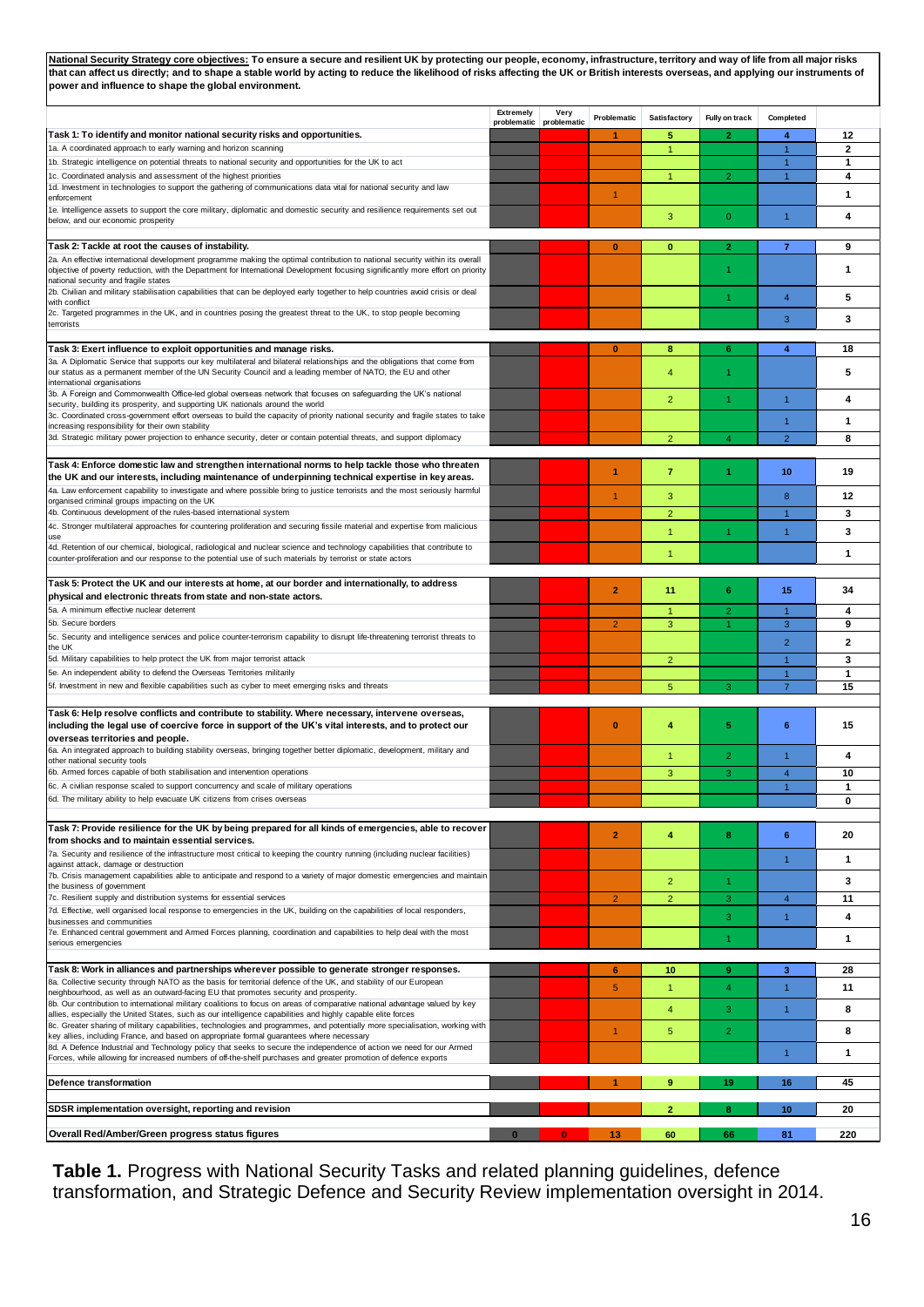# **Progress in implementing the National Security Tasks since November 2013**

- 51.The National Security Strategy and Strategic Defence and Security Review established eight cross-cutting National Security Tasks underpinned by planning guidelines defining ways to achieve its objectives. Each Task brings together a varied set of commitments. The Strategy made clear that achieving the Tasks would require close cross-government coordination and strong National Security Council (NSC) leadership.
- 52.The NSC was an innovation of this Government. It has proved a real success. It meets regularly, bringing together the relevant departments and agencies, and ensures that national security issues are seen in the round, from the perspectives of both foreign policy and domestic policy. Departments work together rather than separately across the breadth of national security issues, fostering genuine debate to discuss and challenge real policy options. Above all, the NSC has improved the Government's analysis of both threats and opportunities, and therefore its decision-making on critical challenges facing the country.
- 53.The NSC has discussed a mix of foreign and domestic security issues throughout the year, from foreign policy issues such as Syria and Ukraine to domestic issues like Northern Ireland-related terrorism and foreign national offenders. But the NSC looks at all national security issues in the round and takes the domestic aspects of foreign policy discussions very seriously. For example, the Prime Minister looks to MI5 or a Metropolitan Police representative for contributions on the counter-terrorism aspect of international discussions, or to the NCA in respect of serious and organised crime. Bringing in external experts where necessary, the NSC takes a considered approach to its discussions, driving strategy forward through genuine policy and operational decisions.
- 54.Overall progress is summarised in Table 1 for October 2014. As in previous reports, subsequent sections describe progress as:
	- "on track" where the sum of commitments rated "fully on track" and  $\bullet$ "completed" exceeds the sum of those "problematic" and "satisfactory";
	- "balanced" where ratings are distributed equally between these two categories; and
	- "mixed" where the sum of commitments rated "problematic" and "satisfactory" exceeds the sum of those rated "fully on track" and "completed".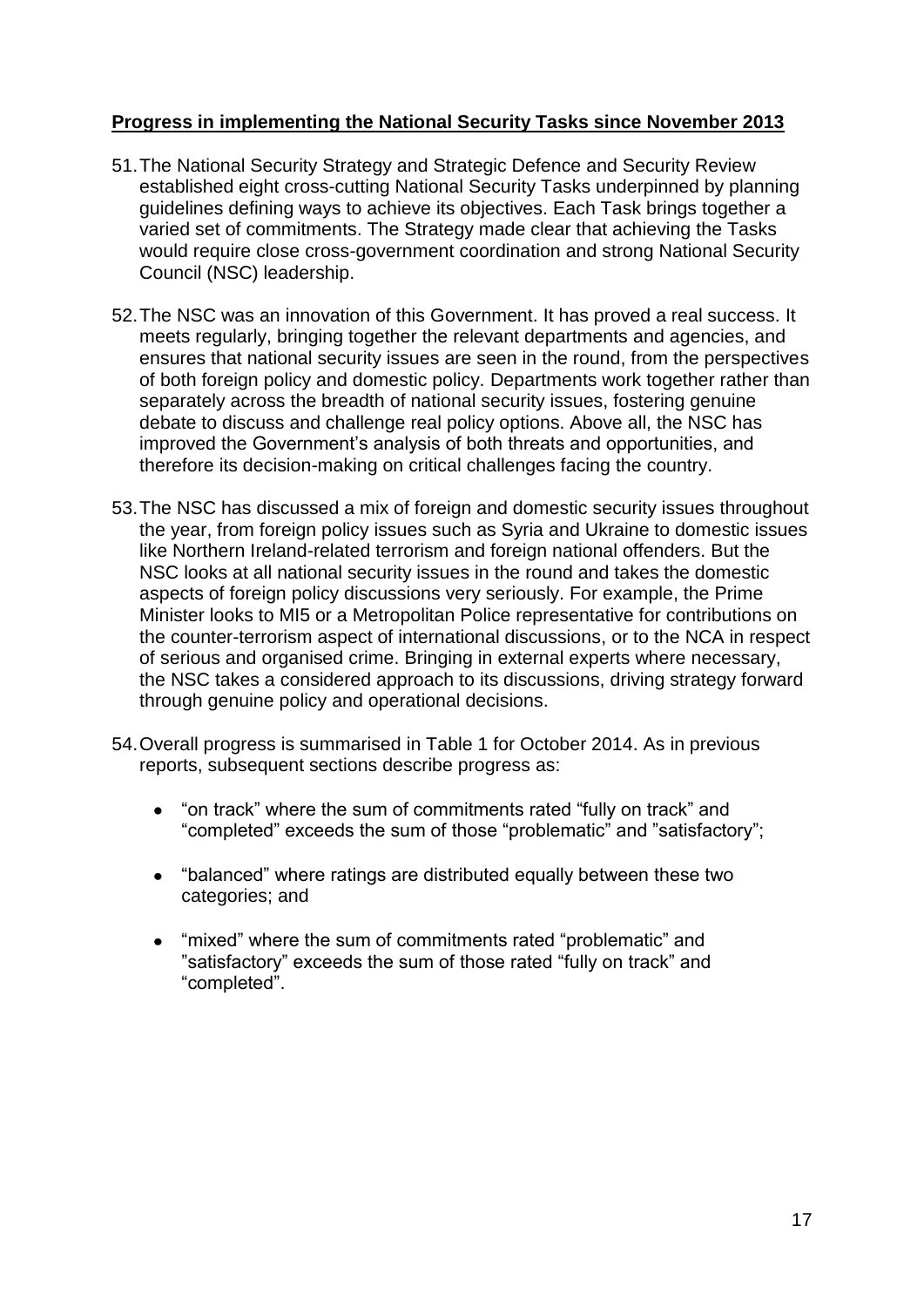# **Task 1: To identify and monitor national security risks and opportunities.**

- 55.The **National Security Risk Assessment** (NSRA), which is reviewed every two years, identifies, assesses and prioritises all major disruptive risks which seriously threaten UK national security interests and are of a scale or impact sufficient to require action from the Government. Work on the next NSRA has begun, and will inform priorities for the 2015 National Security Strategy and Strategic Defence and Security Review. Building on lessons learnt from the 2010 and 2012 iterations, the next NSRA will consider a broad range of risks (including both hazards and threats, at home and overseas) and their domestic and international impact if materialising in the next five years. It will also assess how long-term risk drivers, such as climate change and demography, may change the risk picture over the next 20 years drawing on work from the Horizon Scanning Programme and Global Strategic Trends amongst other sources. In addition to the National Security Risk Assessment, the Government continues to assess risks against both a five year (through the National Risk Assessment) and a six month time horizon.
- 56.The Government has continued to implement the 2013 [findings of the Day](https://www.gov.uk/government/publications/review-of-cross-government-horizon-scanning)  [Review,](https://www.gov.uk/government/publications/review-of-cross-government-horizon-scanning) resulting in a new **Horizon Scanning Programme** across Government intended to:
	- ensure that implications for policy are highlighted at the right levels;
	- establish a common baseline of understanding across Government departments and organisations;
	- minimise duplication; and
	- share best practice.
- 57.The Cabinet Secretary leads the horizon scanning programme through a group of Permanent Secretaries: the Cabinet Secretary"s Advisory Group. The Minister for Government Policy provides Ministerial oversight. Its main aim in the first year was to address Day Review findings, and break down the "siloed" nature of strategic horizon scanning in Departments. The Programme has been making good progress. Specific highlights include:
	- forming an Emerging Technologies Community of Interest with representatives from 29 Government organisations and external experts such as the Royal Society, Arup, BP, and the National Endowment for Science, Technology and the Arts: this has brought together a wide-ranging group of experts internally and externally to help Government to assess the future implications of technologies for individual Departments;
	- identifying Big Data as a specific area for further analysis: a new subset of work will analyse the common understanding of Data Science across Government and the long-term implications for Departments, helping the Government to understand its potential policy-making role;
	- strengthening the Government 's approach to resource scarcity and security by using horizon scanning to identify policy implications of resource nationalism; and
	- working to establish a baseline understanding across Government of demographic data, related assumptions and policy implications.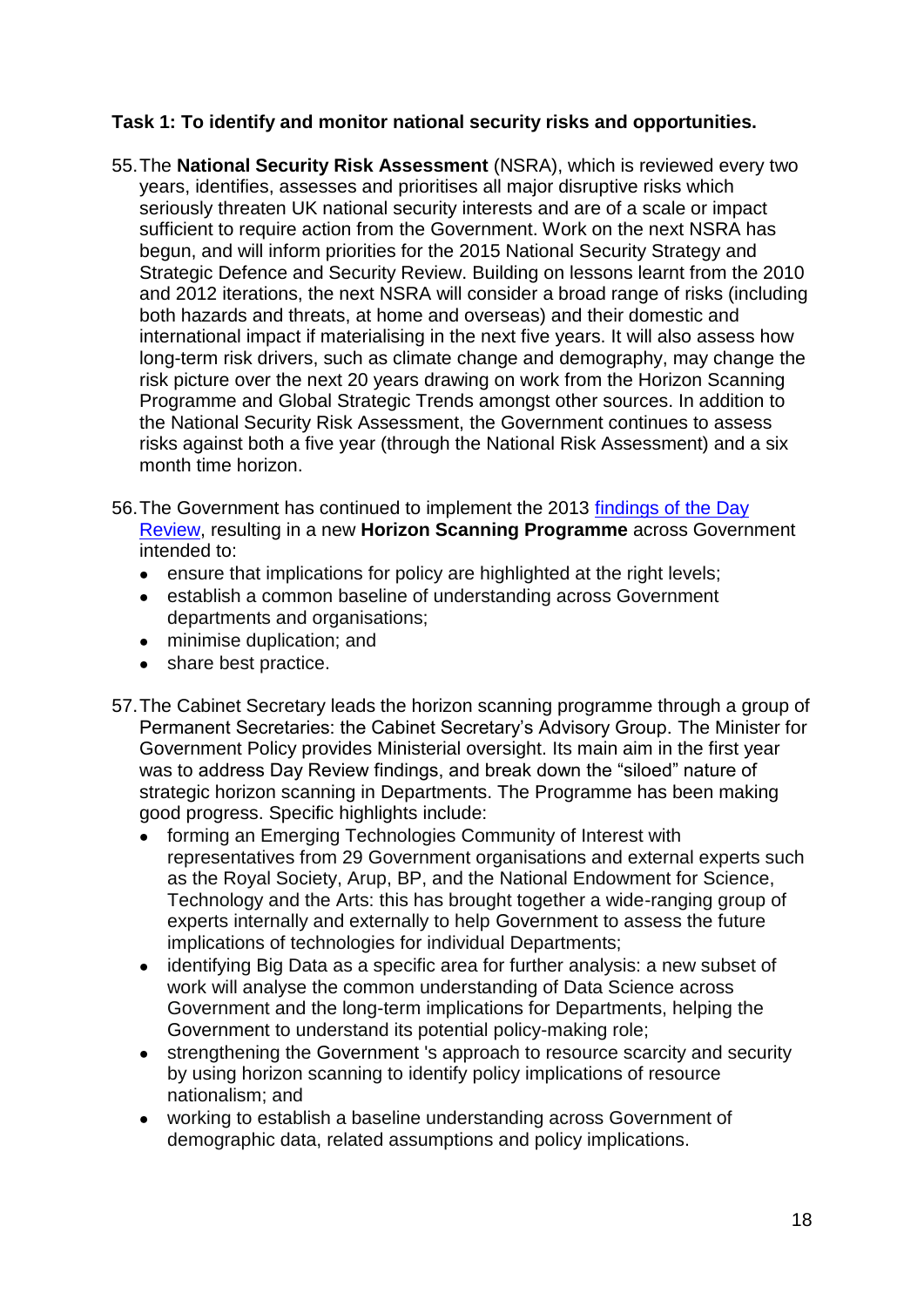- 58.In March 2014, the Cabinet Office"s Horizon Scanning Secretariat and the Government Office of Science"s Horizon Scanning Centre merged to form the Horizon Scanning Programme Team. This combines both teams" expertise and networks, strengthening the programme and its outputs.
- 59.The Horizon Scanning Programme Team coordinates strategic horizon scanning work across Departments, drawing on insights from experts inside and outside Government to challenge Whitehall thinking. In Year 2, the Government will further increase engagement with external experts and raise awareness of the Horizon Scanning Programme using varied approaches (such as high-level round-table discussions) as well as a dedicated web presence on [www.gov.uk,](http://www.gov.uk/) regular up-dates on the Cabinet Office Analysis and Insight [blog,](https://coanalysis.blog.gov.uk/category/analysis-and-insight/horizonscanning/) and other engagement tools.
- 60.The **Strategic Trends Programme** provides a global context for long-term decision-making. The Development, Concepts and Doctrine Centre (DCDC) of the Ministry of Defence has built a respected body of work benefiting from continual engagement with contributors from academia, business and across Government both domestically and internationally, including through the Horizon Scanning structures set out above. The peer-reviewed **fifth edition of Global Strategic Trends** (GST5), published in June, describes a strategic context looking out to 2045. GST5 is accessible from the following link: [https://www.gov.uk/government/publications/global-strategic-trends-out-to-2045.](https://www.gov.uk/government/publications/global-strategic-trends-out-to-2045)
- 61.A further priority has been to preserve the ability of law enforcement and intelligence agencies to access the **communications data** required to prevent and detect crime, protect the public and ensure national security. The Communications Capabilities Development programme continues to invest in technical capabilities under existing legislation, and training to ensure that law enforcement officers have the requisite skills and knowledge.
- 62.Parliament passed in July the Data Retention and Investigatory Powers Act to maintain, where possible, current communications data and interception capabilities. In response to April"s European Court of Justice judgement, which declared the EU Data Retention Directive invalid, the Act provides a clear basis on which domestic companies can be required to retain certain types of communications data. The Act does not introduce any new powers, rights of access, or obligations on communications service providers. Nor does it resolve the capability gaps which the Government sought to address in the Draft Communications Data Bill. The Prime Minister has made clear the need to return to this issue in the next Parliament. The Act also clarifies the extra-territorial effect of Part 1 of the Regulation of Investigatory Powers Act 2000. In September, Sir Nigel Sheinwald was appointed as a Special Envoy to lead discussions with governments, other international partners and communications service providers on ways to improve access to and sharing of law enforcement and intelligence data in different jurisdictions.
- 63.Overall progress with this Task, taking account of all commitments, is "balanced" as defined in paragraph 54.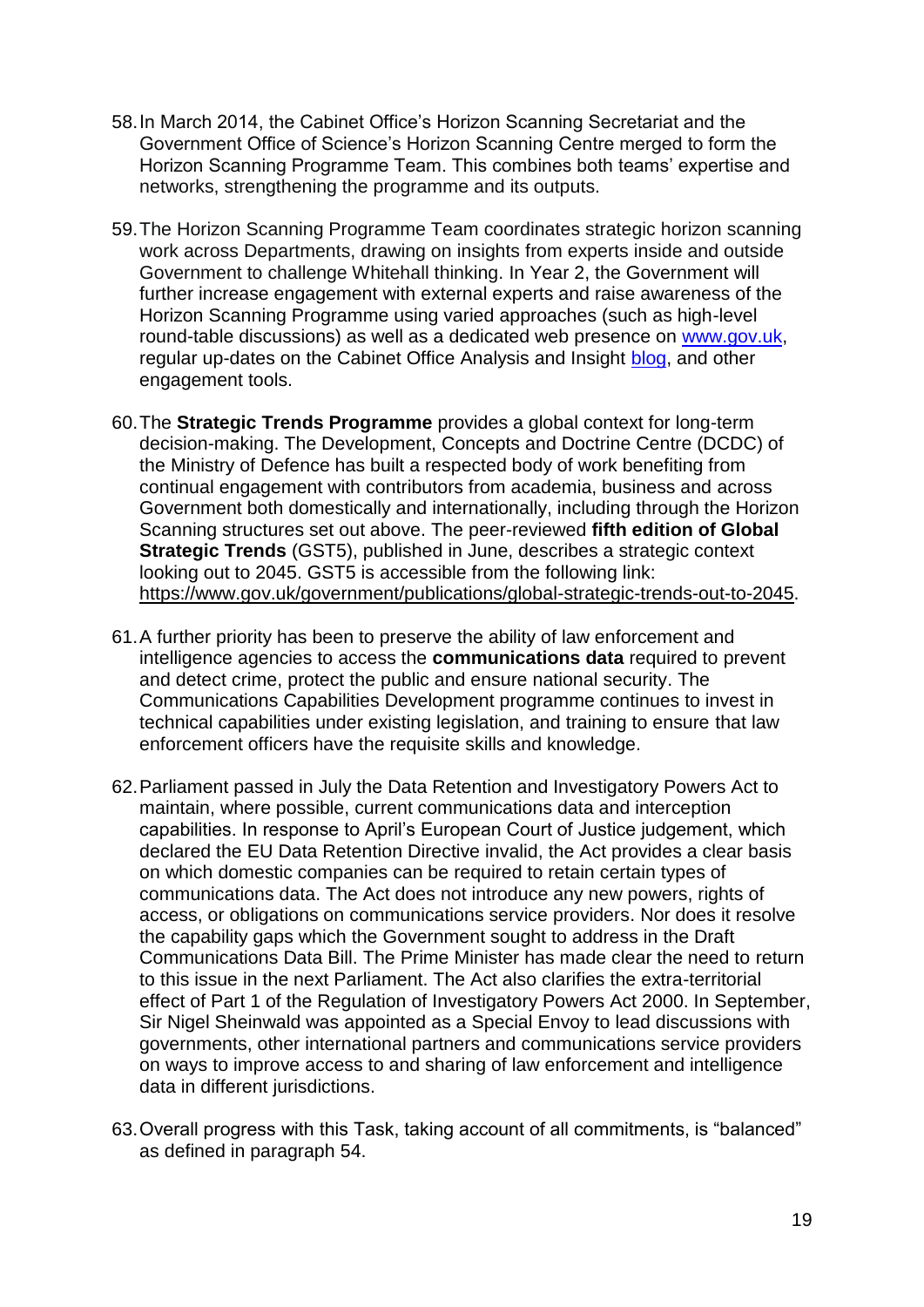## **Task 2: Tackle at root the causes of instability.**

- 64.Conflict-affected and fragile states can affect the UK"s national security through contributing to a rise in transnational conflict, serious and organised crime, refugee flows, and providing the space for terrorists to take hold. This task covers priorities in building stability overseas and in countering terrorism.
- 65.The **Building Stability Overseas Strategy** (BSOS) set out three priorities for more integrated UK action: early warning; rapid crisis prevention and response; and investing in up-stream conflict prevention.
- 66.In 2014/15, as part of the UK"s rapid response to crisis, the Conflict Pool"s Early Action Facility (EAF) of £20 million per annum has supported monitoring missions in Ukraine and activities in Syria, along with improved Early Warning Analysis. Multi-year funding for Conflict Pool programmes continues, supporting a longerterm conflict prevention approach.
- 67.In addition, as part of the UK"s rapid response to crisis, the Government has provided humanitarian assistance in priority countries affected by conflict with the primary objective of saving lives, reducing suffering and restoring basic livelihoods. UK assistance has demonstrated our continued commitment to international humanitarian principles; and it has been targeted by careful needs assessment.
- 68.Beyond implementing priority commitments on stability overseas, NSC has introduced the **Conflict, Stability and Security Fund** to replace the Conflict Pool in April 2015, and governance reforms allowing the Government for the first time to look systematically at alignment of British resources deployed overseas with the risk of instability. This enables strategic decisions and trade-offs for the most effective use of limited resources; provides a more integrated approach drawing together defence, diplomacy, development assistance, security and intelligence activities; and links NSC strategic decision-making with programmes on the ground. It is supported by a cross-Whitehall Joint Secretariat based in the FCO and staffed by experts from relevant Departments.
- 69.Together with BSOS, the UK"s wider international development programme has supported the Government's stability objectives in priority fragile states. In 2013, the UK became the first G7 country to achieve the target to contribute 0.7% of Gross National Income (GNI) in Official Development Assistance (ODA). The UK is on track to meet the 2010 commitment to spend 30% of ODA in fragile states by the end of 2014/15.
- 70.UK development programmes have, as part of an overall focus on poverty reduction, delivered a range of programmes to tackle conflict and build stability up-stream in priority fragile states. These include supporting inclusive political settlements and processes; strengthening the core functions of the state (for example, rule of law, security sector and justice reform, and public administration); and improving the accountability of governments and their ability to respond to public expectations. In addition, investments to boost economic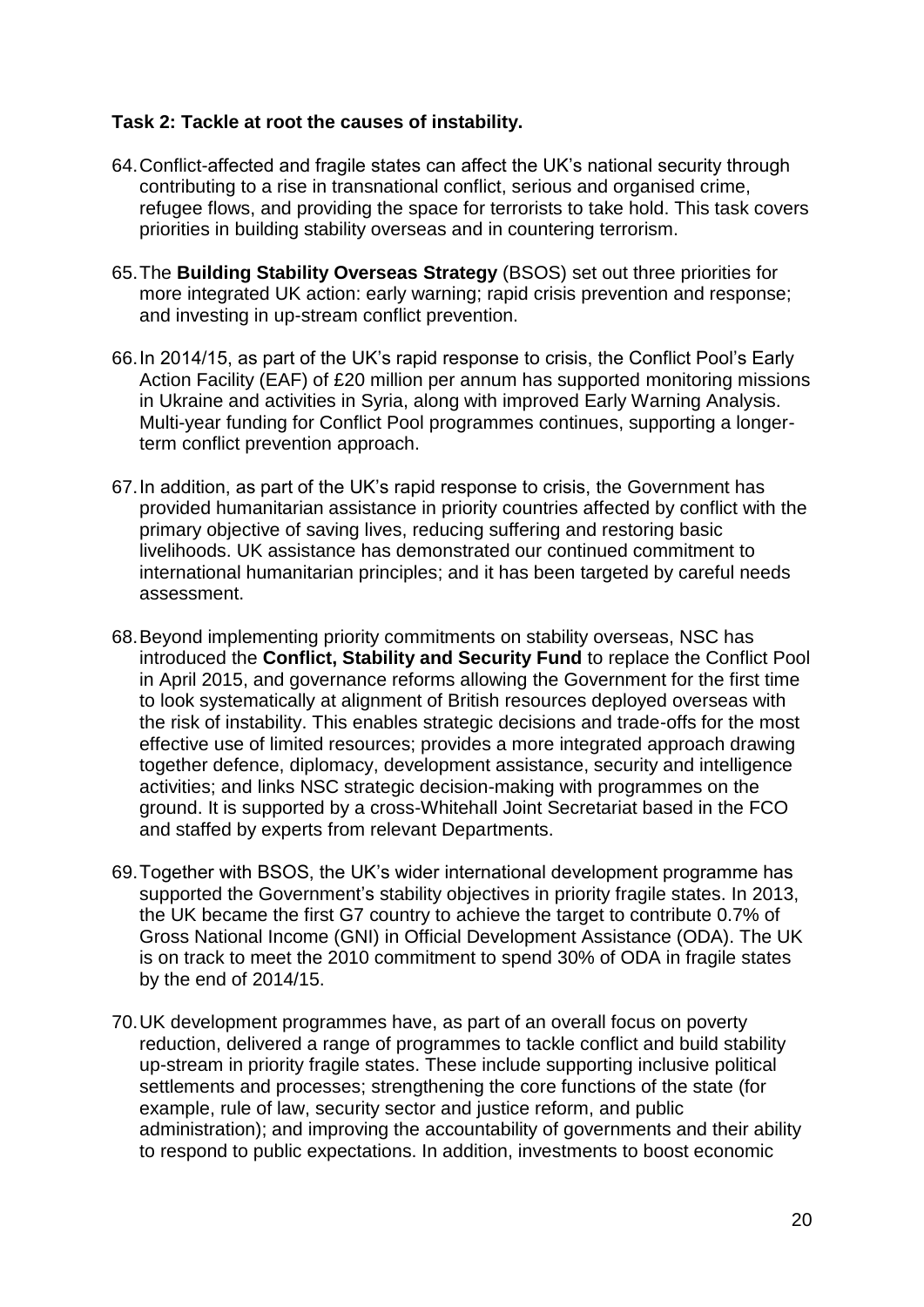development and create jobs, and a strengthened focus on improving the lives of women and girls, are contributing to long-term stability and peace.

- 71.Results delivered through UK development programmes in fragile states that strengthen service delivery and support growth and job creation contribute to delivering a peace dividend and meeting public expectations, which can help mitigate the drivers of conflict. Further details for a wide range of country-level work are provided in reporting against Task 6 (see paragraphs 115-155 below); but examples include:
	- Security and justice investments in 14 fragile and conflict-affected countries, providing more than 10 million women with improved access to security and justice services.
	- Supporting freer and fairer electoral processes in 11 countries, including Pakistan and Nepal.
	- In Afghanistan, UK assistance has created more than 35,000 jobs since 2011, and contributed to the rehabilitation of more than 500 km of rural roads between 2012 and 2013. The number of Afghan ministries who completed pay and grade reforms rose from eight in 2011 to 21 in 2014.
	- In Pakistan, 9 million children in primary school, 4 million in secondary school and 3 million primary completers benefited from UK support in 2013–14.
	- In Somalia, 16 District Councils developed and costed their own district-level development plans and 7,000 women and girls have received improved access to security and justice with UK support.
- 72.In June 2014 the Government published its third National Action Plan on Women, Peace and Security. This aims to put women and girls at the centre of all UK efforts to prevent and resolve conflict, to promote peace and stability, and to prevent and respond to violence against women and girls. It focuses specifically on advancing women"s and girls" participation, preventing violence against women and girls, providing targeted relief and recovery, and building UK national capacity to deliver all of this. It brings together all of the UK Government"s activities in this area including the Preventing Sexual Violence in Conflict Initiative, DFID"s Strategic Vision for Girls and Women, including broader work on violence against women and girls, and the Call to Action on protecting women in emergencies. The Government also co-hosted with UNICEF the Girl Summit 2014 to rally a global movement to end Female Genital Mutilation and Child, Early and Forced Marriage for all girls everywhere within a generation. And the then Foreign Secretary, William Hague, and the Special Envoy of the UN High Commissioner for Refugees, Angelina Jolie, co-hosted the Global Summit to End Sexual Violence in Conflict.
- 73.The Stabilisation Unit (SU) uses a uniquely integrated approach between FCO, MOD and DFID to help Government respond to crises and to improve crossgovernment working, as illustrated in its 2014 publication of the UK Approach to Stabilisation.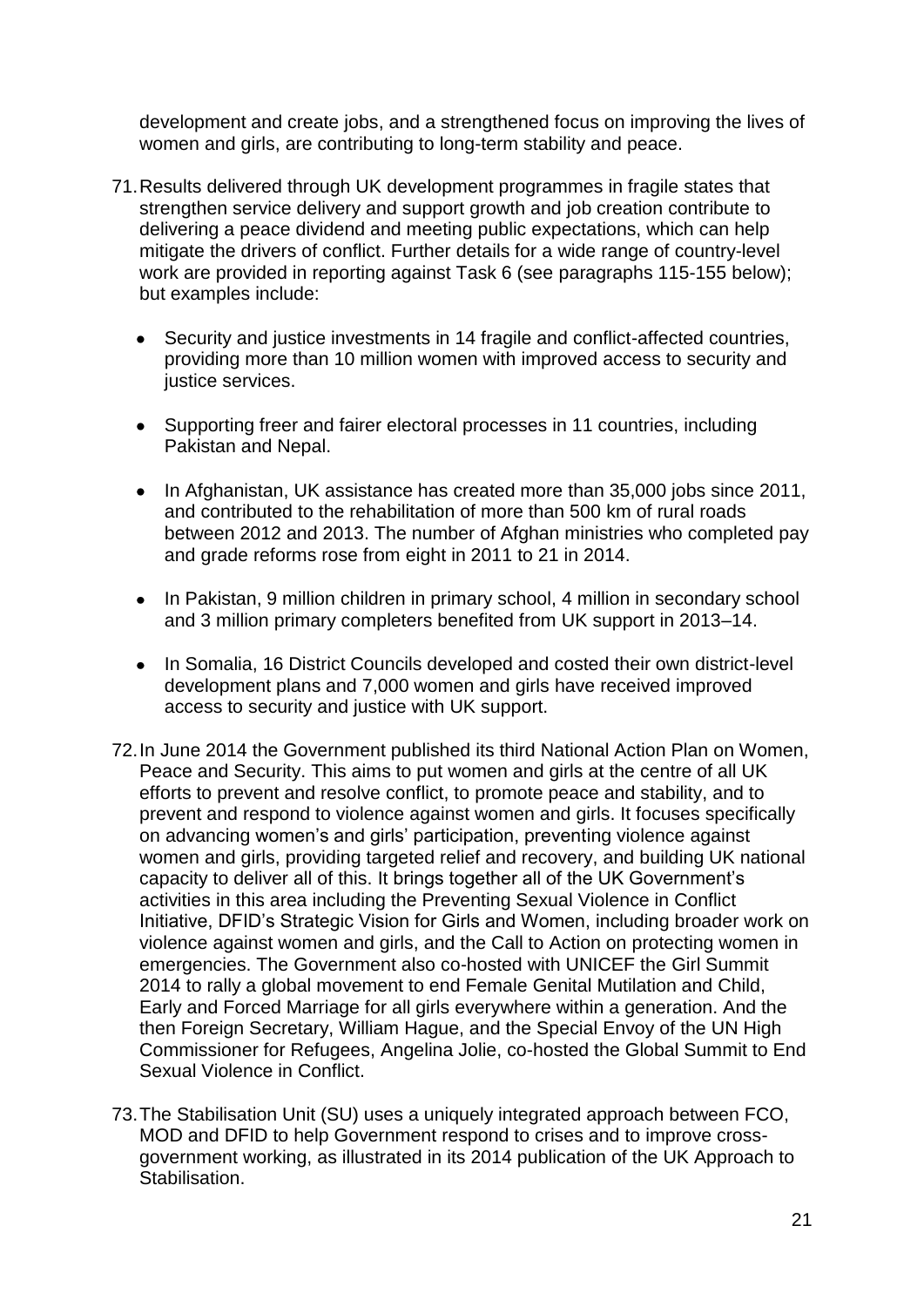- 74.In December 2013 the Prime Minister"s **Extremism Taskforce** recommended a bolder stance against all forms of extremism along with practical measures to strengthen the approach. As part of this, since December 2013, a dedicated police team have taken down more than 46,000 pieces of unlawful content encouraging or glorifying terrorism. A new tool at [www.gov.uk](http://www.gov.uk/) enables public reporting of extremist content. The Government has also increased support for Charity Commission work on misappropriation of charitable funds and abuse of charitable status; and a draft Protection of Charities Bill will strengthen Charity Commission powers. The past year has also seen a significant rise in referrals to the Channel programme, which we are making a statutory duty. Channel provides tailored support to people identified as at risk of radicalisation. The Government has worked to dissuade people from travelling to the region of Iraq and Syria and to intervene when they return, and is working to embed *Prevent* more firmly in local structures by making its delivery a legal requirement. Going further, the Government intends shortly to set out a new counter-extremism strategy, led by the Home Office, which will focus on tackling non-violent extremism and the social harms extremism causes. The strategy will aim to build up society to identify, confront and ultimately defeat extremism. It will be rooted in the promotion of core British values like respect, tolerance and the rule of law and will introduce strong new measures to improve our understanding of extremism, galvanise society to challenge it, and ensure a strong State response.
- 75.Working closely with international partners to mitigate terrorist threats overseas, the Government has continued to focus on building security and justice capacity in countries seeking to contain such threats, including through justice and human rights partnerships where UK interests are most at risk. This is a systematic process of building partners" counter-terrorism capabilities consistently with standards for human rights and the rule of law, and co-ordinated where appropriate with UK development programmes and other international partners. Countering extremism worldwide, including via international fora, will continue to be a priority. Departmental budgets, and programme funds including FCO"s £15 million Counter-Terrorism Programme Fund (CTPF) complemented by Conflict Pool-funded activity, are supporting Government"s work to counter extremist influences originating overseas. Where appropriate, Government effort is coordinated with action through the EU, UN, and Global Counter-Terrorism Forum (GCTF). Defence continues to play a pivotal role, principally through capacitybuilding overseas across a spectrum of military competences. Further work is needed to maximise international efforts to counter extremism, and to ensure that foreign and development policies are accurately understood within the UK.
- 76.The UK tabled UN Security Council Resolution 2170 in August 2014, and cosponsored UNSCR 2178 in September, to address threats from ISIL, the Al-Nusra Front (ANF), and other terrorists in Syria and Iraq (see also paragraph 132). These Resolutions included UN sanctions listings of individuals and groups assessed to support ISIL and the ANF. Further, the CTPF is supporting priority projects with Syria"s neighbours, including Iraq, to build their capacity to confront the growing terrorist threat from within Syria and Iraq.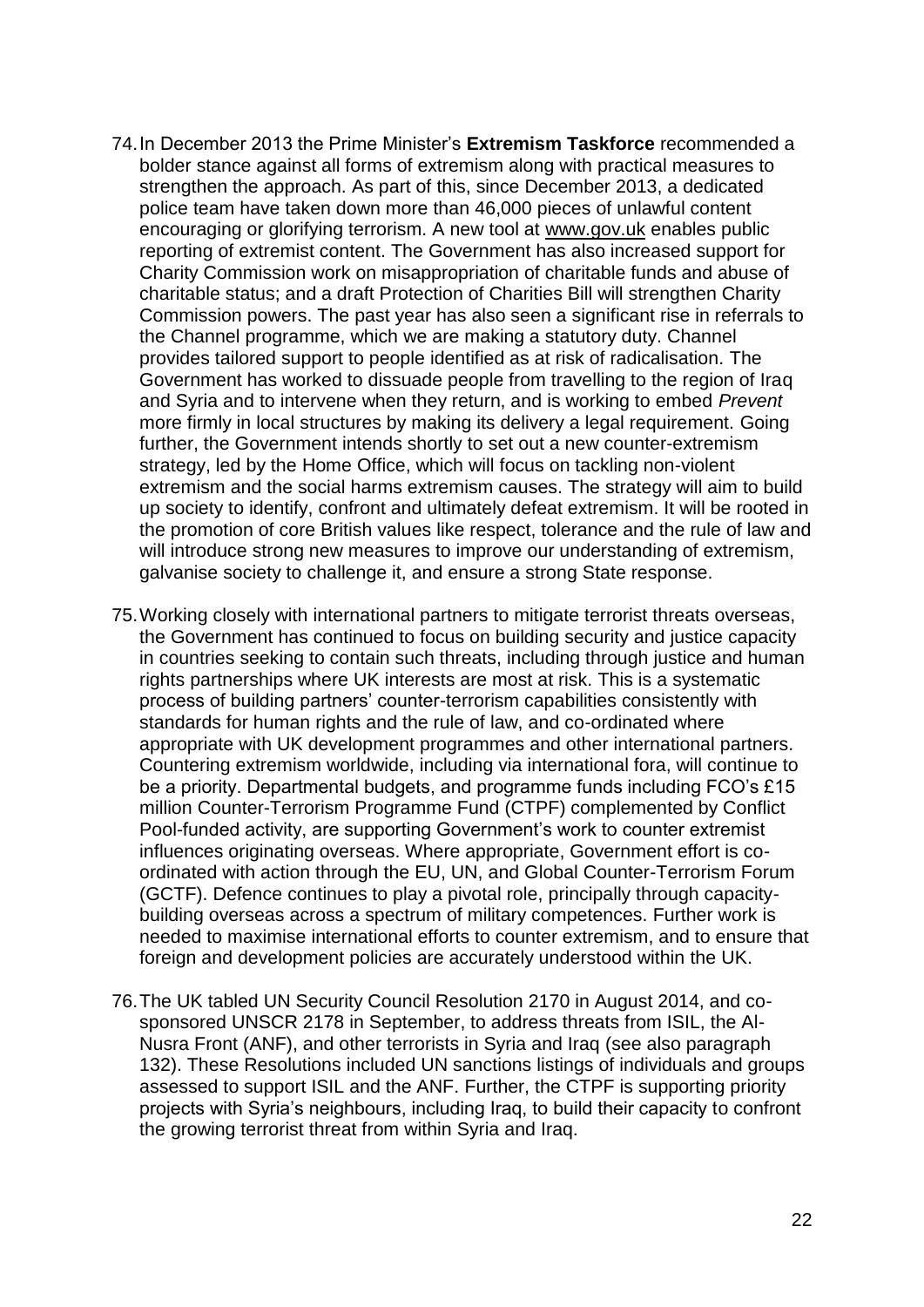- 77.The Government has also worked with partners to tackle the terrorist threat from Yemen, to prepare for draw-down of international troops in a combat role from Afghanistan at the end of 2014, and to co-ordinate efforts to resolve terrorist kidnaps of British nationals including work to raise awareness of areas where risk of kidnap is high. In January 2014, the UN Security Council adopted its first stand-alone resolution, SCR 2133, tabled by the UK and calling on all Member States to prevent terrorists from benefiting directly or indirectly from ransom payments. Government is now working to turn this agreement into reality.
- 78.Overall progress with this Task, taking account of all commitments, is "on track" as defined in paragraph 54.

#### **Task 3: Exert influence to exploit opportunities and manage risks.**

- 79.Our **Diplomatic Service** has continued to invest in and exploit the networks of relationships, bilateral and multilateral, governmental, and non-governmental, that are central to the success of foreign policy today, and which underpin many of the actions described throughout this report to safeguard and advance UK national security. Working through these relationships, the UK has played a leading role in achieving the removal of Syria"s declared chemical weapons stockpile, the imminent entry into force in December 2014 of the Arms Trade Treaty, widespread support for an international protocol to End Sexual Violence as a weapon in conflict, and a reduction in instances of piracy off Somalia. Events in Ukraine show the importance of long-term investments not just in the UN, the Commonwealth, the EU and NATO – the bedrock of our international security – but also in bodies such as the Organisation for Security and Co-operation in Europe (see also paragraphs 169-184). As host of this year"s NATO Summit we played a central role in delivering commitments to increase defence spending amongst NATO members, to mobilise international support against ISIL, to agree a mandate for a rapid reaction force and to maintain pressure on Russia to cease its intervention in Ukraine. We have pressed on with our commitment to grow our relationships with the Emerging Powers, which increasingly underpin our prosperity as well as security objectives.
- 80.Our global **diplomatic network** is the essential infrastructure of Britain"s influence in the world. It delivers the insight and contacts which open doors for British businesses and promotes the UK as an attractive home for investment. The FCO"s network shift has delivered a flexible response to changing global priorities, enabling significant new contributions to UK security and prosperity at a time of reducing resources. We have opened or strengthened our Posts in those countries of greatest strategic importance to the UK, including opening an additional Consulate General in Wuhan, and creating 250 new UK-based and locally engaged front-line positions in Turkey, India, China, Africa, the Americas and East Asia since 2011. Work continues towards opening a new Deputy High Commission in Chandigarh in India. This exercise is cost-neutral in balancing expansion with reduction of resources elsewhere. This network shift should ensure that Britain"s influence in the world is expanding rather than shrinking, that we are connected to the fastest-growing parts of the globe, and that we retain a global leadership role. Our overseas network and London-based resources have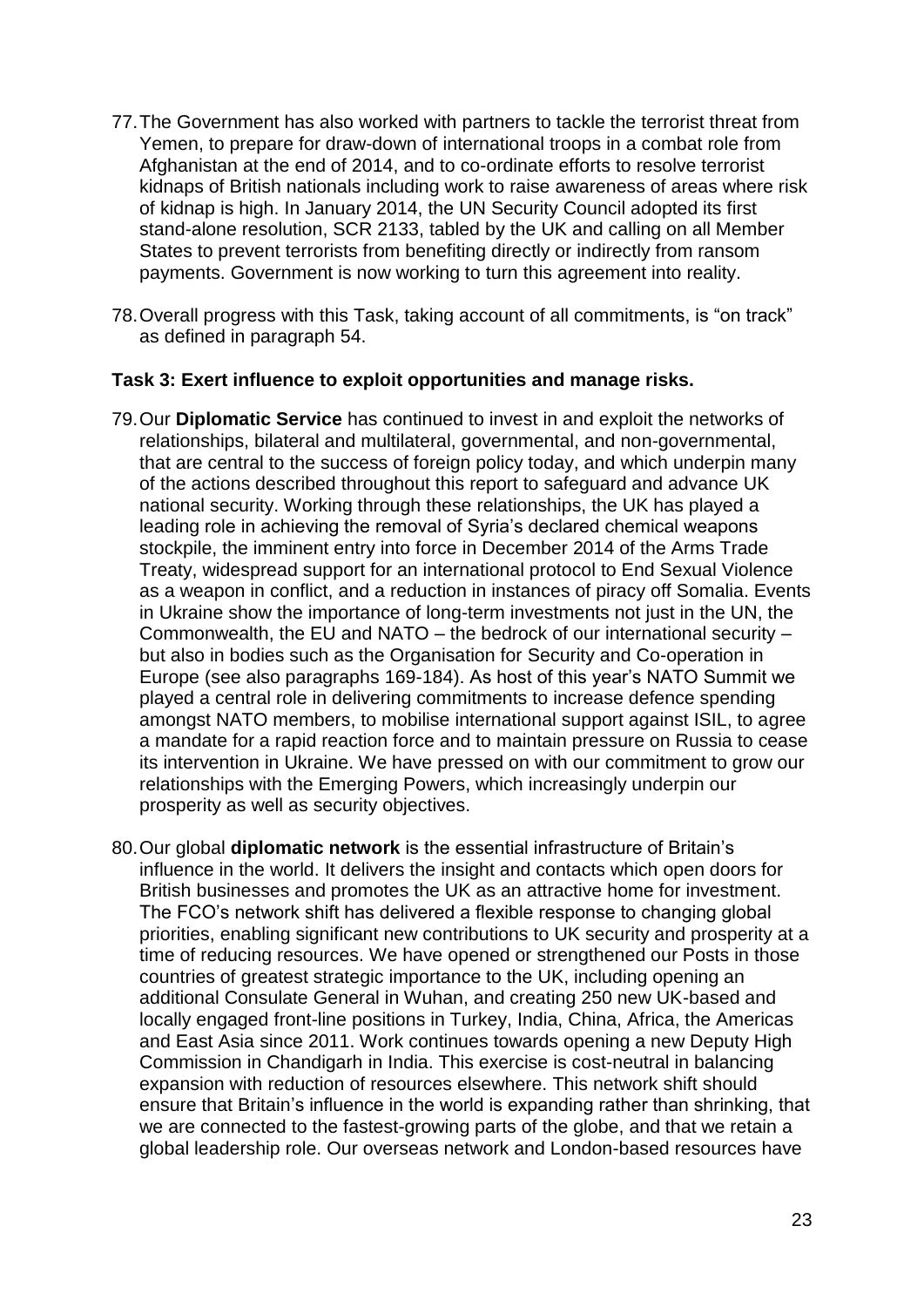continued to provide support to British nationals in distress around the world, both in individual cases and in crises, such as Typhoon Haiyan or the Ebola outbreak.

- 81.**Prosperity** work remains an important strand in Government"s drive to support the UK economy. A refreshed strategy aims to build four conditions for growth: openness, sustainability, reputation and opportunity. A focus is to support the Prime Minister"s and Chancellor"s ambition to double exports to £1 trillion and increase the UK"s stock of Foreign Direct Investment to £1.5 trillion by 2020. In particular, this involves helping British companies to identify opportunities and win business in key markets; promoting transparency and tackling corruption, a rulesbased international economic system and open markets; countering risks to economic stability including threats to growth from energy and resource insecurity; and promoting the UK as a creative, innovative and trustworthy partner and a world-class destination for business, tourism and study. In response to recent National Audit Office and Public Affairs Committee recommendations<sup>1</sup>, we have strengthened FCO–UKTI joint working, introducing joint business planning and use of joint economic analysis of geographic markets, opportunities and barriers to export, and working more strategically to deliver large-scale commercial opportunities.
- 82.Progress in co-ordination of cross-government efforts to implement priority commitments on stability overseas is covered in paragraphs 64 to 78.
- 83.The **International Defence Engagement Strategy (IDES)**, launched in February 2013, has led to the development of regional and country strategies with crossgovernmentally agreed objectives, allowing coherent use of resources to build capacity and stability of priority states. Examples include new defence sections in Libya, Somalia, Burma, Vietnam, Thailand, Ireland and Mexico. Other developments include Proof of Concept of the Army's strategy to align brigades to regions, providing further resources to deliver defence engagement. Interim findings suggest encouraging progress and benefits; and full roll-out is planned over the next year.
- 84.Overall progress with this Task, taking account of all commitments, is "on track" as defined in paragraph 54.

#### **Task 4: Enforce domestic law and strengthen international norms to help tackle those who threaten the UK and our interests, including maintenance of underpinning technical expertise in key areas.**

85.Publication on 7th October 2013 of a new Strategy to tackle **serious and organised crime** coincided with establishment of the National Crime Agency (NCA), marking the biggest change in approach for a decade. The agency leads the national response to cutting serious and organised crime, increasing the UK"s capability in areas which previously had a fragmented response - such as the border, cyber and economic crime - and those where more impact is required -

1

<sup>&</sup>lt;sup>1</sup>National Audit Office report: "Supporting UK Exporters Overseas" - Session 2013-14 (HC732), published November 2013; Public Affairs Committee report: "Supporting UK Exporters Overseas – Session 2013-14 (HC709), published January 2014.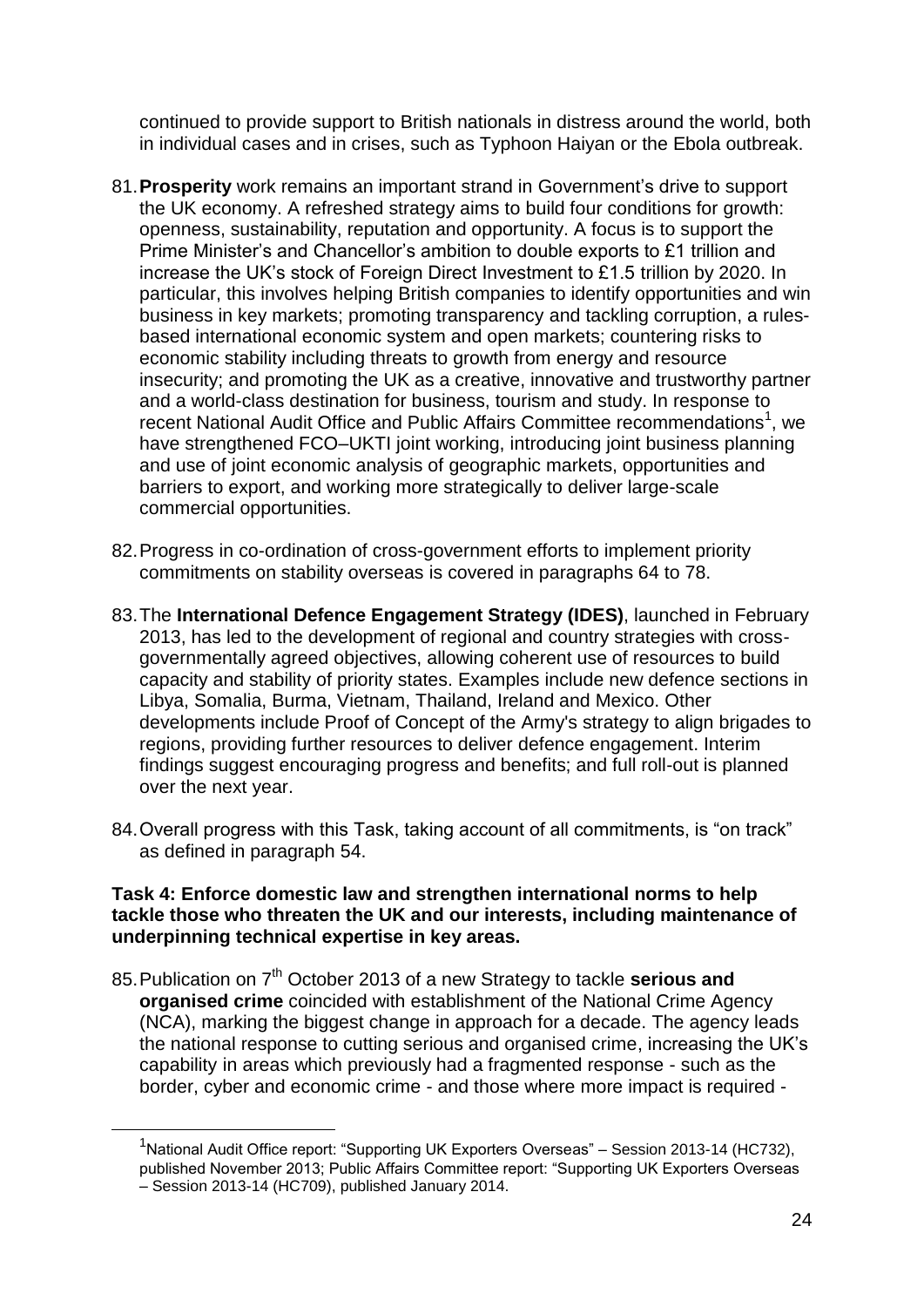such as child protection and modern slavery. Domestically it has powers to direct a chief officer of a police force in England and Wales and the British Transport Police (BTP) to undertake a specific operational task, if required in critical situations. Its international liaison network extends its reach to over 100 countries.

- 86.The NCA has led work to identify High Priority and Priority Organised Crime Groups; and it leads, supports and/or coordinates the law enforcement response as required. The NCA is already making a tangible difference, working closely with the police and other law enforcement agencies, international partners, the security and intelligence agencies, national and local government, and the private and voluntary sectors, As noted earlier (paragraph 30) it has achieved in its first year over 920 disruptions against serious and organised criminals.
- 87.Applying the framework used in counter-terrorism, the Strategy drives and coordinates action across *Pursue, Prevent, Protect* and *Prepare* strands to reduce both threats and vulnerabilities. Our work under *Pursue* to identify, disrupt and prosecute serious and organised criminals has been the priority over the last 12 months. With strong partnerships at the heart of our approach, we have fostered close cooperation with varied stakeholders in government, local authorities, the private and community sectors, and overseas. Direct engagement with nearly 1,000 local partners is enabling all relevant agencies to use their information and powers to tackle serious and organised crime.
- 88.We have also bolstered capabilities. The Government is providing £37 million of funding to Regional Organised Crime Units (ROCU) in 2014/15 to support an increase in their capabilities and capacity. Continuing investment in new staff, technology, and training has strengthened the ability of the NCA and police forces to mitigate cyber threats. In line with the Strategic Defence and Security Review commitment to explore potential synergies between organised crime and counter-terrorism policing, the NCA is working with the ROCUs and CT Policing Network to develop closer collaboration and sharing of capabilities, including at the border, in prisons, and on technical issues, financial crime and money laundering, and through co-location where possible. Other developments include implementing a cross-government plan for tackling criminal finances, and consolidating the central fraud reporting system – Action Fraud – in the City of London Police, which is the UK"s national lead force for fraud.
- 89.New and comprehensive programmes of work under the *Prevent, Protect* and *Prepare* strands feature initiatives to stop people from being drawn into organised crime; to decrease reoffending; to reduce vulnerabilities across government, at our borders, and in the private sector; and to support those communities, victims and witnesses affected by serious and organised crime. Highlights include the "Cyber Streetwise" campaign to raise public awareness of cyber crime; developing a new exercise programme to test and improve our response to major incidents; building a secure database of illegal child abuse images to identify and help victims more effectively; and a new national Protected Persons Service.
- 90.The new Serious Crime Bill will make it more difficult for criminals to conceal and move illicit proceeds, increase prison sentences for failing to pay confiscation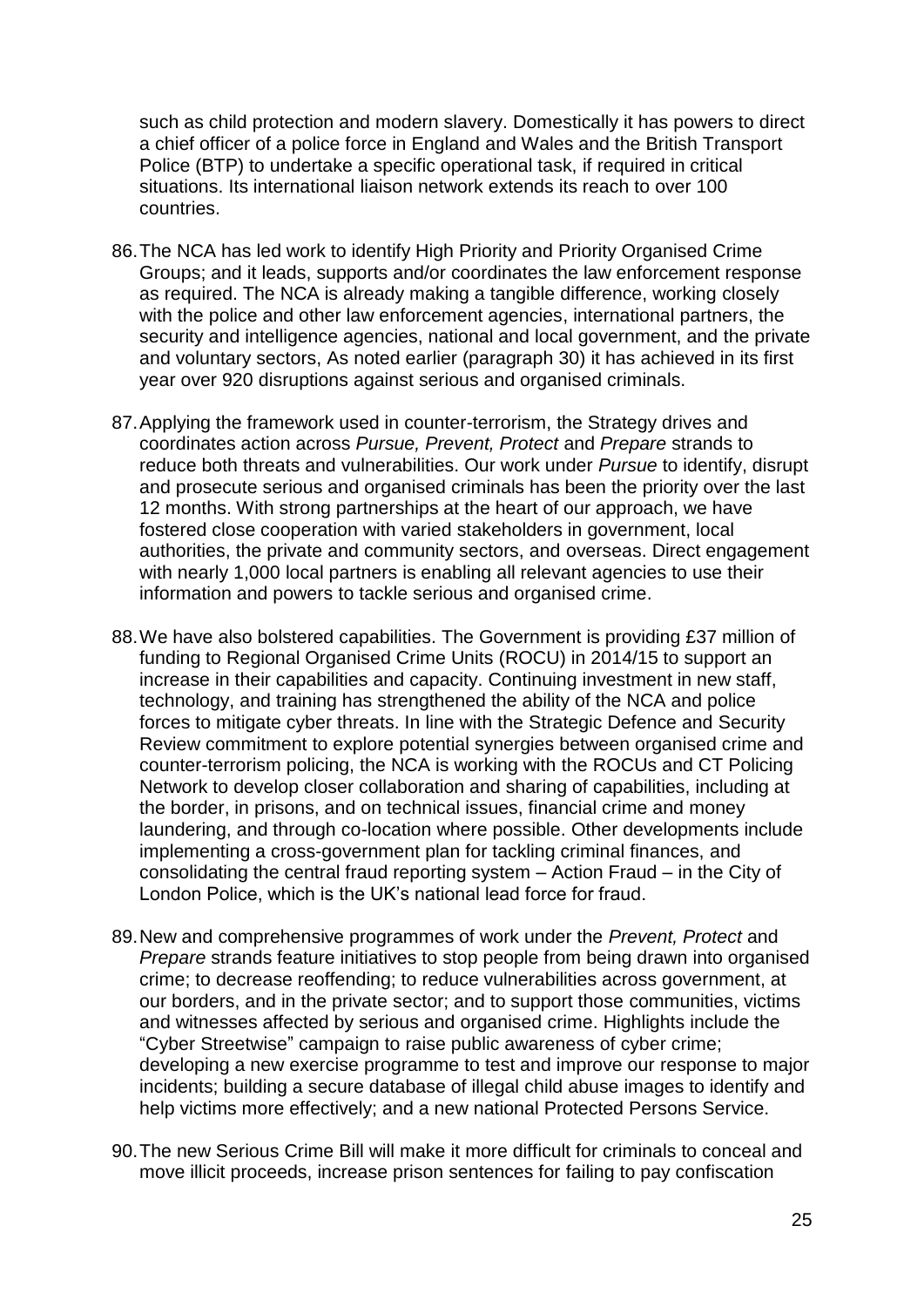orders, and create a new offence of participation in an organised crime group. The Modern Slavery Bill will strengthen powers to tackle this pernicious crime, provide new policing tools to help prevent further cases, and enhance protection and support for victims. Subject to parliamentary approval, these Bills are expected to secure Royal Assent by March 2015.

- 91.On **counter-proliferation and arms control,** the Government has continued working to deny terrorists access to CBRN materials and expertise. The Nuclear Security Summit in March 2014 re-affirmed states' commitment to shared goals of nuclear disarmament, nuclear non-proliferation and the peaceful use of nuclear energy, and focused on efforts to strengthen nuclear security. The UK has led international efforts to establish Nuclear Information Security as a global norm, making further progress at The Hague Nuclear Security Summit where 35 States outlined voluntary actions taken in support of the UK"s sponsored multinational statement. We hope to see the International Atomic Energy Agency (IAEA) publish Nuclear Security Guidance in this area soon.
- 92.The Government"s achievements include work to destroy Syria"s chemical weapons programme following international outrage at the regime's repeated use of chemical weapons against the Syrian people, including the large-scale attack in the suburbs of Damascus last year. Under pressure, Syria accepted international oversight of the destruction of its chemical weapons stockpile and acceded to the Chemical Weapons Convention. Its declared stockpile of chemical weapon agent has been removed from Syria, put beyond use and will soon be completely destroyed. This includes destruction in the UK of 200 tonnes of chemicals. The UK also provided a Royal Navy Vessel to support the safe removal of the chemicals by sea from Syria, and gifted specialist equipment to the United States to assist with the hydrolysis of the most sensitive chemicals before their final destruction. Work continues to address persisting concerns over the regime"s continued use of chemicals as weapons, notably industrial chemicals such as chlorine, and over discrepancies in the declarations Syria made on its chemical weapons programme to the Organisation for the Prohibition of Chemical Weapons (OPCW).
- 93. The Government's strategy also aims to support, strengthen and extend the rules-based international system of counter-proliferation treaties and regimes. The May 2014 Nuclear Non-Proliferation Treaty Preparatory Committee agreed an agenda for next year"s Review Conference. The UK with all other P5 states signed the Central Asia Nuclear Weapons Free Zone Protocol. The UK has ratified the Arms Trade Treaty which is expected to enter force on 24<sup>th</sup> December 2014. Russia"s incursion into Ukraine, in breach of assurances under the Budapest Memorandum, raised concerns about the value of Russian assurances. Russia"s subsequent suspension from the G8 includes from the Non-Proliferation Directors Group and the Global Partnership against the Spread of Weapons and Materials of Mass Destruction. The Global Partnership has, however, continued to meet to coordinate work on high priority CBRN security projects, including in Ukraine. The UK also continues to work hard with the United States, Russia and the United Nations to find a basis for convening a Conference on a WMD-Free Zone in the Middle East.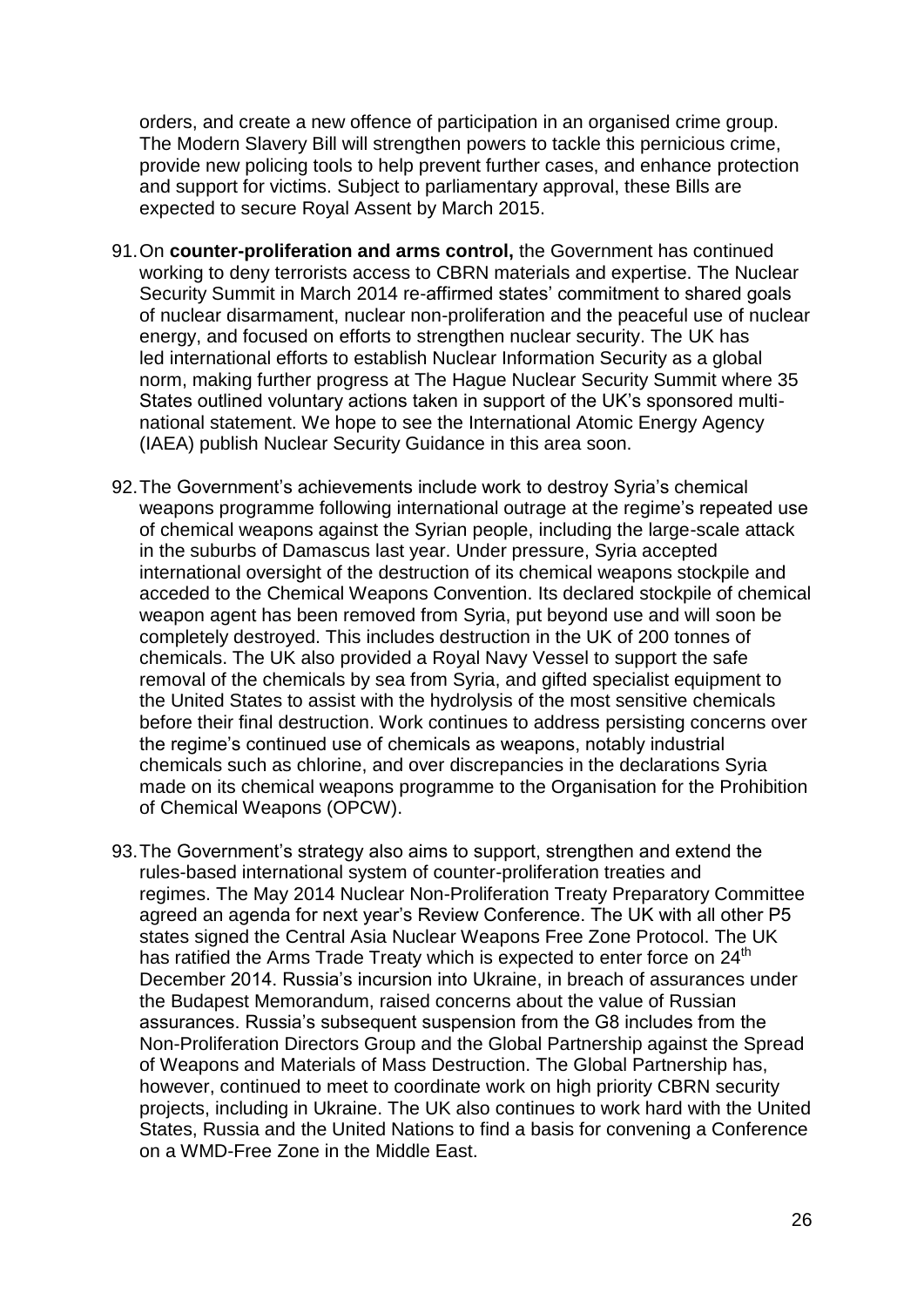94.Overall progress with this Task, taking account of all commitments, is "on track" as defined in paragraph 54.

## **Task 5: Protect the UK and our interests at home, at our border and internationally, to address physical and electronic threats from state and nonstate actors.**

- 95. The Government's **counter-terrorism** priority under this task has been to ensure that the police and security and intelligence agencies continue to have the powers and capabilities they need to tackle all new and existing threats, whether home grown or international; and that those powers are proportionate and subject to close scrutiny. Following public consultation, the port and border control powers in Schedule 7 to the Terrorism Act 2000 have been amended, reducing the maximum time a person can be examined; clarifying detained individuals" right to legal advice; and introducing statutory reviews of detention. The Serious Crime Bill will extend extra-territorial jurisdiction for offences in sections 5 (preparation of terrorist acts) and 6 (training for terrorism) under the Terrorism Act 2006, so it will become a criminal offence to prepare or train for terrorism overseas.
- 96.The security and intelligence agencies and police are working to manage risks posed by foreign fighters returning from Syria and Iraq, including by deportation, exclusion and deprivation. Immigration Act 2014 powers enable the Home Secretary to remove citizenship from a naturalised British citizen acting in a manner seriously prejudicial to the vital interests of the UK. British citizenship has been revoked for eight people since August 2013; 29 passports have been refused or cancelled since criteria for using the Royal Prerogative to refuse or withdraw passports on public interest grounds were introduced in April 2013; and in 2014, 15 foreign nationals have been excluded from the UK on national security grounds.
- 97.We have also introduced the new Counter-Terrorism and Security Bill to Parliament. The Bill contains important new powers to help fill the gaps in our armoury in tackling the increased threat that we face. The provisions in the Bill will strengthen our counter-terrorism powers to prevent travel; stop suspects returning unless they do so on our terms; relocate individuals within the UK to help break their links with extremist networks; and strengthen our border and aviation security.
- 98.A major strand of *Prepare*, the **Joint Emergency Services Interoperability Programme** (JESIP) has aimed to improve the joint response of the emergency services to any major or complex incident, to save as many lives as possible and reduce harm. Over 10,000 priority police, fire and ambulance service personnel have now completed JESIP joint training, working to new joint guidance and principles. JESIP concluded in September 2014 with Exercise Joint Endeavour in Merseyside, involving over 800 people from emergency services, local authority and first responder organisations. Work continues to realise its legacy benefits.
- 99.The Government has continued to make it harder for terrorists to obtain materials for use in making explosives. In September, we implemented the Control of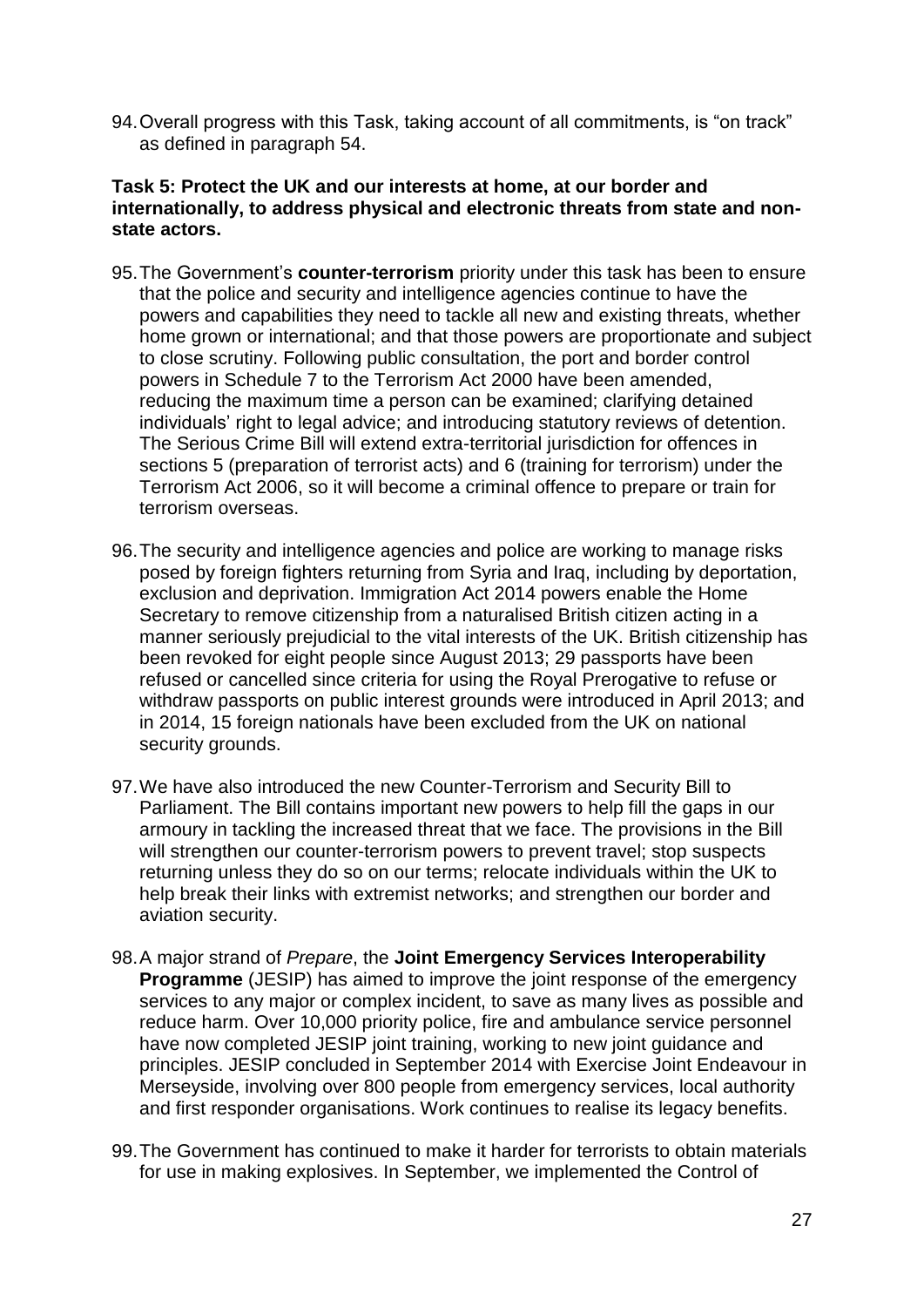Explosives Precursors Regulations 2014, under an EU regulation on marketing and use of explosives precursors. The regulations require the general public to show a valid explosives precursors licence and photographic identity document before the regulated substances can be supplied.

- 100. The threat from **Northern Ireland-Related Terrorism** (NIRT) remains at "severe" in Northern Ireland and at "moderate" in Great Britain (see also paragraph 13). Tackling this threat remains a priority for the Government. Excellent co-operation between PSNI and its partners has resulted in significant arrests, charges and convictions. The NCA"s support to PSNI, including around asset recovery, is restricted by the absence of a Legislative Consent Motion on the Agency"s remit there; but the Government remains committed to building on the successes to date using all available Government resources to tackle terrorist-related violence and criminality. This Government has provided an additional £231 million security funding between 2011 and 2015, clearly demonstrating our commitment to tackle NIRT threats. Key successes achieved as a result of the excellent work between PSNI and its partners this year include contributing to the most peaceful parading season that NI has observed in recent times. The Queen's baton relay, the Giro d'Italia and the Queen's recent three day visit all took place peacefully and with great success. However, the threat from NIRT is enduring and assessed by the JIC to remain beyond 2020.
- 101. Since 2010 we have made important changes to roles and responsibilities in **border security** and consequently up-dated the coordinating bodies responsible for implementing individual actions. Following the creation of Border Force (primarily responsible for protecting the border), the UK Border Agency was abolished in April 2013 and replaced by two commands with distinct remits and cultures sitting in the Home Office and reporting to Ministers: UK Visas and Immigration (UKVI), and Immigration Enforcement (IE). UKVI is a high-volume service that makes high-quality decisions about who comes to the UK; and IE is an organisation that has immigration law enforcement at its heart. Strategic oversight is provided by the Border and Immigration System Directorate to ensure that appropriate intelligence sharing takes place. Working closely with these operational commands is the Border Policing Command (BPC). This is one of four operational commands within the National Crime Agency (that went live in October 2013), which is delivering a new strategic response to border policing and enabling us to better address the security threats from serious and organised crime. There is also improved co-ordination of intelligence and operational activity through BPC"s co-location with Border Force intelligence officers, Special Branch and other intelligence agencies in Joint Border Intelligence Units. Operational benefits are being realised from the richer intelligence picture resulting from such close and collaborative working across the law enforcement landscape.
- 102. Use of technology and intelligence to check people and goods remains central to tackling border security threats. Work continues to mitigate incomplete data coverage resulting from the European Commission's stance on compatibility of advance passenger information (API) collection with EU free movement principles. We now check movements of over 185 million passengers and crew a year, both in-bound and out-bound, from passenger information from more than 160 carriers operating over 6,700 routes. Advance passenger data provide early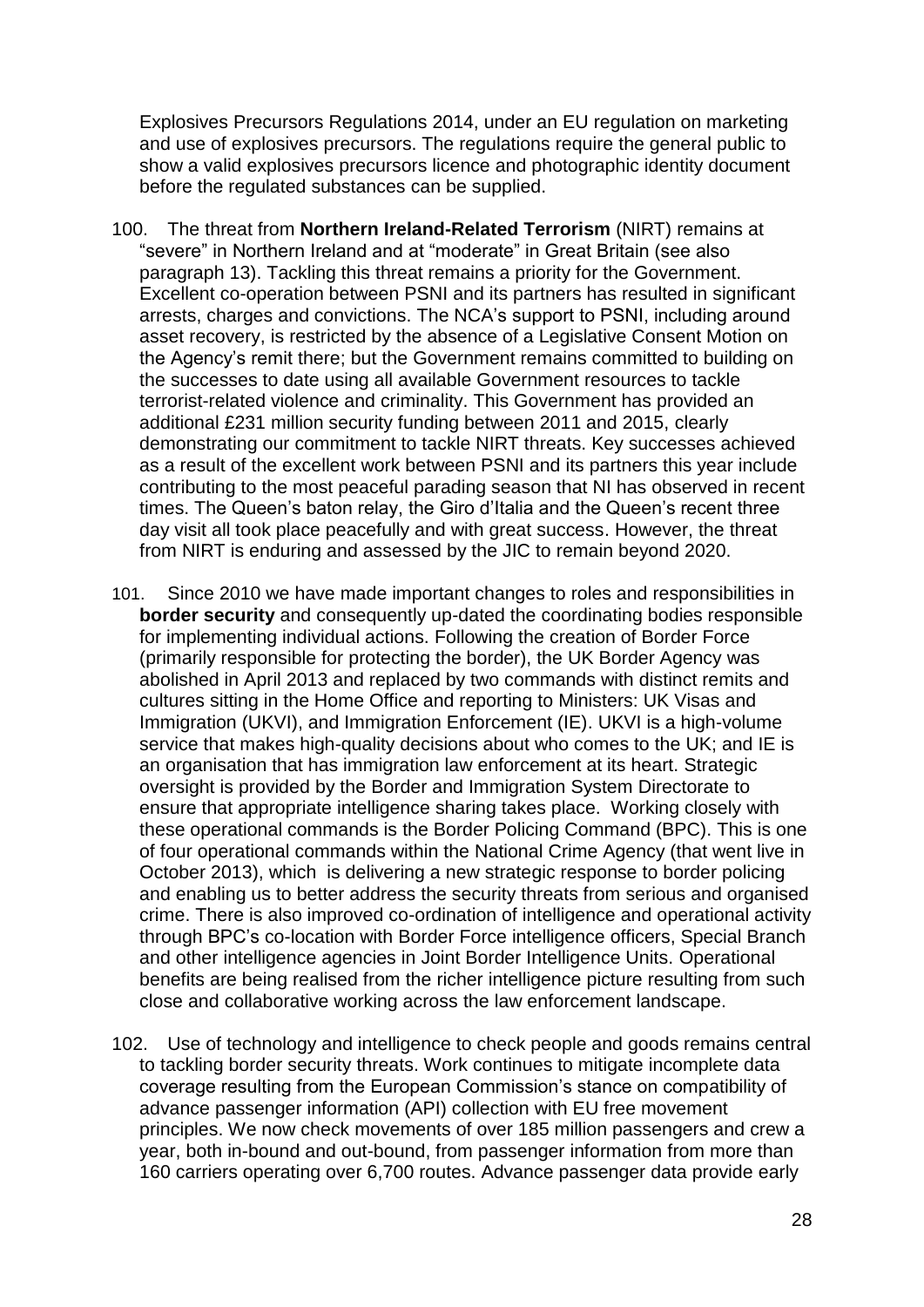warning of individuals giving concern related to counter-terrorism, crime and immigration who intend to arrive in or depart from the UK. The Government aims to maximise passenger data across all sectors, and continues to work with carriers to deliver this.

- 103. The Pre-Departure Checks Scheme (PDCS) identifies individuals known to threaten aviation or national security, stops them flying to or from the UK, and aims to ensure that individuals who may pose a threat to aviation are screened at the port of departure to the UK to confirm that they are safe to fly. We are extending the application of PDCS to individuals who are inadmissible to the UK or presenting false documents, preventing such individuals from arriving here. We are also enhancing the operation of PDCS by implementing interactive messaging between airlines" departure control systems and our Border System. Fourteen airlines operating more than 170 routes are now connected and a comprehensive plan is in place for all airlines operating to and from the UK. Provisions in the Counter-Terrorism and Security Bill will enhance the operation of PDCS and strengthen our security arrangements for international aviation, maritime and rail transport.
- 104. The Government"s commitment to reintroduce exit checks by April 2015 is on track, where possible underpinned by existing arrangements including API and necessary on-departure checks. Under the Immigration Act 2014, carrier and port operator staff and other designated persons can conduct embarkation checks and collect relevant supporting data. We are engaging with carriers, port operators and other users on the most efficient and effective solutions for different operating environments. Trials enabling assessment of options for each transport area will ensure that existing business processes can accommodate solutions.
- 105. The **National Cyber Security Programme** (NCSP), supported by £860 million of investment to 2016, is funding initiatives and programmes of work across departments and agencies to deliver the 2011 UK Cyber Security Strategy. Significant milestones in the past year across the breadth of the programme include improving critical national infrastructure resilience; incentives for business to improve cyber security and support for the UK's cyber security sector; investments in cyber skills and research; law enforcement operations to crack down on cyber crime (and cyber-enabled crime); and international efforts to protect and promote UK interests in cyber space. A recent National Audit Office review found that the Government was making "good progress" in implementing the strategy.
- 106. The NCSP has begun to transform UK cyber security capabilities, with particular emphasis on partnership with industry to improve awareness of, and enhance the response to, growing cyber threats. The UK"s national Computer Emergency Response Team (CERT-UK) was launched in March 2014 to enhance UK cyber resilience by coordinating the response to cyber incidents, and act as a focal point for international engagement. CERT-UK played a central role in protecting networks around the NATO Summit in Wales and with Police Scotland on cyber security for the 2014 Commonwealth Games. Within CERT-UK, the Cyber Security Information Sharing Partnership (CISP) helps to make UK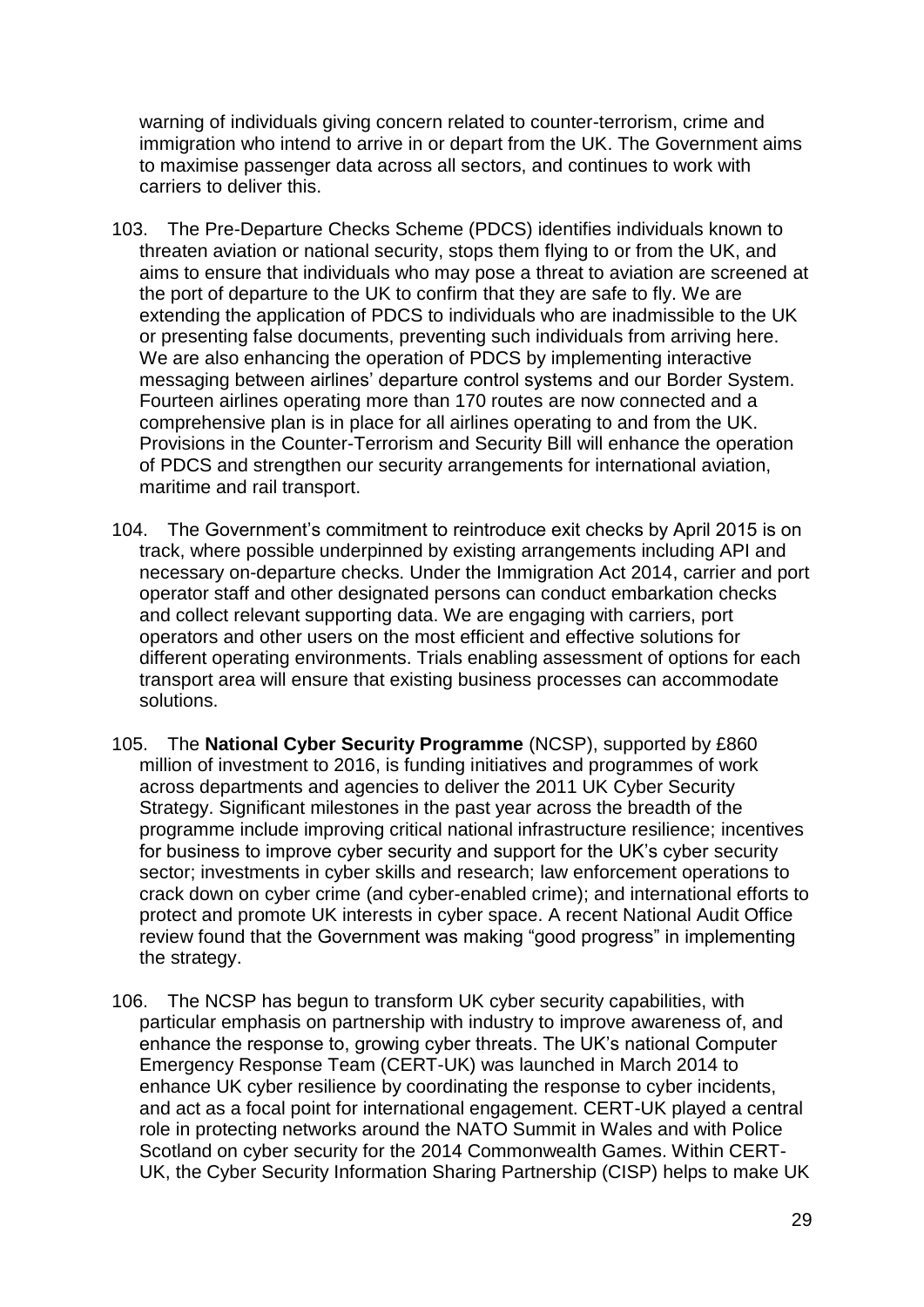businesses more secure in cyber space by introducing a secure, virtual "collaboration environment" where Government and industry partners can exchange information on threats and vulnerabilities in real time. CISP now has over 750 member organisations, a 50 per cent increase on the target we set for the end of 2014.

- 107. On protecting the critical national infrastructure, the Government has continued to work with regulators and industry partners to improve awareness and cyber resilience. In May 2014, the Bank of England, Financial Conduct Authority and HMT, launched CBEST, a framework to improve understanding of financial cyber attack. In November 2013, the CISP supported Exercise Waking Shark II to test financial sector cyber defences.
- 108. Summer 2014 saw GCHQ launch a new initiative to enhance the protection of UK networks from threats in cyber space. The scheme will involve sharing timely and usable intelligence on hostile state and cyber crime activity with securitycleared personnel in trusted Communications Service Providers (CSPs). They will thus be able to use this privileged awareness to take early action on the networks they manage, whether Government or other critical UK networks. The first phase of this initiative is to bring in partners from the CSPs who are vital to delivering Government"s Public Services Network; but the long-term intent is to ensure the benefits are available to a broader community, ultimately raising the protection of the UK as a whole.
- 109. Increased awareness of cyber security offers great potential for UK business growth. The Cyber Essentials Scheme, an industry-led standard, was launched in June 2014 to give businesses a clear target baseline in addressing cyber security threats. From 1<sup>st</sup> October, suppliers to Government of Information and Communication Technology (ICT) contracts concerning personal and sensitive information will have to meet Cyber Essentials controls.
- 110. Skills are a continuing priority to ensure a growing pool of cyber security expertise. GCHQ has recently certified six university Masters Degree courses in Cyber Security. There are now 11 Academic Centres of Excellence in Cyber Security and three Cyber Security Research Institutes. A new Massive Open Online Course in Cyber Security went live in October through the Open University, and is available free of charge to all. e-skills UK is working to strengthen cyber security understanding in secondary schools. The Cyber Security Challenge Schools competition runs "cyber battles" to identify new talent, working closely with the public and private sector to help attract and recruit talented individuals
- 111. The Internet's global nature makes international engagement a priority. Government"s joint FCO/Cabinet Office International Cyber Policy Unit is shaping international cyber policies. The Global Cyber Security Capacity Building Centre at Oxford University helps international partners to improve their capability to defend against cyber threats. The Government also engages bilaterally and multilaterally to support the multi-stakeholder approach to internet governance and maintain an open, safe and resilient cyber space enabling free flow of commerce and protecting freedom of expression. In May, the Czech Republic,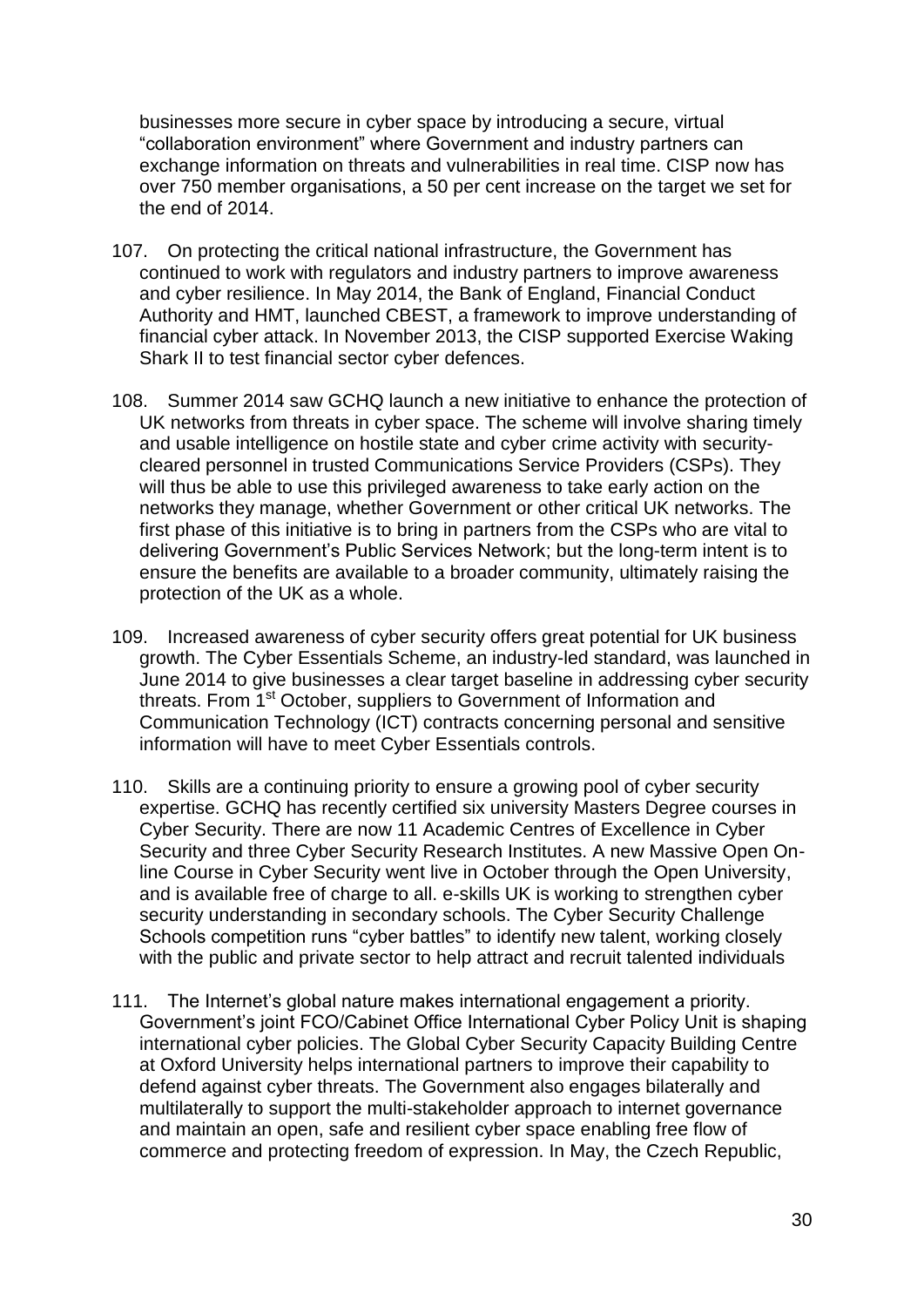France and the UK became full members of the NATO Cooperative Cyber Defence Centre of Excellence.

- 112. The new National Cyber Crime Unit (NCCU), which is part of the National Crime Agency, has delivered a number of campaigns to tackle the most serious forms of cyber crime affecting the UK. In June 2014, with GCHQ assistance and with international and industry partners, the NCA disrupted (and continues to disrupt) the GAMEOVERZEUS and CRYPTOLOCKER threats. The American FBI estimated that this malware was responsible for multi-million pound fraud across the world. The NCCU also led the disruption of the SHYLOCK malware, a threat particularly targeting the UK. HMRC is increasing security of its customerfacing digital channels and protection from infrastructure threats. The Cyberstreetwise.com public awareness campaign launched last Autumn achieved in its initial phase a statistically significant change in individual behaviour; and a second phase will focus on small businesses.
- 113. The MOD is working to put cyber in the mainstream across defence, to develop a full-spectrum military cyber capability, including a strike capability, and to recruit cyber reserves ensuring that the Armed Services can draw on the best outside expertise.
- 114. The overall rating for this Task, taking account of all commitments, is "on track" as defined in paragraph 54.

## **Task 6: Help resolve conflicts and contribute to stability. Where necessary, intervene overseas, including the legal use of coercive force in support of the UK's vital interests, and to protect our overseas territories and people.**

- 115. **Ukraine** has faced a number of security, political and economic challenges in 2014. The decision of then President Yanukovych not to sign the EU-Ukraine Association Agreement in November 2013 prompted peaceful protests in Kyiv, which evolved into wider anti-government protests calling for change. Following a violent crack down by Ukrainian security forces in February, in which over 80 civilians were killed, President Yanukovych fled to Russia. President Poroshenko was elected in May, and (Rada) Parliamentary elections were held successfully, in most of the country, on  $26<sup>th</sup>$  October. Throughout this political crisis, Ukraine has been subject to an unprecedented assault on its sovereignty and territorial integrity by Russia and the separatists it supports.
- 116. Throughout the crisis the UK has used our full range of political, diplomatic and economic levers to support Ukraine. A stable, open and democratic Ukraine contributing to regional stability and security in Europe is in the UK"s interest. The UK is providing up to £10 million in technical assistance to support the Ukrainian Government"s reform programme, focusing on good governance, public finance management, support for elections and humanitarian assistance. The UK has also increased defence engagement, including on crisis management, anticorruption, strategic communications, and defence reform. In addition, through the Conflict Pool, the UK is spending £9 million in 2014/15 on a range of projects in Ukraine, including support to the OSCE Special Monitoring Mission, the UN Human Rights Monitoring Mission, peace-building activities, elections monitoring,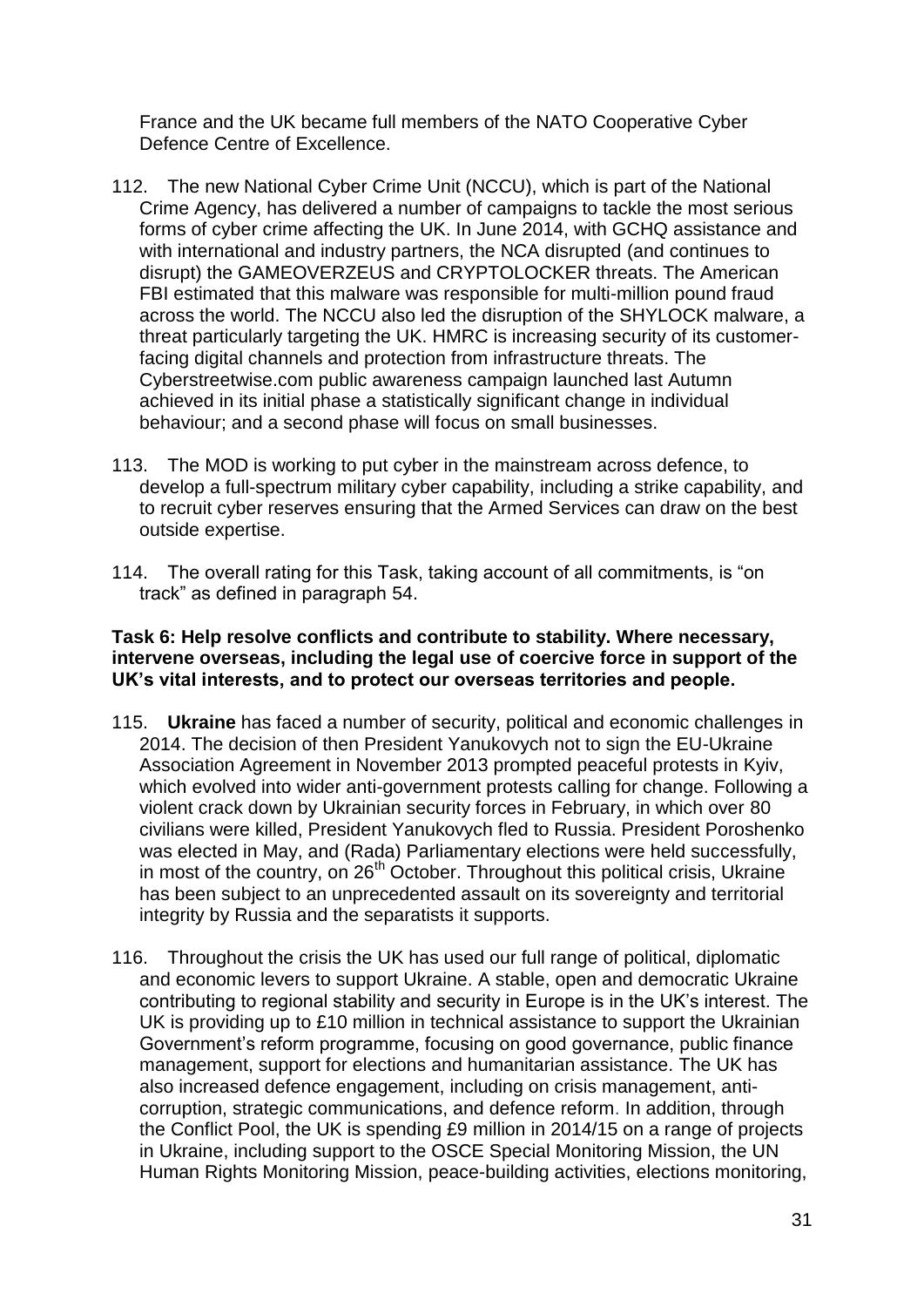and support to the EU Advisory Mission (CSDP Mission); and has provided nonlethal equipment including body armour, helmets, winter clothing, medical assistance and winter fuel to the Ukraine Armed Forces. The UK has also provided aircraft for NATO"s Baltic Air Policing Mission, and contributed to exercises in eastern Europe and Ukraine.

- 117. The UK helped to ensure that the  $25<sup>th</sup>$  May presidential elections largely met international standards, providing £430,000 and 100 monitors to the OSCE / ODIHR (Office for Democratic Institutions and Human Rights) Election Observation Mission. The UK also supported Ukraine in making the parliamentary elections on 26<sup>th</sup> October free, fair and transparent by providing 71 independent observers to the OSCE"s election observation mission.
- 118. Through the EU, with EU partners, the UK has facilitated Ukraine"s trade with the EU, bringing forward reductions in EU trade tariffs for Ukrainian goods and providing €11 billion of loans and support through European institutions. The UK has also been at the forefront of EU plans to help Ukraine and neighbouring countries to ensure more resilient energy supplies (see also paragraphs 164-167 and 181-183). The UK continues to support the EU-Ukraine Association Agreement, including the Deep and Comprehensive Free Trade Area, and to support much needed sustainable political and economic reforms. With Poland and Sweden, the UK successfully pushed for an EU civilian Common Security and Defence Policy mission.
- 119. The UK continues to support diplomatic efforts to find a political solution to the crisis in Ukraine, and has contributed to funding for the OSCE Special Monitoring Mission, which was deployed following a request to the OSCE by Ukraine"s government and agreement by all 57 OSCE participating States. The monitors" role is to contribute to reducing tensions and fostering peace, stability and security (see also paragraph 180).
- 120. The UK has been at the forefront of the EU in ensuring that pressure is put on Russia to stop destabilising Ukraine and to support a political solution (see also paragraphs 181-183). With our EU partners we are also ensuring that there are long-term consequences for Russia as a result of the illegal annexation of Crimea, including through imposition of restrictive measures.
- 121. In **Afghanistan**, the UK set itself a goal in 2010 of withdrawing British troops in a combat role by the end of 2014, and of supporting the Afghan government to develop the Afghan security forces and build a more effective Afghan state that could control its own security, and to prevent Afghan territory from being used by Al Qa"ida as a secure base from which to plan attacks on the UK and its allies. The National Security Council has, as set out in the National Security Strategy, continued in 2014 to give strategic direction to the efforts of the Armed Forces in Afghanistan to secure this outcome. Military drawdown is on track and the last British troops withdrew from Camp Bastion in good order, on time and on budget at the end of October. All UK combat forces will have left Afghanistan by the end of 2014. The UK has a continuing role in assisting Afghanistan to secure its own future, including by leading the development of the Afghan National Army Officer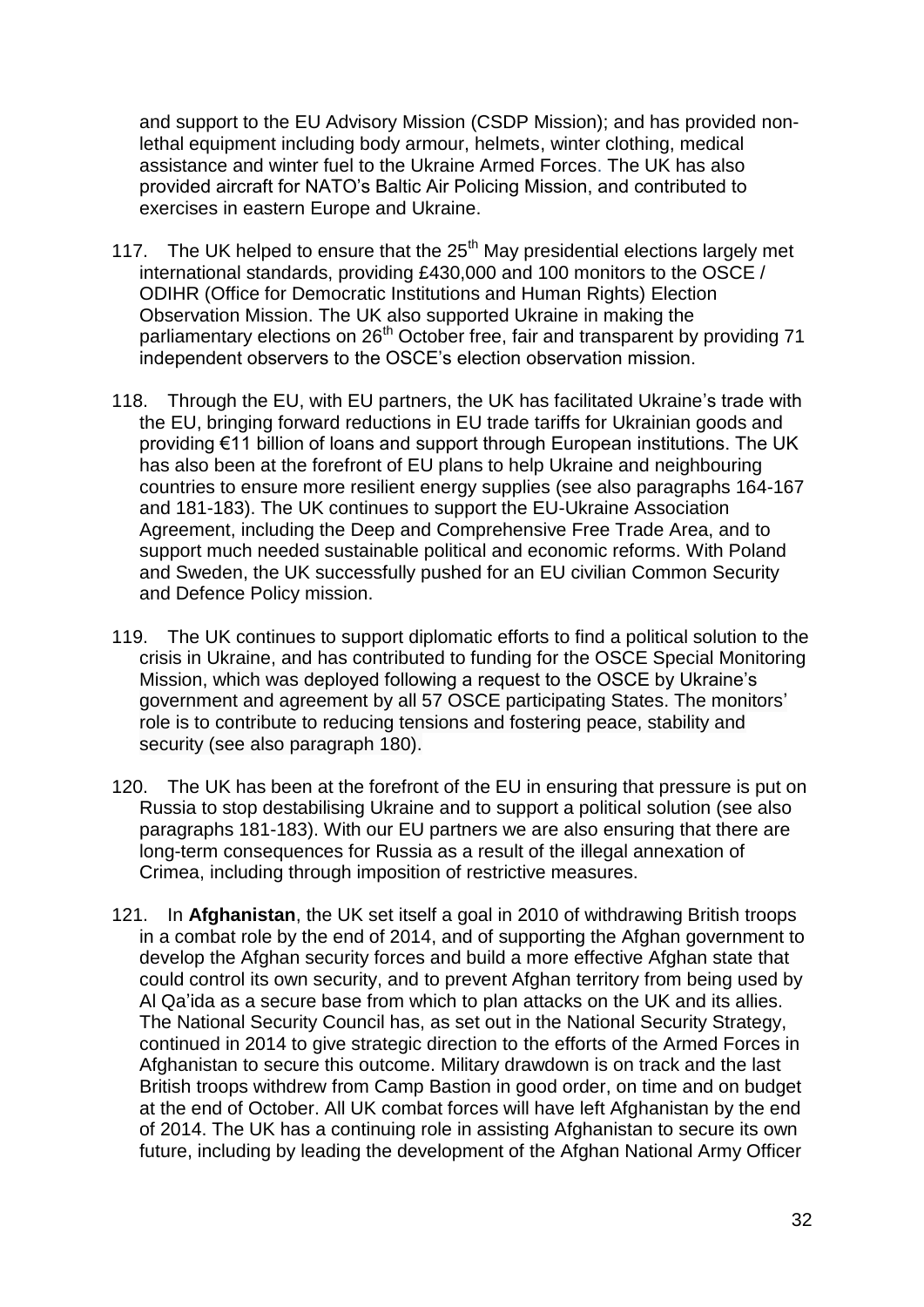Academy and creating a legacy of strong leadership within the Afghan National Army.

- 122. The Afghanistan National Security Forces have led the fight against the Taliban for the second successive fighting season.
- 123. At the NATO Wales Summit in September 2014, the international community set out three parallel, mutually reinforcing, strands of activity on Afghanistan: the short-term Resolute Support Mission; medium-term contribution to the financial sustainment of the ANSF; and long-term NATO-Afghanistan Enduring Partnership. UK troops will continue to support the ANSF as part of NATO"s new non-combat training, advice and assistance mission, primarily through its leadership of international support to the Afghan National Army Officer Academy. The first cohort of officers graduated from the Academy in September. A UK mentoring team will remain after 2014 to build the Academy as an enduring institution to continue to professionalise the armed forces. At Wales, the UK confirmed in principle an annual financial contribution of £70 million to help sustain ANSF until at least 2017. The UK remains committed to supporting the ANSF through the "decade of transformation" until 2024.
- 124. The UK will continue to provide institutional development assistance in the form of civilian and military advisers to the Afghan security ministries. Their work includes supporting the development of a professional Police Service to complement the Afghan Armed forces. They provide a range of technical assistance including support to the Afghan Government in tackling the narcotics trade and the networks and individuals involved in trafficking opiates to the UK; law enforcement mentoring to the Afghan Counter Narcotics Police; building capacity, including on tackling corruption, in the Ministry of Counter Narcotics and Ministry of Interior; and working with Afghanistan"s neighbours to enhance related regional cooperation.
- 125. The peaceful transfer of power from President Karzai to President Ghani and his National Unity Government in September was an historical achievement for Afghanistan. Some 7 million Afghans participated in the presidential elections, including a high proportion of female voters. This event would have been inconceivable under Taliban control. The UK supported the electoral process with £20 million technical assistance and £4.5 million to support campaigns to increase women"s participation. The UK will continue to provide support to Parliamentary elections currently scheduled for 2015. The UK also supports the Afghan Government"s efforts to secure a lasting political settlement through reconciliation.
- 126. Despite this progress, Afghanistan"s economy remains fragile. The UK has committed to providing £178 million per annum until at least 2017 as the UK"s contribution to an internationally coordinated programme of assistance to help the Afghan Government tackle extreme poverty, improve governance, create jobs and achieve sustainable economic growth. The UK continues to encourage Afghanistan"s neighbours to do more to assist development using established mechanisms such as the Heart of Asia and South Asia dialogue. As part of its commitment to help Afghanistan set the tone for the decade of transformation,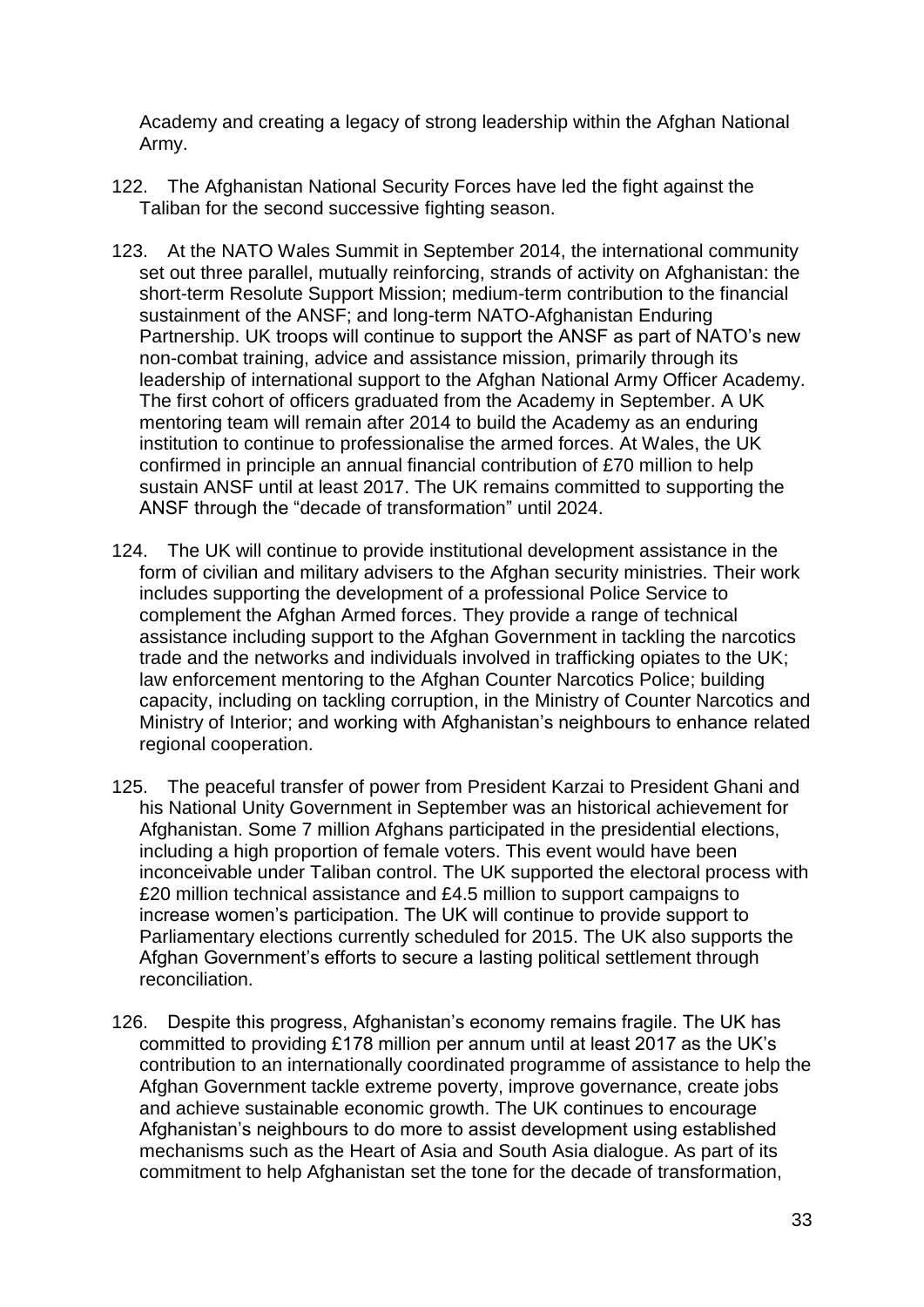the UK co-hosted with the Afghan Government an international conference on Afghanistan in London on 3<sup>rd-4th</sup> December. The Conference signalled political solidarity with the new Afghan government, reaffirmed the international community"s commitment to Afghanistan"s development, and will shape the post-2014 partnership between the international community and Afghanistan. The Conference is the first part of a two-stage approach and will be followed by a technical level Senior Officials meeting in Kabul in 2015.

- 127. In **Iraq**, the UK has promoted an inclusive, sovereign and democratic new Government; able to push back ISIL and restore stability and security across the country. ISIL"s attacks have threatened Iraq"s territorial integrity and created a humanitarian crisis affecting all communities. The Iraqi Government has requested international support, including military assistance, to defend itself against the ISIL threat. There is now a substantial international coalition now in place of over 60 countries – including regional partners – committed to confronting and defeating ISIL. The UK is playing an active role internationally: within the anti-ISIL coalition, through action at the UN, and in cooperating with our closest allies and partners.
- 128. Defeating the threat ISIL poses to the UK and the world will require an intelligent and patient approach. Our strategy involves military, political, humanitarian and counter-terrorism elements, all of which will require a sustained effort over the longer term. The Government is under no illusion as to the severity of the challenge to regional stability and to UK security from ISIL.
- 129. The UK has provided £23 million of assistance, at the time of writing, to alleviate the humanitarian crisis in Iraq. This is providing vital supplies, including shelter, food and equipment to those most in need, as well as supporting a range of delivery partners on the ground. During August, RAF aircraft joined an international effort to deliver air drops of vital help for Iraqi civilians trapped on Mount Sinjar and in the town of Amerli, as well as a providing a number of aid flights into Erbil.
- 130. The Government has strongly welcomed the new democratically-elected Government of Iraq, under Prime Minister Dr Haider al-Abadi. We will continue to support him to deliver an inclusive programme of Government that commands the trust and support of all Iraqis; to implement promised reforms, including decentralising power and reforming the security forces; and to deliver an effective and unified response against ISIL. Lieutenant General Sir Simon Mayall has also been appointed as Government Security Envoy to the Kurdistan Region to support Kurdish and wider Iraqi efforts to counter ISIL.
- 131. With the United States and others, UK surveillance aircraft have been helping with intelligence gathering and logistics in support of Iraqi Security Forces and the efforts of the wider anti-ISIL coalition. Following the debate in Parliament on 26<sup>th</sup> September, this was extended to include UK air strikes in Iraq to support local security forces fighting ISIL on the ground. In October, the Defence Secretary confirmed that UK aircraft would also begin surveillance missions over Syria to gather intelligence, as part of our efforts to protect UK national security from the terrorist threat emanating from there. At the Iraqi Government's request,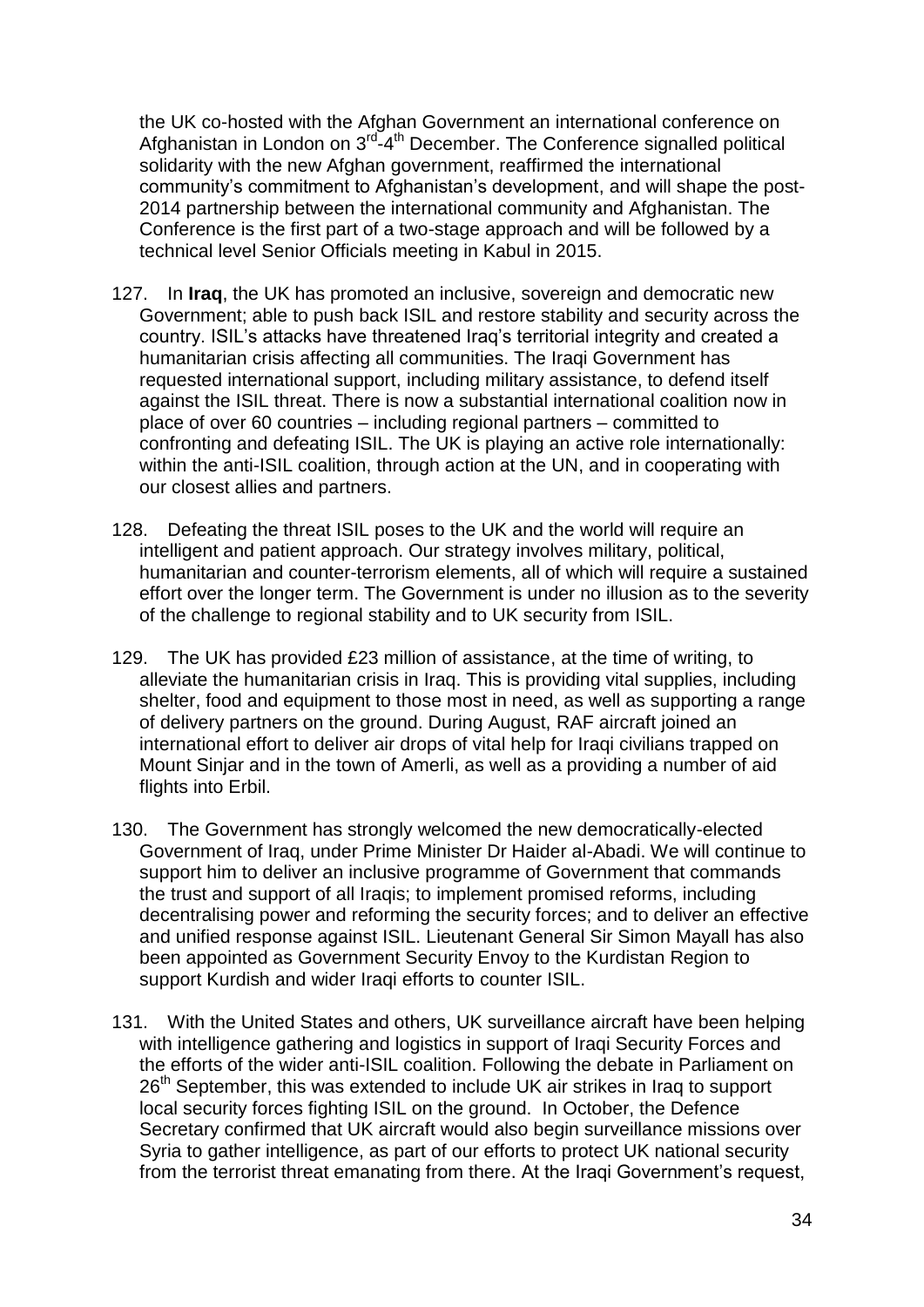the UK has also provided heavy machine guns and ammunition and transported other vital equipment to help the Kurdish Peshmerga defend the front line, protect civilians and repel ISIL advances. Specialist teams have also been deployed to train Iraqi forces on both the equipment provided and how to counter the threat from improvised explosive devices (C-IED training).

- 132. The Government has been active in driving forward international efforts to tackle ISIL from every angle. We helped secure UN Security Council Resolution 2170 to cut off ISIL"s financing and have worked to reinforce sanctions on those who try to recruit fighters. The Government co-sponsored a UN Human Rights Council Resolution in September, mandating the UN urgently to investigate and report on ISIL abuses. We also agreed the unprecedented UN Security Council Resolution 2178 against the foreign fighter threat, which reinforces states" domestic obligations to counter recruitment, limit movement and prosecute fighters, and harnesses the UN"s counter-terrorist bodies to give technical assistance. At both the NATO Summit and the UN General Assembly in September, the Government helped rally international support behind a comprehensive response to ISIL. We are also actively working to de-legitimise and isolate ISIL, its ideology and its narrative, including by working closely with religious leaders.
- 133. The conflict in **Syria** has further deepened, with the Asad regime rather than focusing on fighting ISIL terrorists as Asad claims – continuing its indiscriminate air attacks on civilian areas, unlawfully detaining and torturing civilians, carrying out further chemical attacks, and continuing to prevent humanitarian support from getting to those who need it. This brutality has led some in Syria to turn to extremism. There are widespread reports exposing the Asad regime's links with extremist groups, including both ISIL and groups such as Hizbollah. ISIL now operates in both Syria and Iraq across a porous border.
- 134. Government's response remains focused on alleviating humanitarian suffering, supporting those who have a pluralistic and democratic vision for Syria"s future, building local resilience, maintaining pressure on the Asad regime including through sanctions, and implementing a comprehensive, long-term approach to degrade ISIL and other extremist groups. To date, the UK has pledged over £700 million of humanitarian assistance to Syria and its neighbours.
- 135. The UK strongly supports the air strikes against ISIL in Syria currently being conducted by the United States and Arab nations. However, it is clear that ISIL and its ideology cannot be effectively countered without political progress in Syria. The UK continues to push for an inclusive political transition which would replace Asad"s regime with a Government able to represent all Syrians. We welcome the UN Secretary General"s appointment of Staffan de Mistura as the UN Special Representative on Syria to this end.
- 136. We have also welcomed the election of Hadi Al-Bahra as President of the Syrian National Coalition and, working closely with international partners through the Friends of Syria Core Group, continue to support and strengthen the moderate opposition. This has included hosting sessions with the National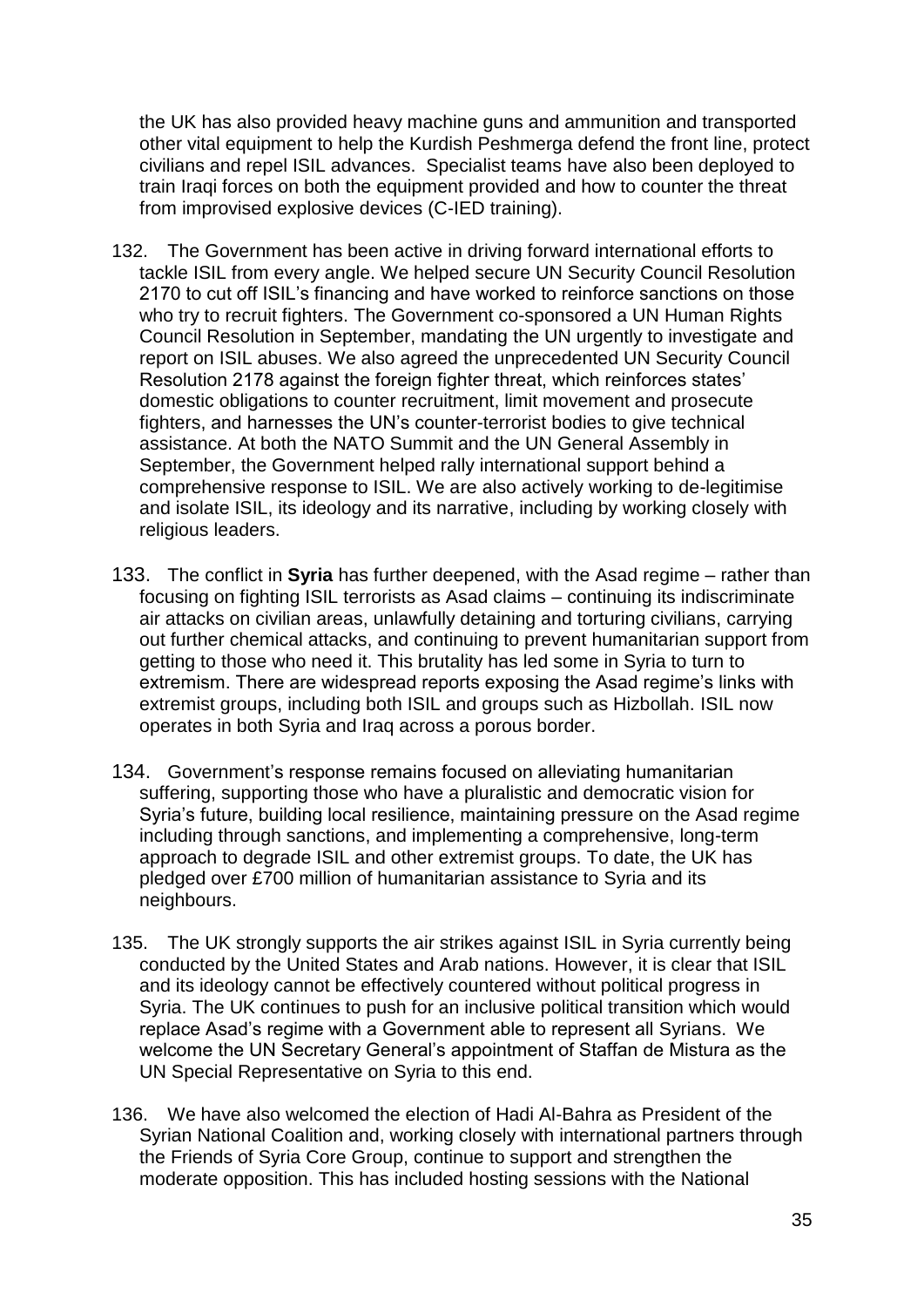Coalition to help build international support, such as in the margins of the UN General Assembly in September.

- 137. We are providing a range of support to Syrians to improve security and justice provision, counter extremism, promote human rights and accountability, and to lay the foundations for a more peaceful and democratic future. This includes allocating up to £27 million this financial year (2014-15) through the crossgovernment Conflict Pool to bolster the work of the moderate opposition (including the National Coalition and interim Government, local councils, NGOs, civil society, media and human rights activists). As part of this support to the moderate Syrian civilian opposition, we are delivering a three-year £10 million local governance programme in opposition-held areas.
- 138. We are providing technical assistance on how to maintain security in areas no longer controlled by the regime and to protect civilians, including: helping the opposition counter regime forces as they attack towns under opposition control; coordination between civilian and military councils; and on how to maintain security during transition. UK support along with that of our allies has helped the opposition to have real impact on the ground. Examples include providing nonlethal equipment to moderate armed groups, the establishment of Free Syrian police stations in liberated areas, and training and equipping hundreds of volunteers in civil defence stations across northern Syria to carry out search and rescue, fire-fighting and first aid. This support helps to save lives and to make life better for the citizens of the areas controlled by the Syrian moderate opposition.
- 139. The UK also expects to make a significant contribution to the United Statesled programme to train the Syrian moderate armed opposition, which is fighting both Asad"s tyranny and ISIL"s extremism. Details of how that contribution will be delivered are currently being scoped.
- 140. The political, security, economic and humanitarian situation in **Yemen** deteriorated further during 2014. The year started with some progress on transition, including the conclusion of the National Dialogue Conference in January. The UK"s support to this process has helped to give women, youth and other marginalised groups an unprecedented opportunity to engage élites and political parties in the negotiation of a more inclusive political settlement. But the occupation of Sana"a and cities across the north and west of the country by armed militia linked to the Houthi movement has stalled further reform. A Peace and National Partnership Agreement (PNPA), mediated by the United Nations, was reached in September; and a new Prime Minister was appointed on 13<sup>th</sup> October and a new technocratic government subsequently approved. The future of the PNPA, and whether it will be adhered to by all parties, remains unclear.
- 141. Increasing instability has undermined the Yemeni central Government's ability to tackle the dire economic situation, the acute humanitarian crisis, and the continued threat from Al Qa"ida in the Arabian Peninsula (AQAP). Yemen"s security ministries and agencies lack capacity, equipment, and the ability to make much-needed reforms. AQAP continue routinely to target government and security officials; and in September, they called for all Sunnis to attack Shias, including the Houthi movement. AQAP remains an extant threat to UK interests at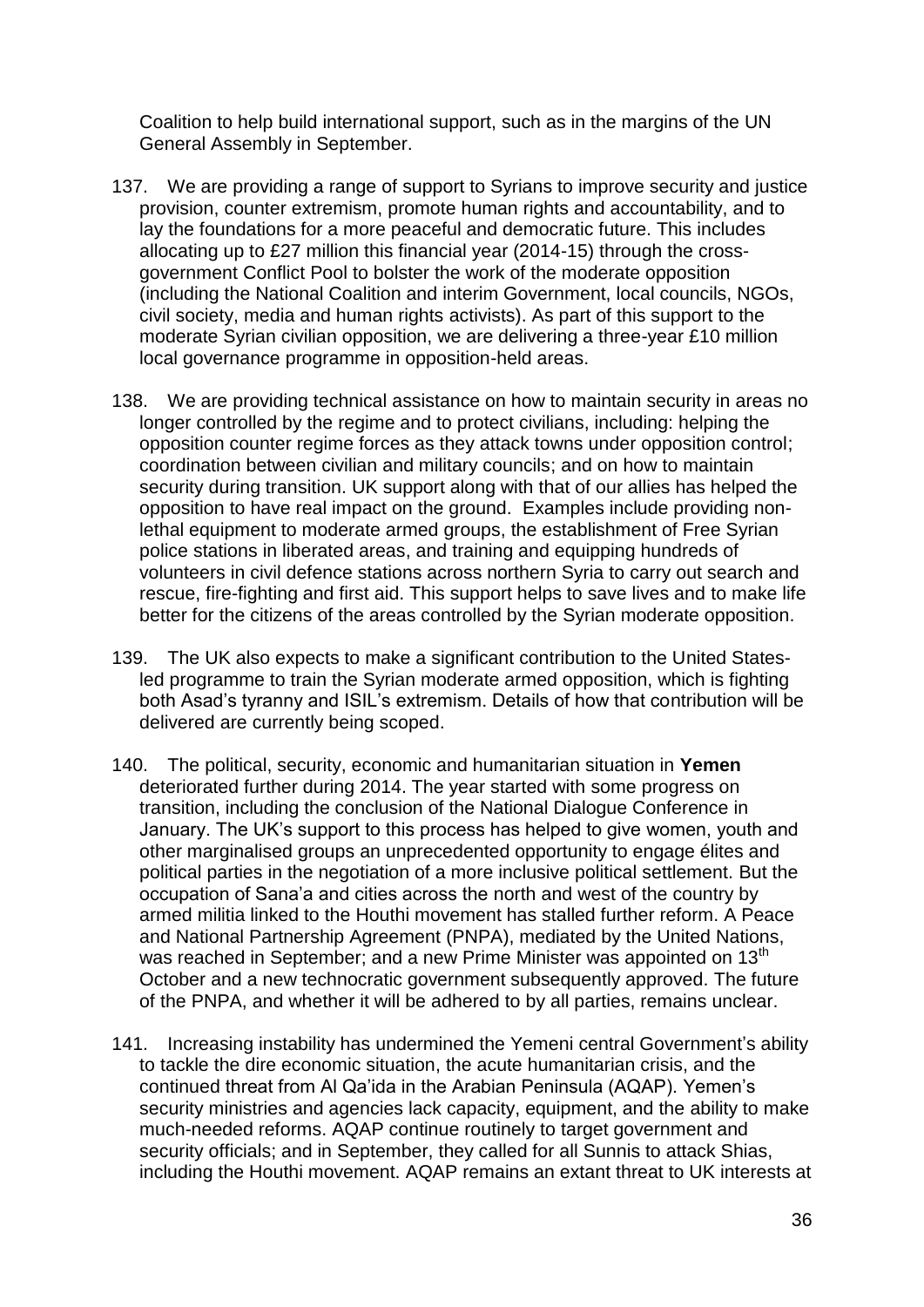home and overseas: tackling this threat remains a top priority, and threats to aviation remain a particular concern. The UK Government works closely with the Government of Yemen and with international partners to increase Yemeni security forces' capability to disrupt AQAP. The UK Government co-chairs the Friends of Yemen Ministerial group, which provides direct support to Yemen"s political, economic and security reform agenda. The UK is providing £196 million over three years in support of Yemen from 2012-2015. This includes £70 million targeting the 15 million Yemenis - half of the population - who are in need of humanitarian assistance.

- 142. **Libya** faces significant challenges following four decades of Qadhafi misrule. Despite progress since 2011, including parliamentary elections on 25<sup>th</sup> June 2014, some parties reverted to violence to achieve their aims. The current security situation is severely hampering the process of agreeing to a political settlement leading to a new constitution, the rebuilding of state security forces, and integration of militias.
- 143. While the Libyans must work out the substance of any settlement, the UK is committed to supporting transition to a more permanent democratic system; fully supports the democratically elected House of Representatives; and urges all sides to respect its role as the legitimate, inclusive, and democratic voice of the Libyan people. The UK Prime Minister"s Special Envoy, Jonathan Powell, is working with Libyans and international partners in support of UN-led mediation efforts aimed at finding a lasting political agreement. Our Envoy"s activity includes working with key militia leaders from all sides to identify common ground, establish agreed principles and work towards ceasefires throughout Libya. Once a ceasefire has been agreed, a demobilisation process for the militias will need to begin as the foundation for a lasting inclusive political agreement. We continue to assess that there is no military solution to the situation in Libya.
- 144. Through our Embassies and our Envoy we are revising an agreement on which groups should be excluded from a political process. UN Security Council Resolution 2174 makes clear that the international community will act against those continuing to use violence for political purposes. The UK welcomes the action taken by the UN Al Qa"ida Sanctions Committee to list Ansar Al Sharia Benghazi (AAS-B) and Ansar Al Sharia Derna (AAS-D) on 19<sup>th</sup> November. Both groups have links with Al Qa"ida and are responsible for acts of terror in Libya, including bomb attacks, kidnappings, and murder. All UN Member States are now required to freeze funds and other financial assets belonging to these groups. Separately, a domestic proscription Order for AAS-B was laid before Parliament on 24<sup>th</sup> November.
- 145. Deteriorating security led the Government on  $26<sup>th</sup>$  July 2014 to advise "against all travel to Libya". This advice stands. In August, the UK Government arranged two assisted departures for British Nationals, and then relocated the British Embassy temporarily to Tunis: the Embassy can no longer offer consular assistance in Libya. Growing instability and violence led our in-country programme partners temporarily to reduce activities or draw down staff, but some are now starting to return. Some partners have continued selected activities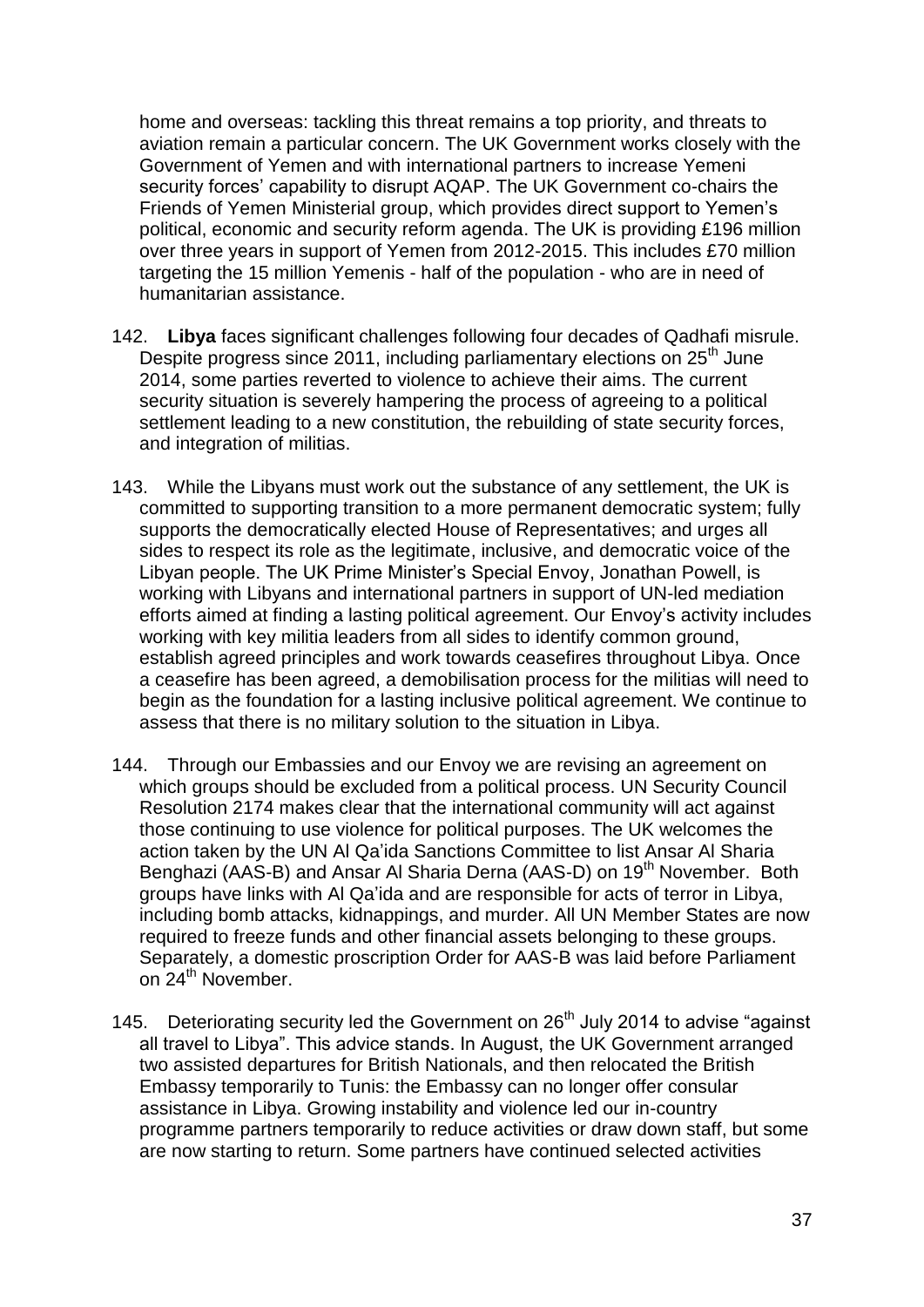remotely wherever possible and have also worked through local staff who remained in Libya.

- 146. The UK has supported political participation, security, justice and defence and economic development in Libya since 2011. Following a recent comprehensive review of all our programming activity in Libya, we have recalibrated our programme portfolio to better support political mediation efforts as the best longterm solution to the current conflict. We continue to provide practical support in the form of training, mentoring, capacity-building and the provision of expert advice to help enhance the quality and coverage of reporting of events in Libya. We are providing support to efforts to mark and make safe post-conflict unexploded munitions and to educate the local population on the dangers. We are also supporting the provision of expert advice to the Constitutional Drafting Assembly on how to ensure good natural resource management in the future Libyan Constitution. We trained 238 Libyan Armed Forces personnel in the UK. The majority of recruits responded positively to the training despite the continuing political uncertainty in Libya. Unfortunately there were disciplinary issues and allegations of criminal behaviour. As a result the UK Government agreed with the relevant Libyan authorities to bring forward the training completion date. Those Libyan trainees not under UK police investigation have returned home on leave until the Libyans agree on how to employ them.
- 147. **The Sahel** remains unstable, affected by insecurity in Libya, and other challenges such as drugs- and people-trafficking, jihadist extremism and food insecurity. The Government's Sahel Strategy is guiding our work to address the security threats and root causes of instability, in partnership with international organisations and bilateral partners. Its three pillars – Security, State-building and Resilience – have enabled the UK to influence others" approaches, and will underpin our programme work under the new Conflict, Security and Stability Fund. The new UN Special Envoy for the Sahel, Mme Hiroute Guebre Selassie, will lead on implementing the UN Sahel Strategy. The EU has increased its activity in the Sahel; and Government"s proactive approach has enabled us to influence the shape, mandates, and staffing of CSDP Missions in the region.
- 148. The UK has made significant contributions to stability through the EU military Training Mission in Mali, both military and civilian staff, including delivery of training on International Humanitarian Law and the protection of civilians, the UN Mission in Mali (MINUSMA, two staff officers) and civilian CSDP Missions in Mali and Niger (one in each). Matching our security work, the Government has given £103 million in humanitarian aid; committed £110 million for resilience; and will soon start a £111 million multi-year humanitarian programme for the region. The UK Special Representative for the Sahel, the Rt Hon Stephen O"Brien MP, has been at the forefront of the UK"s engagement in the region.
- 149. **Mali** has been largely stabilised but underlying risks remain. After a slow start, political dialogue between the Government and northern groups began in Algiers in July 2014, aiming for agreement by the end of the year. President Keita has been in power for a year, and has provided valuable stability. MINUSMA continues to deploy across the country, but has faced attacks by jihadist groups intent on derailing the peace process. Summer 2014 saw France replacing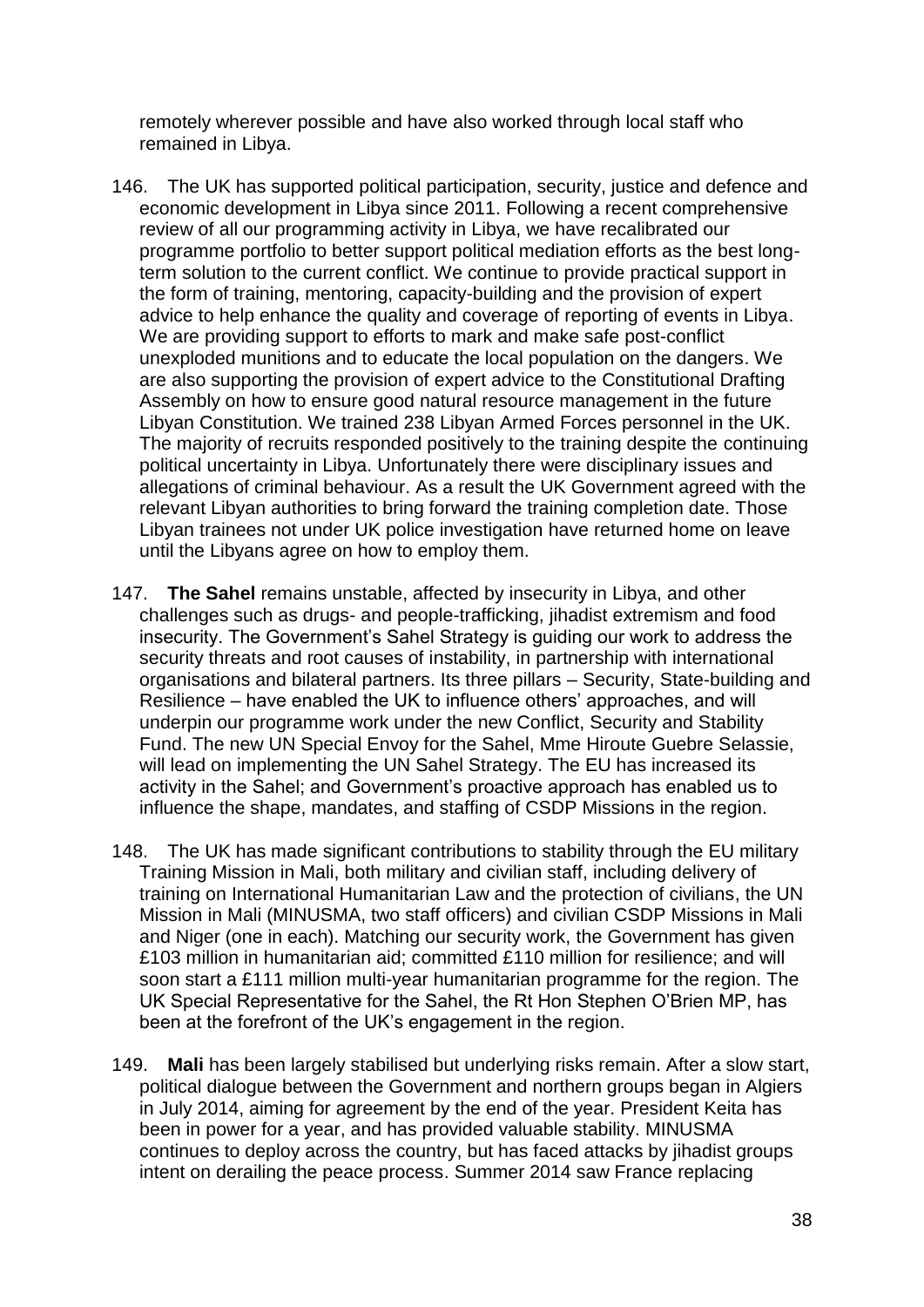Operation Serval with Operation Barkhane, deploying 3,000 troops across the Sahel.

- 150. Security in parts of **Kenya** has deteriorated during 2014. The UK"s top priority in Kenya remains tackling the significant threat from Al Shabaab. Al Shabaab has the intent and capability for large-scale attacks in Kenya proven in September 2013 (Westgate) and in June 2014 (Lamu County). Of particular concern are Improvised Explosive Devices (IEDs), one of which was detonated at Nairobi International Airport in January 2014 and another found in a vehicle in Mombasa in March, in addition to a spate of attacks in north-eastern Kenya. Al Shabaab aims to weaken Kenya in response to its military deployment in Somalia, but also poses risks to British Nationals in Kenya. We judge that the risk to British Nationals in parts of Kenya has grown during 2014 and the Government has changed its Travel Advice accordingly.
- 151. Kenya"s security agencies are reasonably well-equipped but face challenges, particularly in terms of command and control and inter-agency coordination. Allegations of state involvement in extra-judicial killings and human rights violations by security forces are also fuelling radicalisation, particularly on the Coast. The UK continues to work closely with the Government of Kenya and international partners to address these challenges, primarily through building Kenyan criminal justice system capacity to arrest, detain and prosecute terrorists in accord with Kenyan and international law. The Overseas Security and Justice Assistance Guidance is used to mitigate risk of human rights violations. We are also working with the Governments of Somalia and other regional countries to ensure a co-ordinated approach to tackle Al Shabaab threats at their source. UK development programmes are working towards peace-building, police reform (including improved crime data collection and use of statistics) and community security, particularly a reduction of violence against women and girls. These actions will contribute to a safer environment in which men and women, girls and boys are more confident that security providers are there to serve their interests.
- 152. The UK is working to increase security, political and economic stability and resilience in **Somalia** so that it does not provide a base for serious threats to UK interests. The UK has invested £31 million to support programmes to improve security and justice. Following the May 2013 London Somalia Conference, and September 2013 New Deal Compact agreed in Brussels, the UK has now taken over from the EU as the lead donor on the New Deal and also leads the justice working group. The UK contributes over £100 million a year in development assistance to Somalia, creating 56,900 long-term jobs including over 15,000 for women. DFID"s work will also help prevent malnutrition and life-threatening diseases for up to 500,000 people each year until 2015.The High Level Partnership Forum in Copenhagen in November measured progress against New Deal objectives.
- 153. Despite continuing insecurity, instability and violence, significant political progress has been made in 2014 which should allow agreement on a future federal structure for Somalia. The gains remain fragile, however; and it is important that the Federal Government sustains its programme of outreach to the regions to ensure balanced, sustainable agreements. More rapid progress is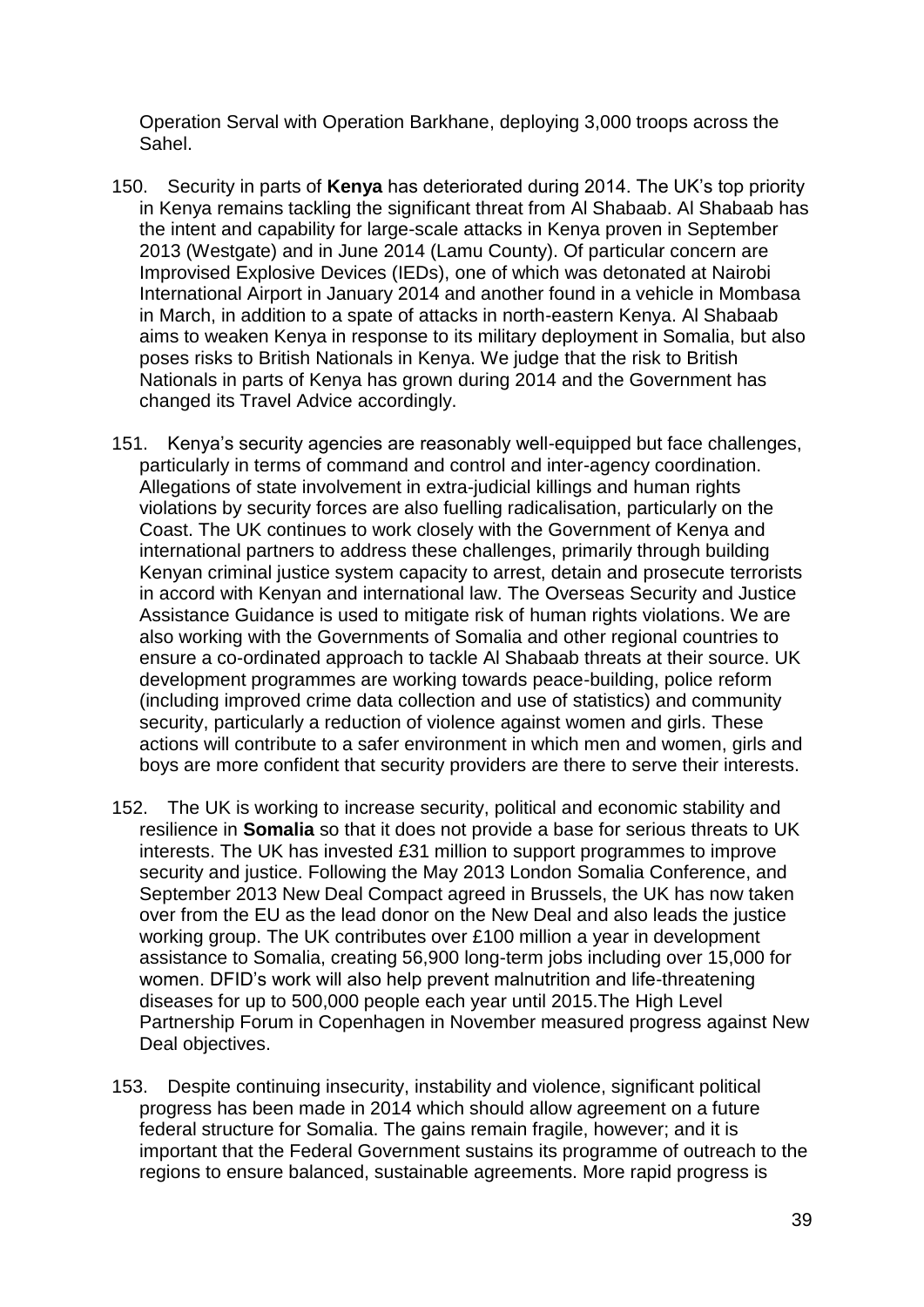needed on agreeing the draft Constitution and enabling a legitimate electoral process in 2016. Piracy in Somalia has been successfully suppressed by naval operations in the Indian Ocean, the last successful pirate attack being in May 2013. Longer term work is also needed to create a viable economy, reducing the attraction of piracy. 2014 has seen important progress against Al Shabaab, including territorial gains by the African Union Mission to Somalia (AMISOM), and the death of Al Shabaab leader Ahmed Abdi Godane in an American air strike on 1<sup>st</sup> September. However, AI Shabaab still controls territory in south central Somalia and seeks to destabilise the Federal Government and Regional Administrations through asymmetric attacks on political targets and targeted assassinations, underlining the need for continued support to AMISOM while also enabling Somalia to provide its own security. In September, Government hosted a London event to galvanise international support for development of the Somali National Army (SNA).

- 154. The Boko Haram insurgency continues to threaten stability in north-east **Nigeria** and northern Cameroon, killing over 3,000 innocent people this year and displacing over 1.5 million people. The UK, working closely with France and the United States, is supporting Nigeria in its fight against Boko Haram and to find the missing Chibok schoolgirls. On 12<sup>th</sup> June, the then Foreign Secretary, William Hague, hosted a Ministerial meeting in London to co-ordinate international support to the Nigerian Government, and announced a substantial new package of UK military, intelligence and development support, including through the deployment of RAF Sentinel and then Tornado aircraft. Minister for Africa, James Duddridge, attended the follow up meeting in Abuja on 3<sup>rd</sup> September to up-date partners on the significant progress made on implementation. Our package includes training and advice to Nigerian units deployed against Boko Haram; intelligence support; support for bringing increased development to the northeast; and a commitment to draw 1 million more children into education in Northern Nigeria by 2020. The Government continues to stress to the Nigerian authorities the importance of total human rights compliance in its response to terrorism. On 26<sup>th</sup> June, the UN placed Boko Haram leader Abubakar Shekau and splinter group Ansaru on the Al Qa"ida Sanctions List, meeting a central commitment of the London Ministerial and following Boko Haram's listing on 22<sup>nd</sup> May.
- 155. The overall rating for this Task, taking account of all commitments, is "on track" as defined in paragraph 54.

## **Task 7: Provide resilience for the UK by being prepared for all kinds of emergencies, able to recover from shocks and to maintain essential services.**

156. Improving the collective ability of responders to work together and share information in preparing for and responding to **emergencies** continues to be a high priority. A new, secure, web-based service, ResilienceDirect, went live in March 2014 and is enabling over 900 organisations and in excess of 5,700 (users) responders and planners to share information, plan responses to emergency situations and manage incidents in real time. It will also include a mapping capability that will enhance multi-agency planning and communications.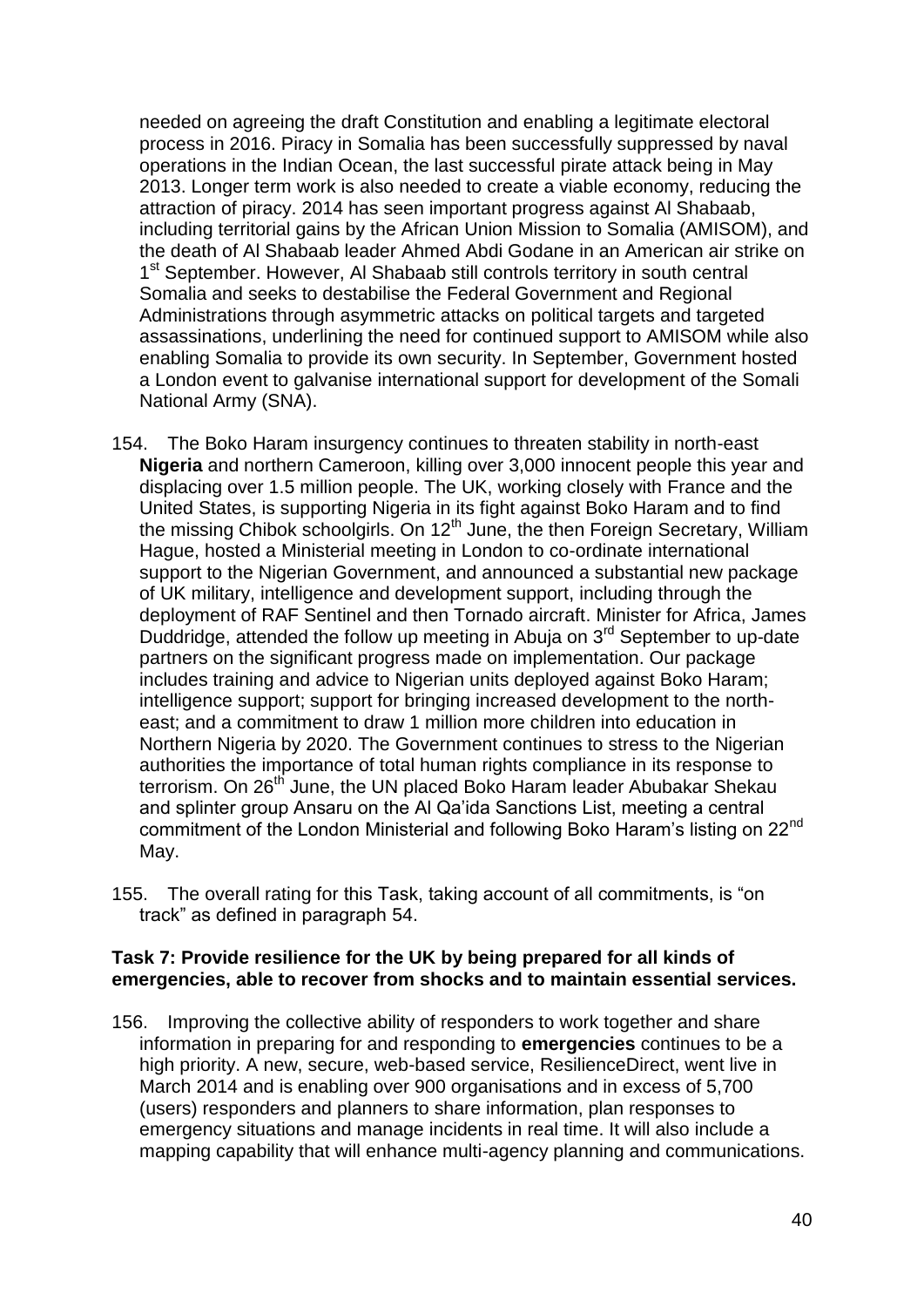- 157. The cross-government National Resilience Capabilities Programme continues to help strengthen preparedness by trialling new ways to assess more accurately capabilities needed to respond to the consequences of emergencies. Building on lessons from exercises, the Government is up-grading crisis management capabilities; and linked to this, an MOU with Ordnance Survey will provide mapping and imaging facilities within central Government's response arrangements. Implementation of JESIP (see paragraph 98), aimed at improving inter-agency interoperability, is progressing well.
- 158. Experience gained from civil contingency planning for the 2012 Olympic Games was used to good effect in planning for and delivering a safe and secure Glasgow 2014 Commonwealth Games. Following last winter"s severe weather, a new Flooding Committee chaired by the Prime Minister met to coordinate flood resilience strategy. This Committee has reviewed lessons learned from the period of severe weather, including a strengthened role for military assistance to the civil authorities in emergencies.
- 159. Pandemic influenza is one of the most significant risks to the UK. Plans are to be tested in a major national exercise next year, with guidance to Local Resilience Forums having been published following the 2011 Pandemic Influenza Strategy and health sector changes in England. Work continues to test preparedness for flooding, building on lessons learned from the 2013/14 severe weather, the 2013 National Response Guide for Coastal Flooding, and Exercise Watermark in 2011.
- 160. The Ebola outbreak in West Africa is an unprecedented human tragedy, which the UN has declared a public health crisis requiring urgent international response. Its rapid spread, and the speed with which transmission rates have increased, present a major challenge to the governments in the worst-affected countries of Guinea, Liberia and Sierra Leone (see also paragraphs 15-17). It has put huge pressure on an already vulnerable region still recovering from civil war. The Ebola outbreak has the potential to become a serious threat to UK international security: left unchecked, the disease could spread beyond the region and present a serious public health risk with economic and security consequences. In addition to work on treatment centres and community care centres, UK military and civilian experts have supported the Government of Sierra Leone in establishing District Ebola Response Centres to increase coordination and command and control at the district level, including safer burials. The first of these centres in the Western Area has secured significant results: 100% of reported deaths in the Western Area are now buried safely and there is effective coordination of patients being placed in isolation beds. This command and control model is now being rolled out to other districts including Bombali, Pot Loko, Moyamba, Tonkolili and Kambia.
- 161. The UK is coordinating the international effort in Sierra Leone at the request of its Government. The UK has so far committed £230 million to tackle Ebola. This includes supporting 700 treatment beds, more than tripling Sierra Leone"s capacity, and providing care to up to 8,800 patients over six months, as well as shoring up the country's stretched public health services to help contain the disease. Using military oversight, the Government is also working to provide a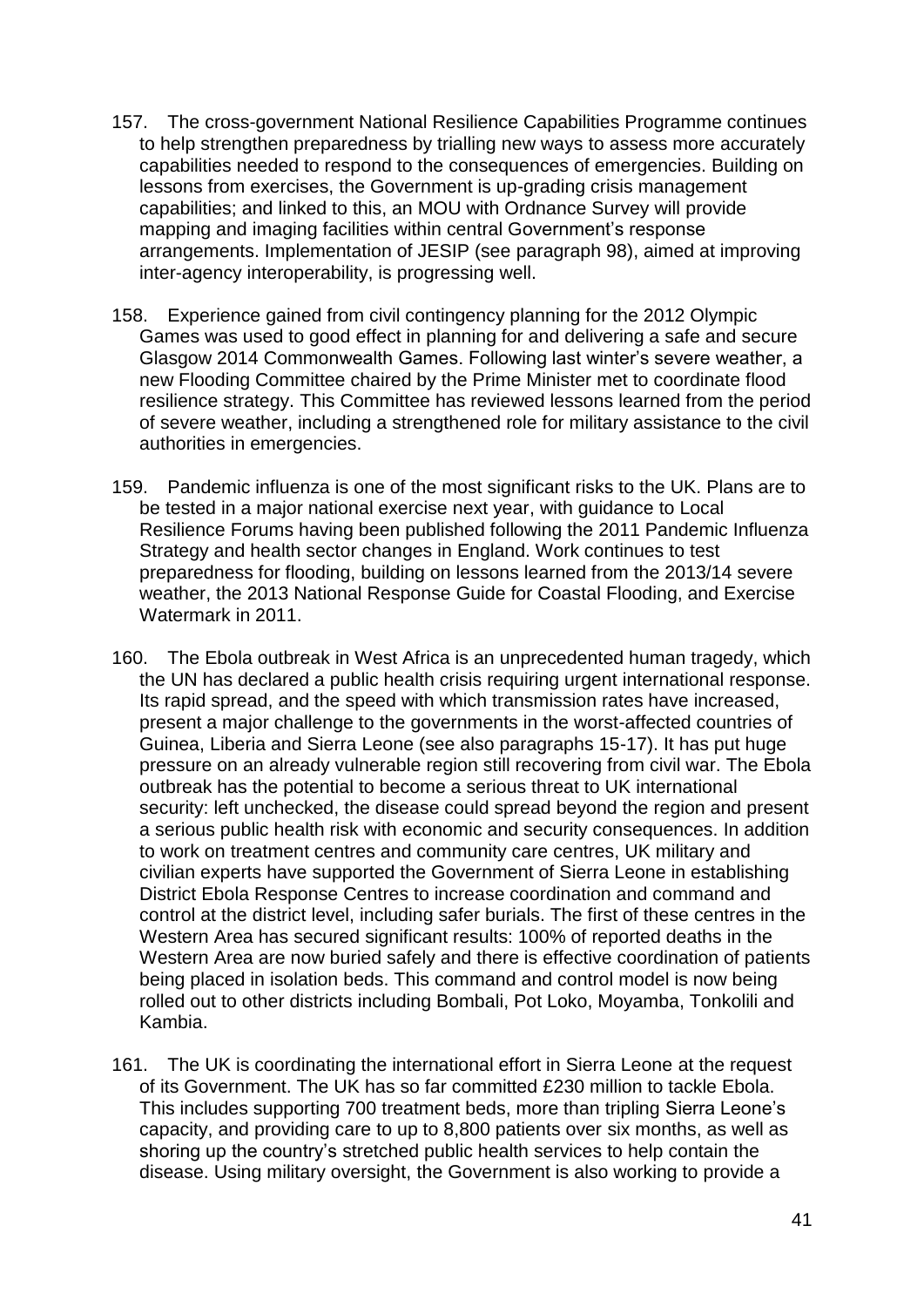forward command and control logistical hub as the backbone of infrastructure, commodities, training and management needed to scale up the response. The scale of this crisis requires an immediate and a long-term response from the international community. The UK hosted a pledging event on Sierra Leone on 2<sup>nd</sup> October at Lancaster House in London, organised under UN auspices and cochaired by the Foreign and Development Secretaries. The conference highlighted the scale of the crisis, and generated over £100 million in pledges of in-kind assistance as well as financial contributions to the UN Trust Fund. UK diplomatic leadership was successful in pushing the EU and its Member States to scale up their response to a commitment of €1 billion at the October European Council.

- 162. Central to ensuring UK readiness and ability to handle disruptive challenges is awareness of communities and the wider public of challenges facing the country. Accordingly, the Government continues to publish an annual National Risk Register. Recent experience has also highlighted the importance of rapidly alerting the public about major incident response. Trials of a new national public alerting capability focusing on landlines were reported in March 2014, and Government is exploring how recommendations might be taken forward.
- 163. The resilience of essential services is a key focus of preventing and dealing with emergencies. Each year the Government departments with responsibility for the Critical National Infrastructure sectors in the UK produce Sector Resilience Plans (SRPs). These SRPs set out the resilience of the UK"s most important infrastructure to the relevant risks identified within the National Risk Assessment, with the aim of identifying any vulnerabilities and tracking measures to improve resilience where it is necessary. The summary of the 2014 SRPs was published in early November.
- 164. One of the most critical of all essential services is energy. The UK **energy sector** is resilient to a wide range of risks including malicious threats, natural hazards and technical failure; but mitigating measures are kept under review as risk understanding improves and new risks are identified. The National Emergency Plan for Down-stream Gas and Electricity sets out decision-making processes and response mechanisms to maintain system integrity and safety, and facilitate protection and timely restoration of supplies. EU legislation also requires the UK to address gas supply infrastructure resilience, and develop risk assessments, a preventative action plan and the National Emergency Plan.
- 165. The UK currently enjoys a high level of energy security, being rated first in the EU and fourth worldwide by the American Chamber of Commerce. This level of security is rooted in the Government's commitment to competitive energy markets along with effective regulation. Further, the Green Deal, Energy Demand Reduction, smart meters and the Government"s business energy efficiency policies (including household installations funded through the Energy Company Obligation) all target reducing energy demand and directly contribute to more secure and sustainable supplies.
- 166. The Energy Security Strategy (2012) sets out the Government"s vision for energy security, which the Government continues comprehensively to monitor and assess including through annual Statutory Security of Supply Reports (see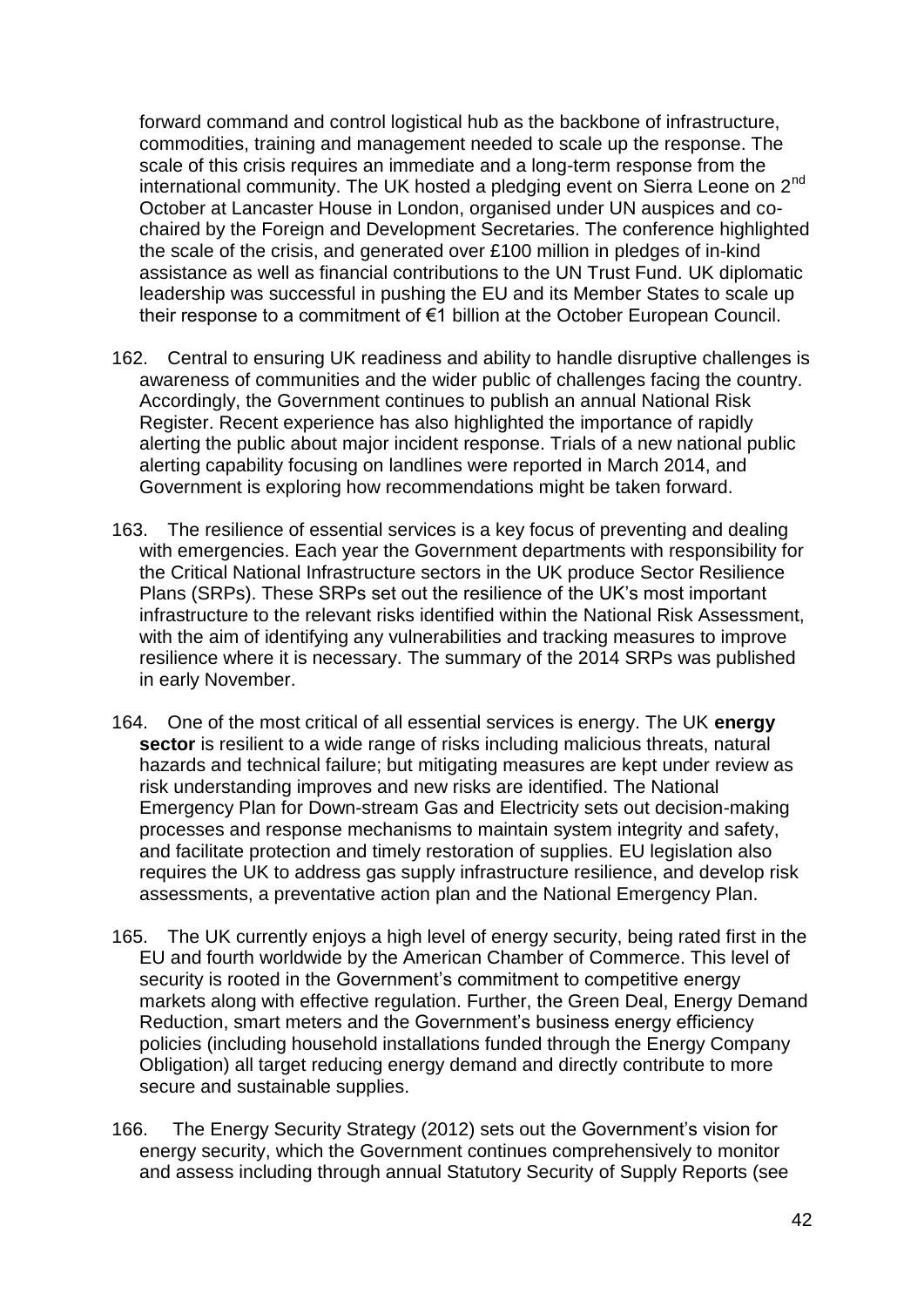also paragraph 37). The June 2014 EU Energy Security Strategy expresses the EU"s need to reduce its dependency on Russia by developing indigenous resources, particularly shale gas, renewables and nuclear; diversifying supply routes; removing bottle necks; increasing Europe"s interconnectedness; and increasing energy efficiency.

- 167. The Government continues to monitor and mitigate emerging risks, including support for energy reform in Ukraine, and to develop strong bilateral engagement with critical energy partners, consumers and producers such as China, India, Norway, Japan, Qatar, Brazil, America, Canada and Saudi Arabia. Work to improve price stability continues through engagement with the International Energy Forum and the International Energy Agency, and includes the IEA"s "Association" initiative to strengthen engagement with major emerging economies.
- 168. The overall rating for this Task, taking account of all commitments, is "on track" as defined in paragraph 54.

## **Task 8: Work in alliances and partnerships wherever possible to generate stronger responses.**

- 169. **NATO** is the bedrock of our national defence, the cornerstone of UK security and our ultimate defence guarantor. The UK-hosted Wales Summit on  $4^{\text{th}}$ -5<sup>th</sup> September 2014 was a significant point at which Allies marked progress in Afghanistan; considered regional security issues, including Ukraine, Syria and Iraq; and made commitments to ensure an Alliance agile, equipped and funded to deliver Allied security with Partner countries and organisations. Work is underway to implement Summit decisions before the 2016 Warsaw Summit.
- 170. NATO Allies condemned Russia"s illegal military intervention in Ukraine and illegal and illegitimate annexation of Crimea. In response, NATO has taken measured, reversible steps to assure Allies of the security guaranteed firmly by membership (including UK contributions to Baltic Air Policing). Allies have also provided wide responses in support of Ukraine, including UK contributions to two of four new Trust Funds.
- 171. The new Readiness Action Plan outlines how NATO will ensure faster and more effective responses to today"s security threats, including through creation of a rapidly deployable Very High Readiness Joint Task Force (VJTF).
- 172. Allies have pledged to halt declining defence expenditure, and aim to raise real defence spending as GDP grows so as to approach the 2% guideline within a decade, meet NATO Capability Targets and tackle NATO"s capability shortfalls. In a decade, Allies will also aim to increase expenditure on major new equipment, including related Research and Development, to 20% or more of defence spending.
- 173. NATO"s new Partnership initiatives announced in Wales include an Interoperability Platform enabling regular dialogue with Partners who contribute to operations, prominent exercises or other NATO training programmes. NATO also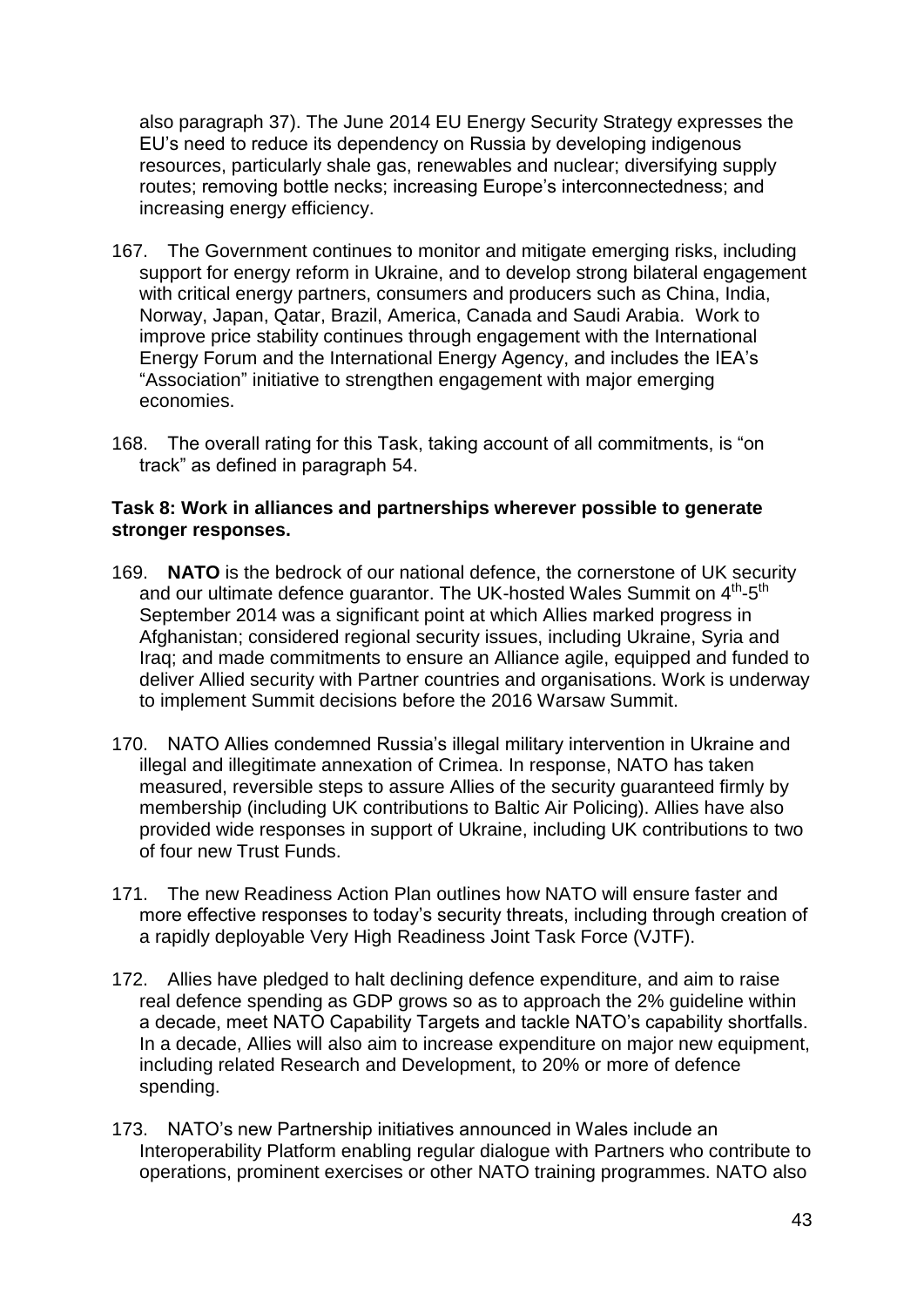offered enhanced opportunities to five NATO Partners contributing significantly to NATO operations and exercises (Finland, Sweden, Georgia, Jordan, and Australia).

- 174. NATO will also enhance support to Partners through a new Defence Capacity Building initiative. NATO experts will train, mentor and advise defence institutions in countries requesting it. Missions will soon be launched in Georgia, Jordan and Moldova.
- 175. The defence element is central to the UK"s wider bilateral relationship with the **United States**. The House of Commons Foreign Affairs Committee"s April 2014 report on "Government Foreign Policy Towards the US" assessed the bilateral relationship to be in "good shape", commenting positively about both the Government"s engagement with the United States and the relationship"s value and beneficial impact on the UK; assessing positively how we co-operate and work together; and concluding that the UK has taken an effective approach to its relationship with the United States based on UK national interests. The Foreign Secretary, Chancellor, Defence Secretary, Home Secretary and International Development Secretary all met their American counterparts in Washington DC during 2014. Our strategies, policies and plans have been well aligned.
- 176. The past year has seen the UK and the United States work together on global challenges including Syria, Middle East Peace Process, Iraq, Iran, Ebola, Ukraine, and the emerging threat of ISIL; and on the successful NATO Summit in Wales. Our collaboration in critical areas underpins the defence and security relationship, including over intelligence, organised crime, nuclear, cyber, and counter-terrorism.
- 177. Cooperation with **France** on security and defence continues to deepen. At the January 2014 Brize Norton Summit, the Prime Minister and President Hollande confirmed the strength of the relationship, agreeing a wide-ranging programme of work for the next two years. Operationally this year the UK supported French-led operations in the Central African Republic; and France supported deployment of UK ISR Tornados to West Africa as part of international action against Boko Haram (see also paragraph 154). Development of the Combined Joint Expeditionary Force remains on track with a successful major land exercise in northern France in May 2014, and planning for subsequent exercises in 2015 and 2016. The British and French Defence Secretaries agreed at Farnborough in July 2014 to a collaborative two-year feasibility study for a Future Combat Air System, funded by each nation contributing £60 million. The UK and France are supporting each other on our respective evaluations of the VBCI armoured combat vehicle and the Watchkeeper unmanned air system. Construction of the joint nuclear facility at Valduc in France under the Teutates treaty has made good progress.
- 178. Government has continued to work closely with France on issues including initiation of an African security dialogue and initiation of expert dialogues on security and defence issues. France has hosted major commemorations including the D Day 70th Anniversary Commemoration linked to the Queen's very successful fifth State Visit to France; the 70th Anniversary of the landings in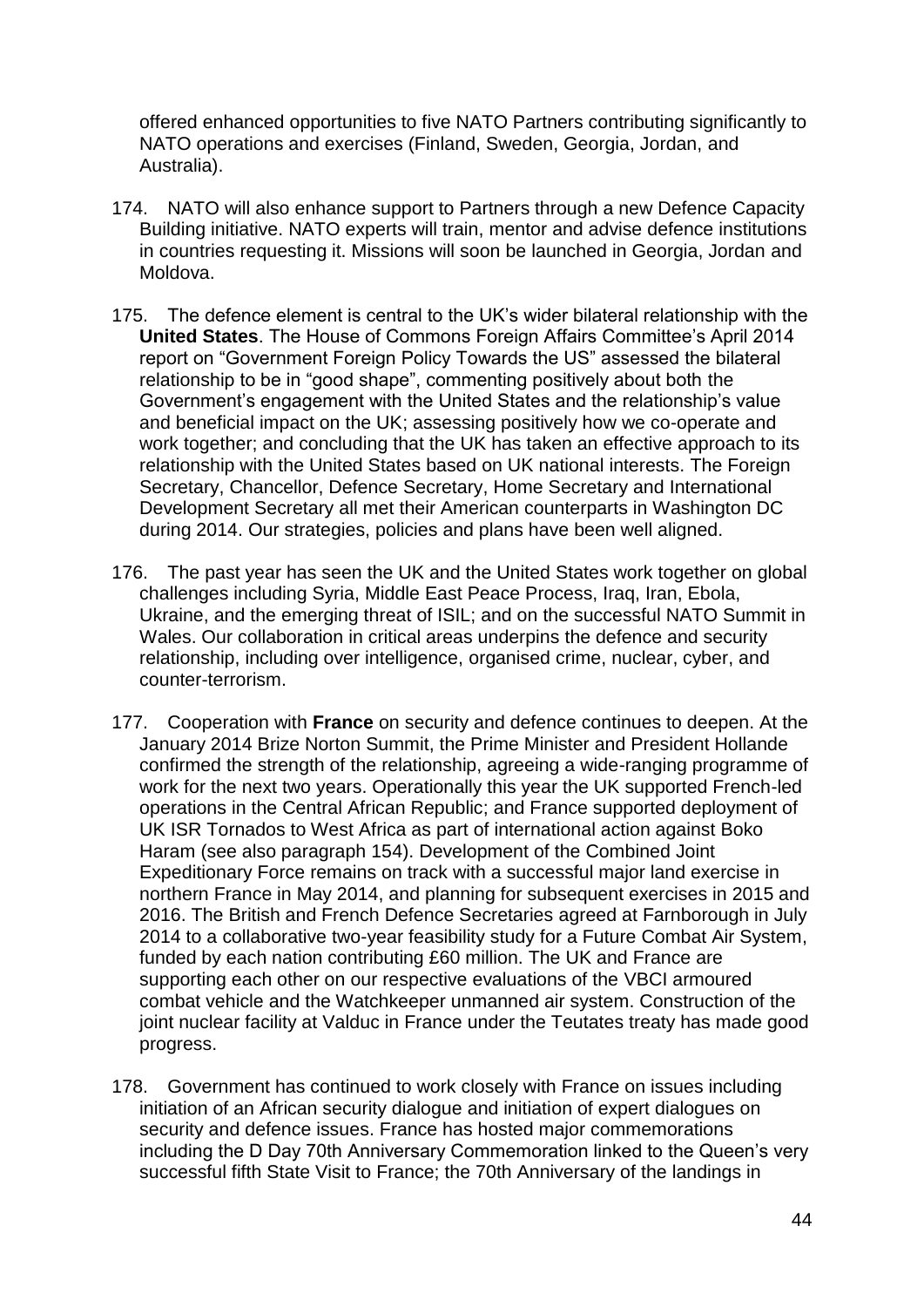southern France; and events commemorating the centenary of the First World War.

- 179. A very active **UN Security Council** has played a vital part in ensuring an effective multilateral response to continuing crises, with the UK taking a leading role. On Syria, the Council unanimously adopted UNSCR 2165 authorising crossborder humanitarian convoy movements. On Ukraine, Russia vetoed Security Council moves to condemn its actions; but the UK strongly supported efforts to deliver 100 votes supporting a similar UNGA Resolution. More widely, the UK has worked closely with the P3 to agree a Central African Republic peace-keeping mission; and our August UNSC presidency successfully delivered a Resolution on conflict prevention. Ensuring a strong, international response to the threat from ISIL was a focus of UNGA, including UNSC agreement to extended measures for travel bans on potential foreign terrorist fighters (see also paragraphs 76-77).
- 180. Government continues to work through the **Organisation for Security and Co-operation in Europe (OSCE)** as a forum for comprehensive dialogue and political agreements linking political-military issues and arms control with human rights and democracy, governance and the rule of law, and environment / energy issues. During 2014, the OSCE has been active throughout the Ukraine crisis, with full UK support including over £2 million, staff secondments, and the provision of armoured vehicles for a large-scale civilian monitoring mission; a UKled unarmed military observation mission for activity under the Vienna Document 2011; and over 170 UK observers in support of large-scale observation of May"s Presidential elections and October"s parliamentary elections. The OSCE has also facilitated talks between Ukrainian, Russian and separatist representatives through its Trilateral Contact Group. In December 2013, the UK supported adoption of OSCE Kyiv Ministerial Council Decisions, including on combating the proliferation of illicit small arms and light weapons; up-dating the OSCE"s nonproliferation principles; the first internationally recognised confidence-building measures in cyber security; up-dating the OSCE Action Plan on trafficking in human beings; statements on the Transnistrian and Nagorno-Karabakh conflicts; and continuation of the "Helsinki+40" process tasking current Swiss and future 2015 Serbian OSCE Chairmanships to find new ways to tackle evolving threats.
- 181. Government has successfully worked with the **EU and its Member States** to address crises and security challenges over this period. The UK has been at the forefront in shaping EU support for Ukraine against Russian aggression, and has strongly advocated sanctions as a means to apply a cost for Russia's actions and to encourage change in Russian behaviour. The UK also continues to lead the EU"s response to the crisis in Syria and now Iraq, including responding to the threat from ISIL, and to play a leading role in EU negotiations with Iran.
- 182. The EU"s Common Security and Defence Policy (CSDP) contributes to conflict prevention, crisis management and stabilisation, helping strengthen European security and Europe"s contribution to transatlantic security. The Government has worked for a more efficient and effective CSDP complementing NATO. The December 2013 European Council on defence agreed on the importance and primacy of NATO to European defence, with the Government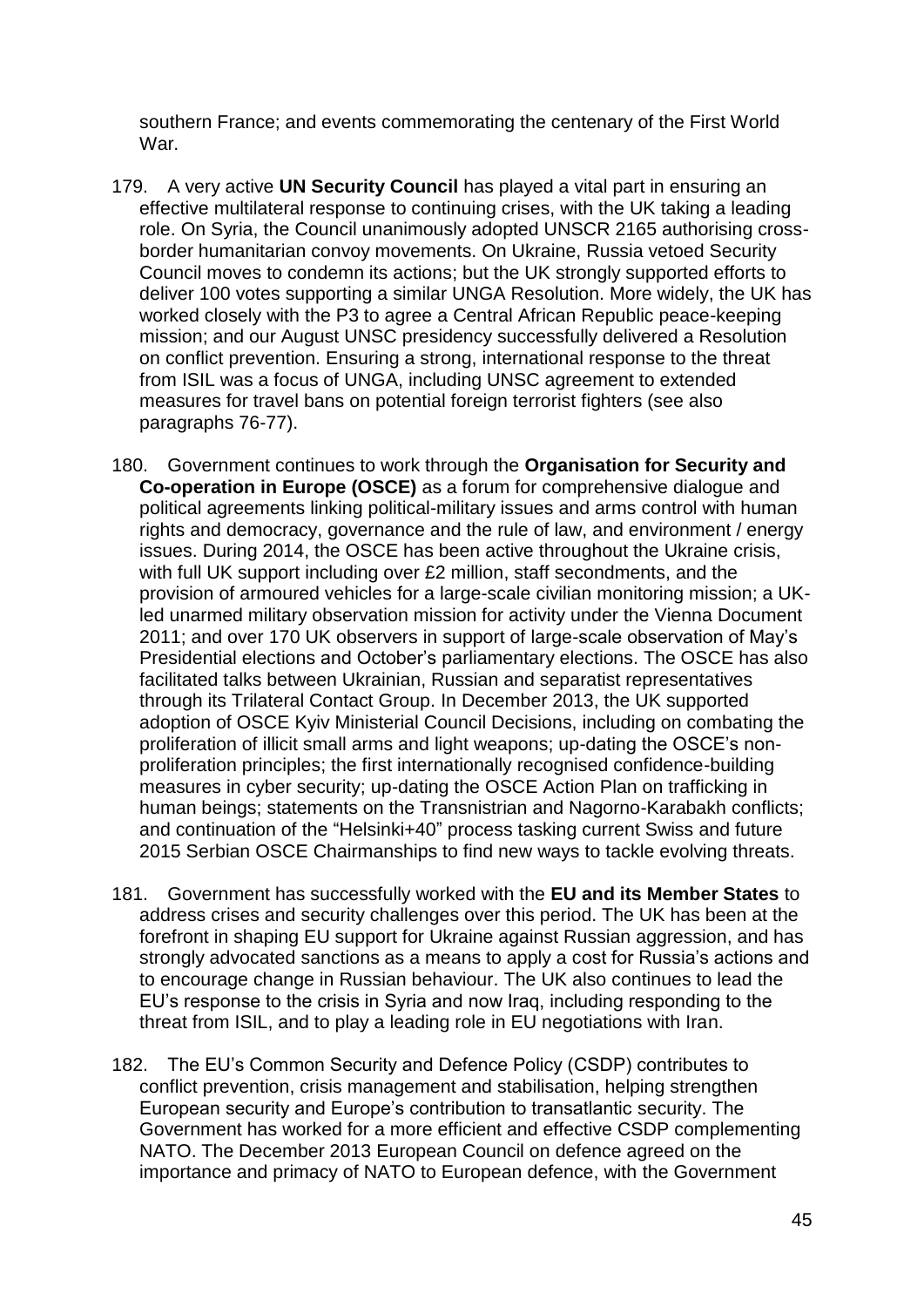ensuring that NATO-EU coordination was a central theme throughout the Council agenda. At the Council, European nations agreed to continue developing new defence capabilities to build their contributions to transatlantic security and defence, and agreed measures to improve European defence industry competitiveness, encouraging innovation while both minimising bureaucracy and boosting economic growth.

- 183. The UK has continued to contribute civilian and military personnel to CSDP missions and operations. The following new CSDP missions have been established: an EU Advisory Mission in Ukraine to support civilian security sector reform, and an EU Capacity Building Mission in Mali supporting internal security forces. The UK has continued to host the HQ for Operation Atalanta countering piracy off Somalia; and an EU military operation in the Central African Republic has worked to support achievement of a safe and secure environment in its capital Bangui. The EU Policing mission in the Democratic Republic of Congo has closed.
- 184. The UK continues to provide significant support for **international criminal justice**, working to tackle impunity for genocide, war crimes and crimes against humanity by supporting efforts to ensure that perpetrators of atrocities are held to account and that victims see justice done. In November 2013, the Special Court for Sierra Leone sentenced Charles Taylor to 50 years imprisonment; and under an agreement of the Court with the UK, he has since been held in a UK prison. In 2014, the Government contributed about £16 million to the International Criminal Court (ICC) and the international tribunals, and £1 million to the ICC Trust Fund for Victims earmarked for projects supporting survivors of sexual violence in conflict. This complemented wider UK work to shatter the culture of impunity for perpetrators of crimes of sexual violence in conflict through the Preventing Sexual Violence Initiative and the Global Summit to End Sexual Violence in Conflict (see also paragraph 72).
- 185. The overall rating for this Task, taking account of all commitments, is "mixed" as defined in paragraph 54.

## **Defence transformation**

- 186. Government has continued to make good progress on the challenging programme of Defence Transformation in force structures, equipment, personnel, bases, efficiency and reform:
	- Implementation of the new Defence operating model recommended by Lord  $\bullet$ Levene"s 2011 Defence Reform review is now complete, increasing delegation of capability planning and financial responsibility to the single Service Commands and the Joint Forces Command. Top Level Budget holders are held to account for delivery against their plans and a new control framework is in place.
	- April 2014 saw Defence Equipment and Support (DE&S) launched as a bespoke trading entity, with the necessary business freedoms to inject new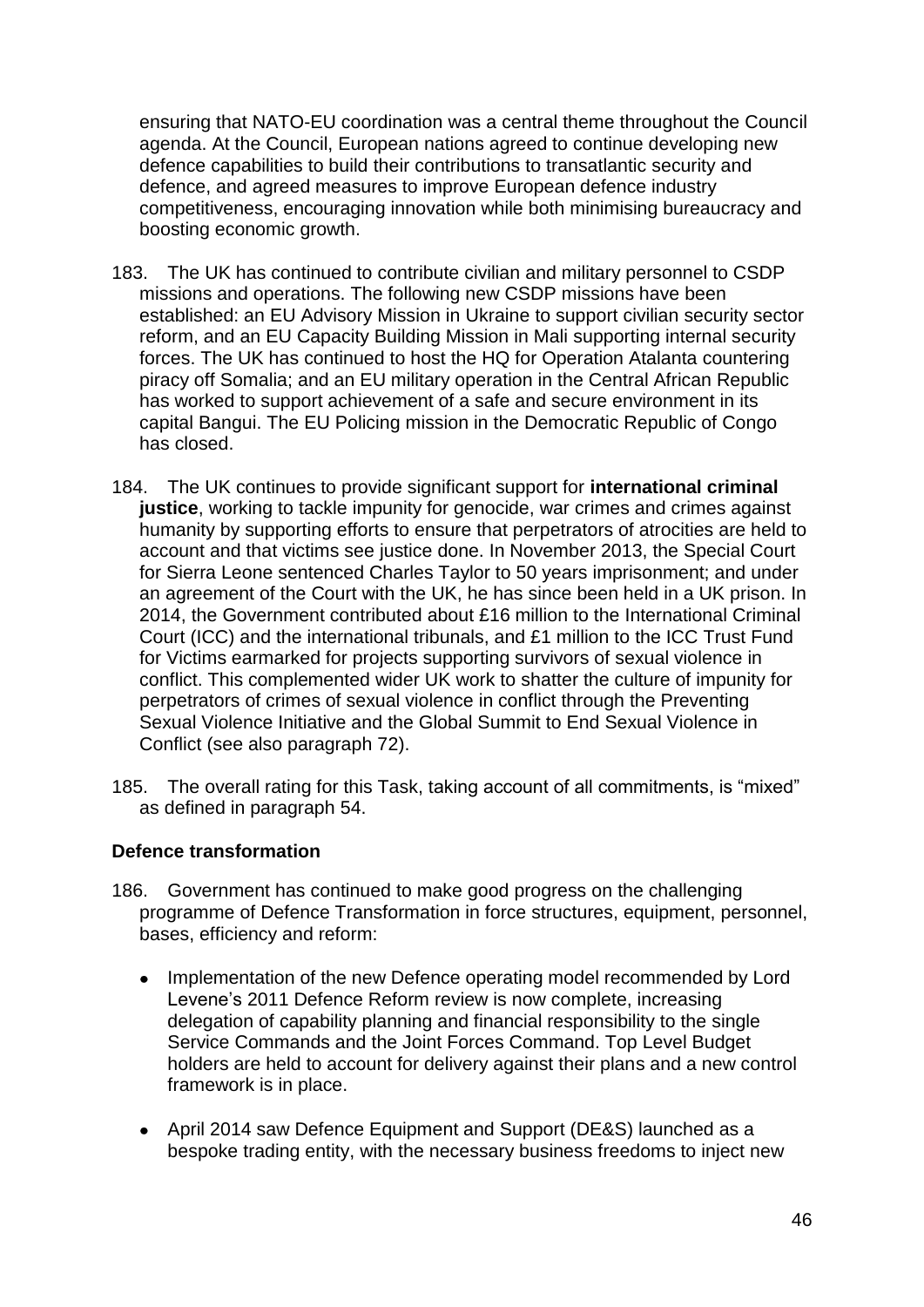expertise and deliver sustained organisational improvement (see also paragraph 226).

- Defence Business Services and the Service Personnel and Veterans Agency have merged, forming a single shared services centre to provide finance, support and HR services for the Service and Civilian workforce.
- A new DG-level Chief Information Officer has been appointed in the Joint Forces Command to lead Information and Communication Technology delivery across Defence.
- A new leadership team is in place in the Defence Infrastructure Organisation (DIO), following Capita"s appointment as its Strategic Business Partner.

## Equipment capability: MOD

187. Good progress continues with procurement of high-quality new equipment for our Armed Forces. Having brought the budget under control, the Prime Minister announced in July 2014 a £1.1 billion investment programme of which £800 million was for Joint Force Command Intelligence and Surveillance equipment, and £300 million for existing capabilities. An £800 million contract for the development of a new electronic radar system for the Eurofighter Typhoon was signed in November on behalf of the UK, Germany, Spain and Italy.

# *Royal Navy*

- 188. Her Majesty the Queen formally named the first of two Queen Elizabeth Class aircraft carriers on  $4<sup>th</sup>$  July 2014. The second, Prince of Wales, began construction as HMS Queen Elizabeth left the dry dock in Rosyth. Both ships will eventually enter Royal Navy service. On 5<sup>th</sup> September 2014, the Prime Minister stated that the Government intended to "…ensure that we will always have one carrier available, 100 per cent of the time". The total capital procurement cost to Defence will be £6.2 billion, with any variation around that price shared equally between the Government and the Aircraft Carrier Alliance. Flying from HMS Queen Elizabeth will begin in 2018 after her sea trials conclude.
- 189. HMS Ambush, the second of seven Astute class submarines, is now fully operational. The third, HMS Artful, was launched in May 2014 and is expected to start sea trials in 2015.
- 190. Approval of the Successor Deterrent Assessment Phase in spring 2011, at a cost of £3 billion, covers work to Main Gate in 2016 including submarine platform design. This is now 60% complete. More recent approval of £261 million will enable purchase of long lead items and BAe Systems facilities improvements. The Successor programme remains within the 2006 White Paper cost and is on track to deliver an operational future Deterrent Capability from 2028.
- 191. The Type 26 (T26) Assessment Phase has continued throughout 2014 and aims to replace all thirteen Type 23 frigates from 2022. On current plans, the first T26 will begin construction from May 2016.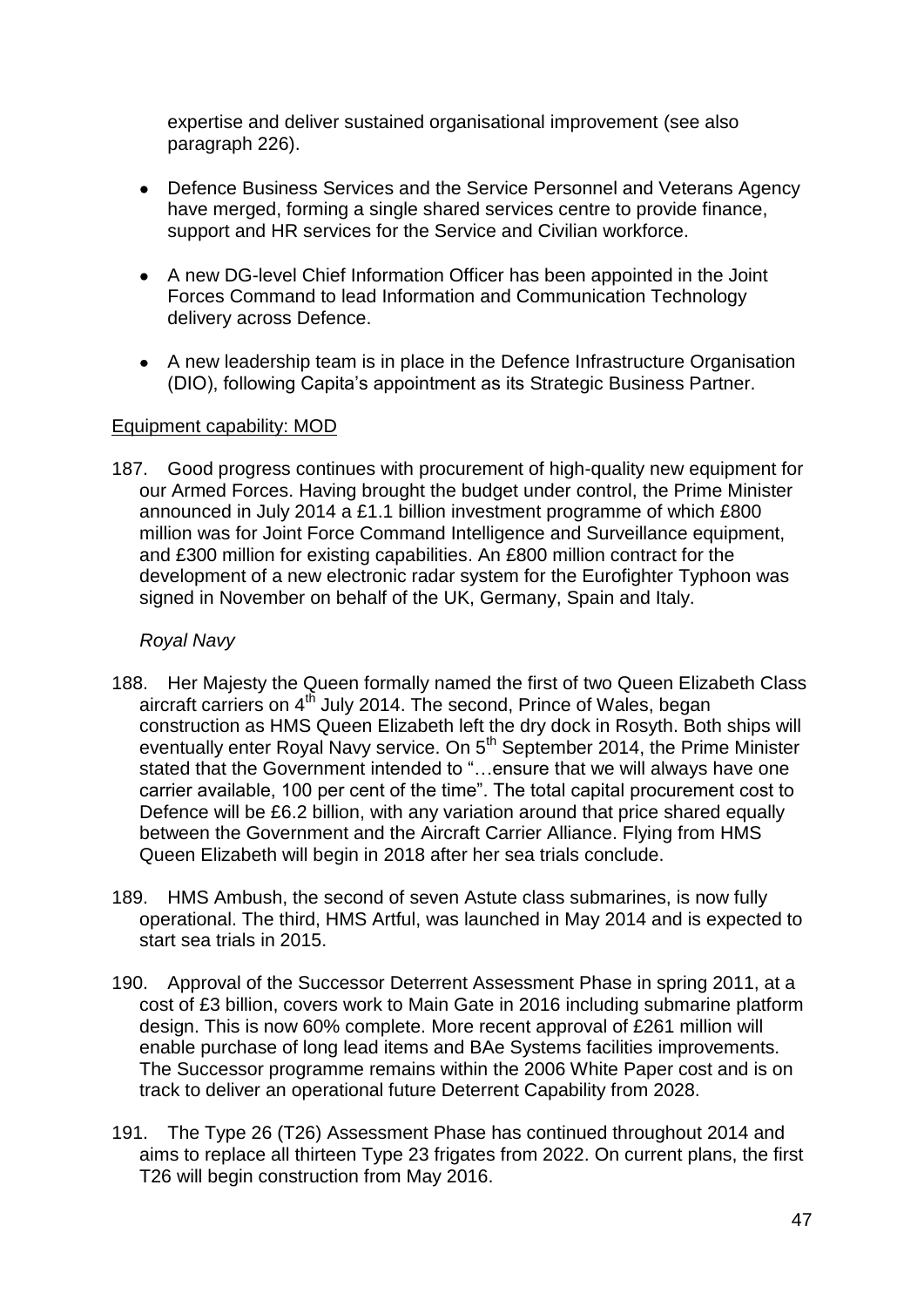- 192. HMS Illustrious was decommissioned in August 2014 as HMS Ocean returned to Fleet operations following extensive refit.
- 193. BAe Systems started to build the first of three new Offshore Patrol Vessels (OPVs) in October 2014. Current plans envisage delivery of the three ships in 2017-2019 at a cost of £348 million.
- 194. The Royal Navy"s next generation ship-borne Merlin Mk2 submarine-hunting helicopters entered service four months ahead of schedule in July 2014. The £800 million programme has sustained more than 1,400 UK jobs and delivered one of the most advanced and effective anti-submarine helicopters in the world.
- 195. The Royal Navy"s new ScanEagle unmanned air system began operations from the Type 23 frigate HMS Somerset in early 2014, seven months after announcement of the contract for its provision with Boeing Defence UK.

## *Royal Air Force*

- 196. With delivery of the first production Joint Strike Fighter Lightning II test and evaluation aircraft in 2016, the first front-line Lightning II squadron will become operational by 2019. The fifth Typhoon squadron is due to stand-up at RAF Lossiemouth from 1<sup>st</sup> April 2015. Typhoon synthetic training will optimise aircraft operational efficiency.
- 197. Transition from legacy to new Air Transport or Air-to-Air Refuelling Aircraft is underway, with nine A330 Voyager aircraft being accepted into military service for Air Transport and cleared to refuel Tornado, Typhoon and C-130J aircraft. The first A400M Atlas was accepted into service in November 2014; and delivery of two aircraft has been brought forward to manage their entry into service.
- 198. Royal Air Force Reserves expansion continues. In the past year, the final existing Royal Auxiliary Air Force Squadron to change its role under Future Reserves 2020 has started recruiting. Planning to stand up a further three new squadrons in the south-west, west Midlands and north of England has started.
- 199. The first of three Rivet Joint signals intelligence aircraft delivered in November 2013 began flying for capability development with the RAF in May 2014. In July 2014, it was deployed to support operations in Afghanistan well ahead of the planned December 2014 In-Service Date. The remaining two aircraft are being converted and will be delivered in 2015 and 2017.
- 200. Development and manufacture of the Future Anti-surface Guided Weapon (FASGW) capability have continued with approval of the FASGW (Heavy) and FASGW (Light) weapons, and the common elements of their integration onto the Wildcat helicopter. The weapons are planned to enter service in October 2020.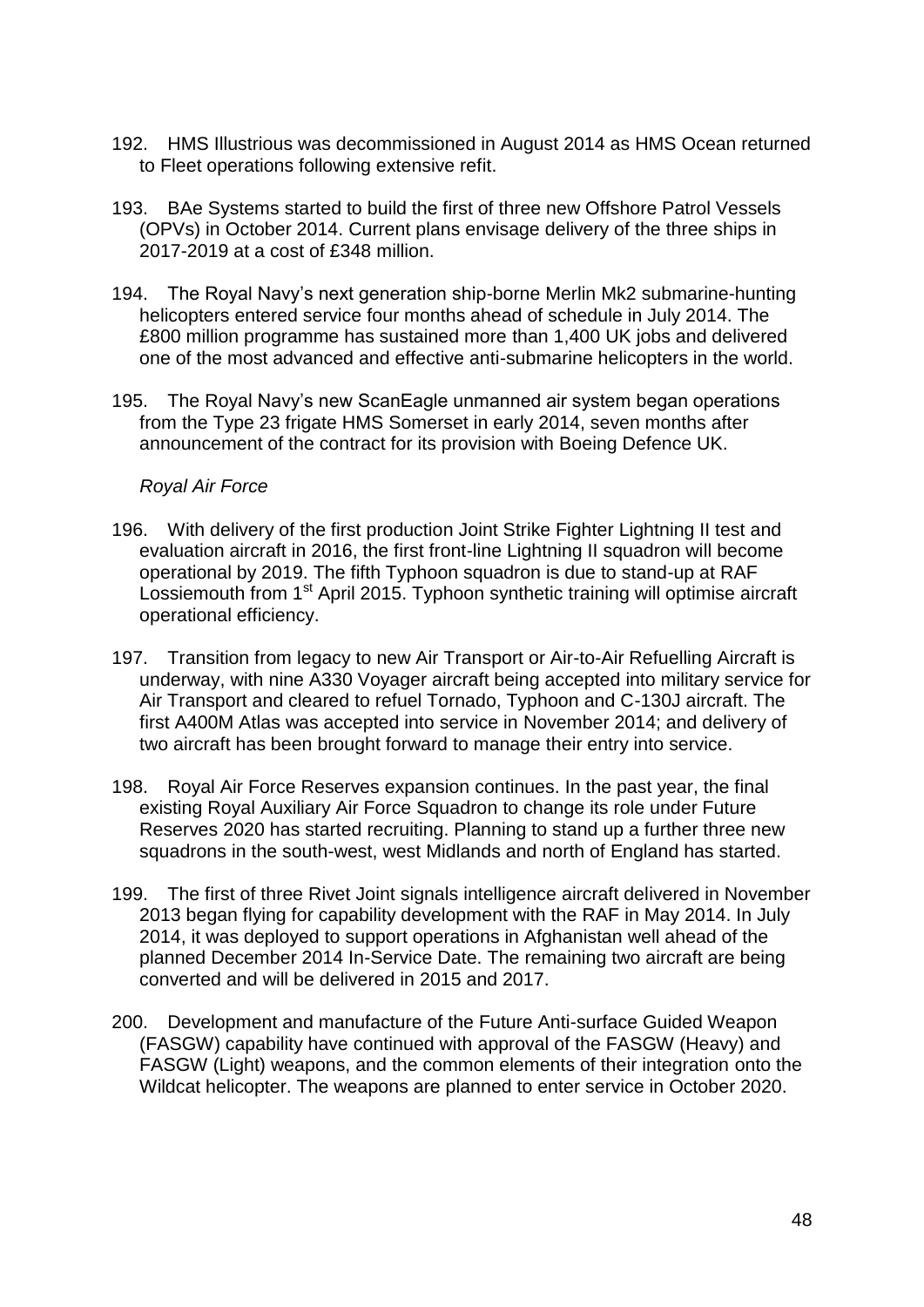# *Army*

- 201. Significant developments in the Land environment will both enhance overall capability, as the Army makes progress towards the Army 2020 structure, and ensure that it remains amongst the best equipped in the world.
- 202. The Prime Minister announced in September a procurement contract with General Dynamics (UK) for 589 of the Army"s new multi-role, fully digitised Scout armoured vehicles. This will be underpinned by Warrior and Challenger 2 life extension and sustainment programmes, significantly enhancing the Army"s armoured manoeuvre capability. Six variants of Scout will provide nine different roles including reconnaissance and surveillance, joint fire control specialist capabilities, command and control, and battlefield repair. Scout specialist vehicle deliveries are planned to start in 2017, equipping the first squadron by mid-2019 and enabling the first brigade to deploy from the end of 2020.
- 203. Scout will augment the fleet of protected battlefield mobility vehicles already delivered by incorporating Mastiff, Wolfhound and Jackal into the core equipment programme through Urgent Operational Requirements (UOR) procurement. The UOR to Core programme has now approved 41 of the 74 equipment capabilities identified, totalling 75% of planned £1.34 billion spending on conversion. The most recent capabilities to be brought into the core are for route proving and IED clearance, improved ballistic protection helmets and body armour.
- 204. The first three of 14 new Chinook Mk6 helicopters have been delivered for Joint Helicopter Command. They will begin operating by January 2015. Full operational capability will follow in 2017. The total Chinook fleet will rise to 60 aircraft. The Julius modification programme and incorporation of digital automatic flight control systems will improve coherence across the entire Chinook fleet.
- 205. The Army"s new light utility Wildcat helicopter programme will be the mainstay of the Aviation Reconnaissance Force at Yeovilton, having become operational on 28<sup>th</sup> August 2014. Full operating capability is scheduled for April 2017, based on two full squadrons capable of complex interventions. The recommendation to the Secretary of State to approve a single technical option sustaining to 2040 an Attack Helicopter capability is a major step forward for the Army.
- 206. The Watchkeeper Unmanned Aerial Vehicle Operational Capable Unit has met initial operating requirements through deployment to Afghanistan until October 2014. Five more Reaper remotely piloted aircraft have supported operations in Afghanistan.
- 207. Finally, delivery of dismounted close combat equipment (personal equipment, weapons, sight units and similar items) underpins the Army"s commitment to develop the Army Reserve within the Future Reserves 2020 programme.

# Personnel

208. Government continues to strengthen the Armed Forces Covenant, upon which the second statutory report was published on  $16<sup>th</sup>$  December 2013. The Covenant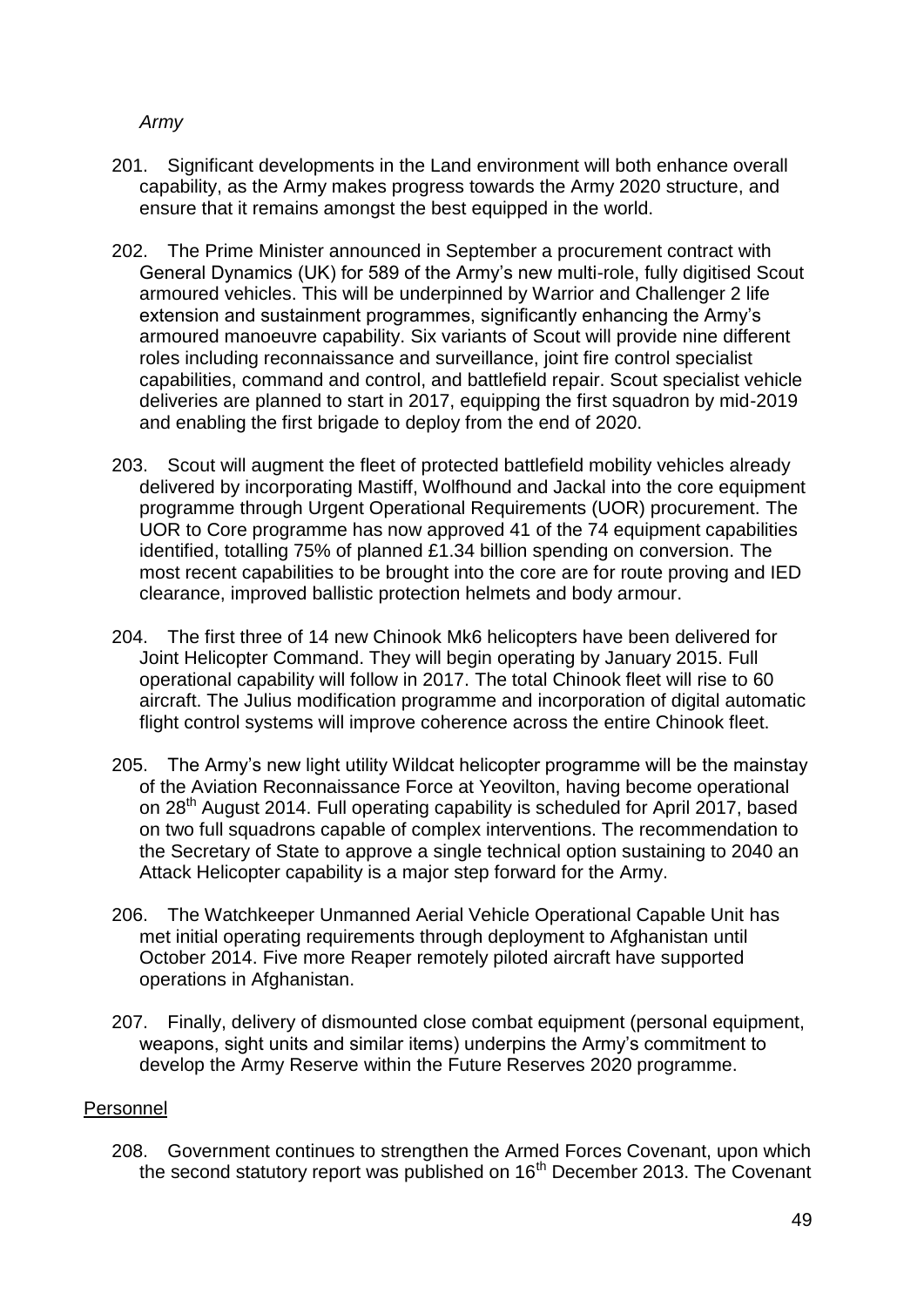aims to reinforce bonds of trust and mutual respect between the Armed Forces and society, and ensure that the Armed Forces community is not disadvantaged in access to public and commercial services. The Armed Forces make enormous sacrifices for their country; and the Covenant ensures their recognition as valued members of society able to go from strength to strength in their vital and often dangerous role. Work at a local level and through the Devolved Administrations is in hand. Measures over the past year include:

- a £40 million Veterans Accommodation Fund to support Service Charities and other benevolent organisations accommodating Veterans' housing needs;
- a £20 million Childcare Fund to improve Defence personnel access to childcare;
- enduring funds for the Covenant, with a further £10 million p.a. from 2015/16;
- introduction of Forces Help to Buy, a three year £200 million scheme to help Service Personnel onto the property ladder: to date, about 830 Service Personnel have benefited to a value of approximately £13 million;
- from April 2015 widows, widowers and surviving civil partners of all members of the Armed Forces Pension Scheme will retain their pension for life;
- all local authorities in Great Britain have signed the Community Covenant and are working to bring Service and local communities closer together;
- almost 300 companies and charities have signed a Corporate Covenant making commitments to support the Armed Forces Community, including supporting employees to become Reservists; and
- eligibility criteria for the South Atlantic Medal (without Rosette) have been  $\bullet$ extended resulting in issue of a further 202 South Atlantic Medals.
- 209. The widest-ranging review of Terms and Conditions of Service (TACOS) for Service personnel in over 40 years will inform a New Employment Model (NEM). Further, changes introduced in 2014 to separate Reimbursement Expenses from the wider allowances framework, and amalgamation or deletion of 17 allowances, will help reduce its complexity.
- 210. NEM consultation from June 2013 to February 2014 engaged about 30,000 Service personnel and their families. Results published on  $21<sup>st</sup>$  July 2014 will inform effective policy-making. Other NEM changes being implemented from April 2015 to 2020 include:
	- working with the Services to align their regular engagement structures to the Armed Forces Pension Scheme in April 2015;
	- a new Combined Accommodation Assessment System (CAAS);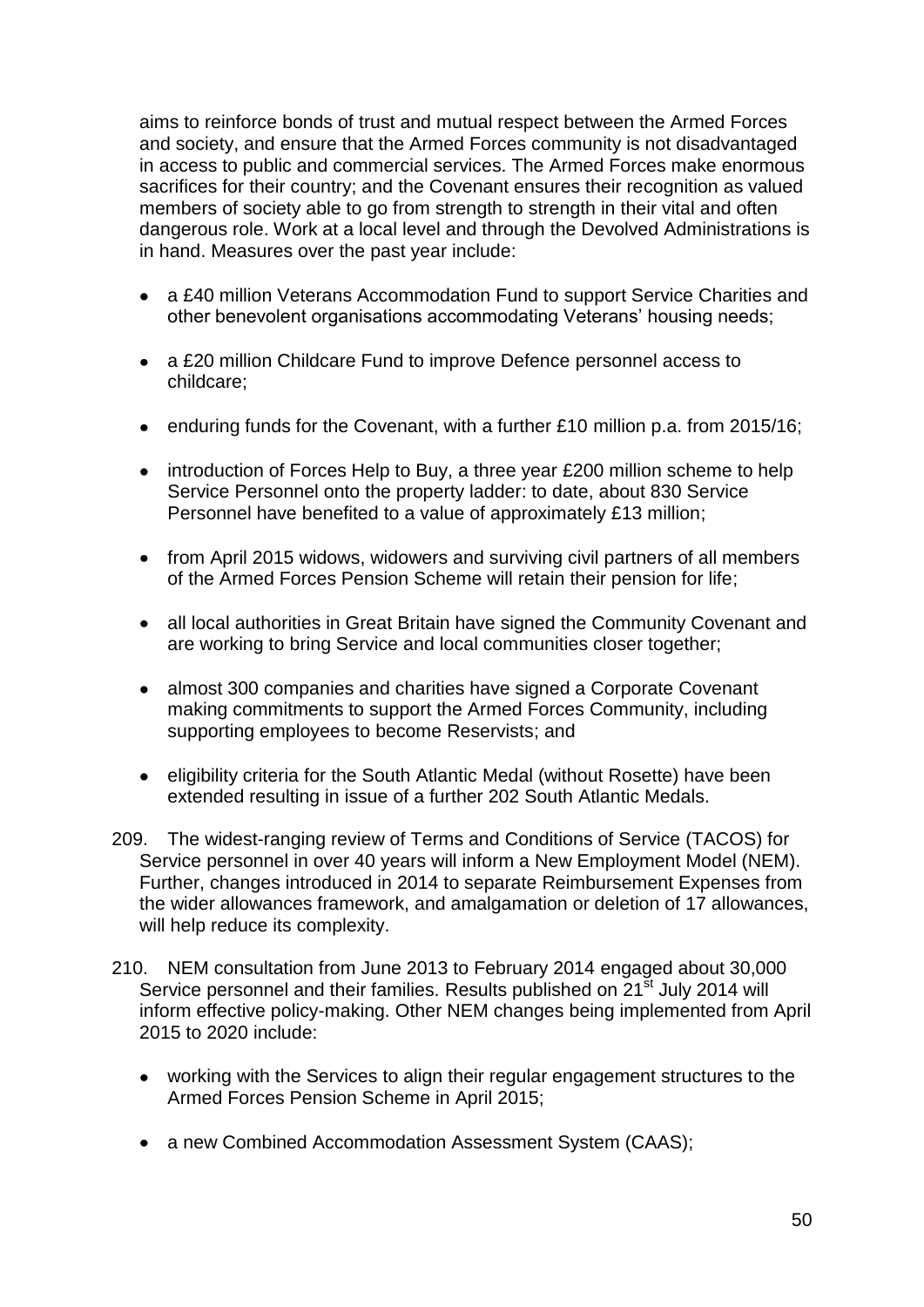- examination of ways to enhance training and education delivery;
- developing career management and career streaming policy to enable focused professional development of officers; and
- work to develop a new pay system.
- 211. NEM work is also considering how current Reserve pay and allowances packages might change to support the Reserves, and aligning engagement structures to facilitate transfer between regular and reserve employment.
- 212. In June we announced the final Armed Forces Redundancy Programme (AFRP) phase. About 10.540 Armed Forces personnel had left MOD by  $30<sup>th</sup>$ June 2014 under AFRP Tranches 1, 2 and 3; and in June 2014, about 1,060 personnel were notified of selection for redundancy in Tranche 4, of whom 72% were applicants. No further redundancy is required to meet 2010 Strategic Defence and Security Review personnel targets.
- 213. In the year to 1<sup>st</sup> April 2014, civilian personnel were reduced by 2,900 bringing the overall reduction since 2010 to 23,350. Total civilian numbers are expected to have fallen by more than 27,000 by 2015, bringing the total below 60,000.
- 214. The first Defence People and Training Strategy has been published encompassing all Whole Force Approach<sup>2</sup> (WFA) elements for the first time. Replacement strategies will be published after each Strategic Defence and Security Review, supported by annual plans detailing how milestones will be achieved. The WFA is increasingly embedded in capability development across the Armed Forces, particularly in organisations delivering new capabilities. Few barriers remain to further WFA policy development; and these are subject to Defence Board review concluding in March 2015.
- 215. The July 2013 White Paper "Reserves in the Future Force 2020: Valued and Valuable" detailed proposals for the future relationships required with society, employers, Reservists and their families in order to deliver and sustain the Reserve Forces required<sup>3</sup>.
- 216. As we restructure our Armed Forces to meet the security challenges of the future, Reservists will play an even greater role and will be required for almost all military operations, both at home and abroad. They will provide a larger proportion of the force, particularly capability in certain specialist areas that it is not practical or cost-effective to maintain full time.

 2 "Whole Force Approach" describes a way to deliver a balanced, resilient and fully integrated force structure, comprising Service Personnel (Regular and Reserve) and civilians (MOD Civil Servants and contractors), optimised to deliver the people (Human Capability) component of Defence"s Operational Capability, at declared readiness and defined risk, in the most cost-effective and affordable manner.  $3$  For the purposes of Table 1 assessing progress against National Security Tasks, the defence transformation commitment on the Future Reserves 2020 is noted under item 6(c) on a civilian

response scaled to support military operations.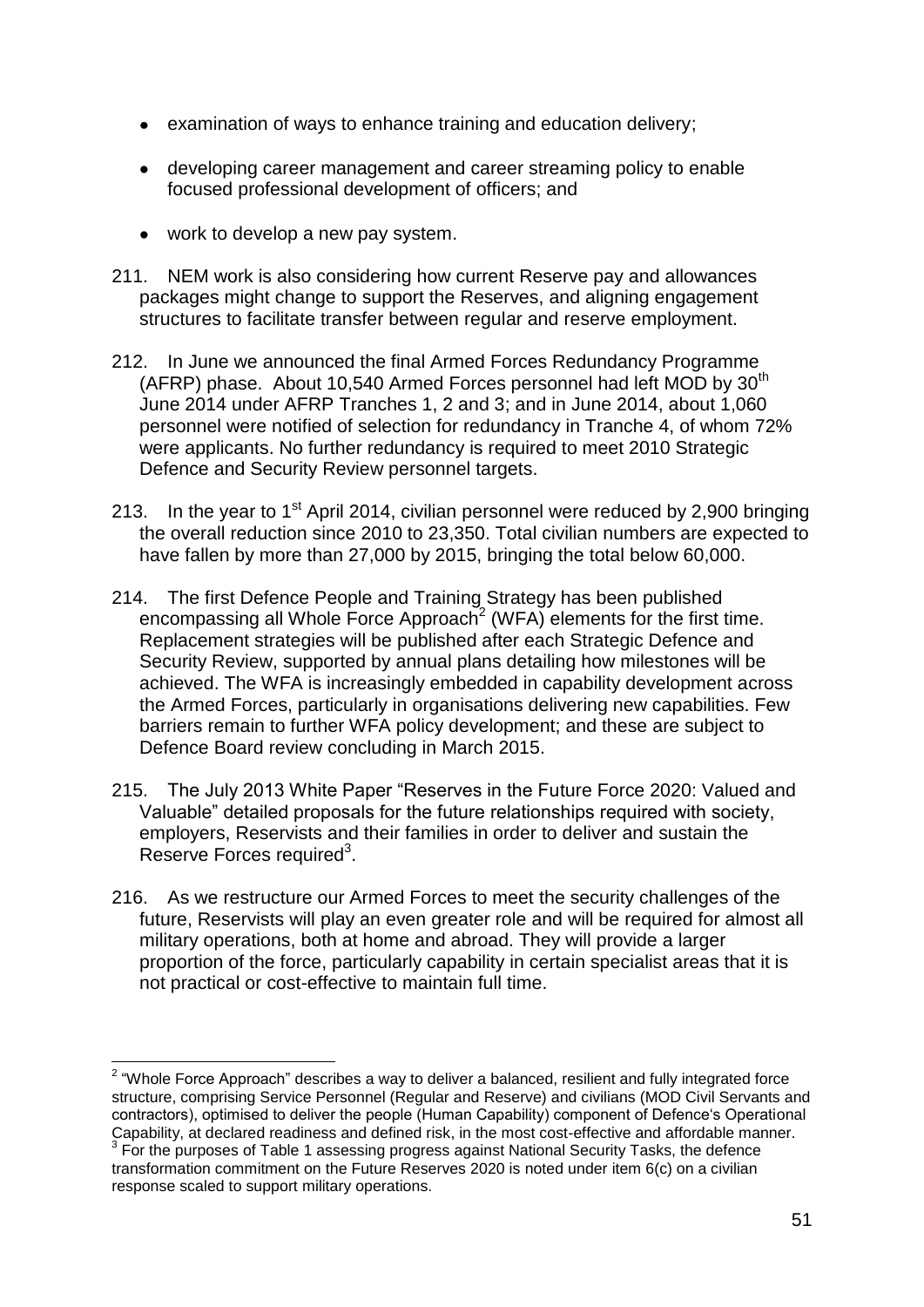- 217. The contribution of our Reserve Forces, will deliver in a cost-effective way the capable and usable Armed Forces the nation needs; better harnessing the talents of the country and enhancing the links and understanding between the Armed Forces and wider society.
- 218. We are committed to increasing our total Reserve Forces to 35,000 by the end of 2018/19 and all three Services are actively recruiting. The FR20 Programme business objective is to increase trained strength by the end of 2018/19 as follows:
	- from 19,410 in 2012 to 30,000 for the Army Reserve;
	- from 1,830 in 2012 to 3,100 for the Maritime Reserve (Royal Naval Reserve and Royal Marines Reserve); and
	- from 970 in 2012 to 1,800 for the Royal Auxiliary Air Force.
- 219. As part of our plans to encourage more people to join the Reserves, we are investing an additional £1.8 billion in them over ten years, including financial incentives, integrated training and better provision of equipment. Overall triservice trained strength as at 1<sup>st</sup> April 2014 was 22,480, against a target of 21,780 by that date.
- 220. The Defence Reform Act entered into force on 1<sup>st</sup> October 2014. This will enable Reservists to have the opportunity to be used for a wider range of tasks, with access, for both them and their employer, to the full benefits and protection that mobilisation provides. In addition, new payments have been introduced for small and medium-sized employers, of up to £500 per month when a Reservist employee is mobilised.

# Bases

- 221. The Regular Army Basing Plan, with Army rebasing from Germany at its core, was announced by the Defence Secretary on 5<sup>th</sup> March 2013. The Basing Plan represents a £1.8 billion infrastructure investment in the UK over the construction period from late 2013 until late 2019. Its recommended baseline infrastructure solution has largely been defined with commercial processes for development partners underway.
- 222. We remain on target to return 100% of our personnel in Germany by 2020 and to exceed the original target of 50% returning by 2015. Finalising this number continues to depend on other MOD change programmes. Concurrent return of manpower and materiel from Afghanistan exacerbates the challenge; and the Defence Board is monitoring progress closely.
- 223. The Army Basing Programme with Chief Operating Officer Defence Infrastructure Organisation (DIO) as the Senior Responsible Officer (SRO) – is supported by Army and DIO delivery teams drawing upon industry support. Infrastructure-related work is under way to deliver ecological surveys, planning work, site-level assessment and options studies. Work is advancing with councils to prepare planning applications, and commercial processes are in hand.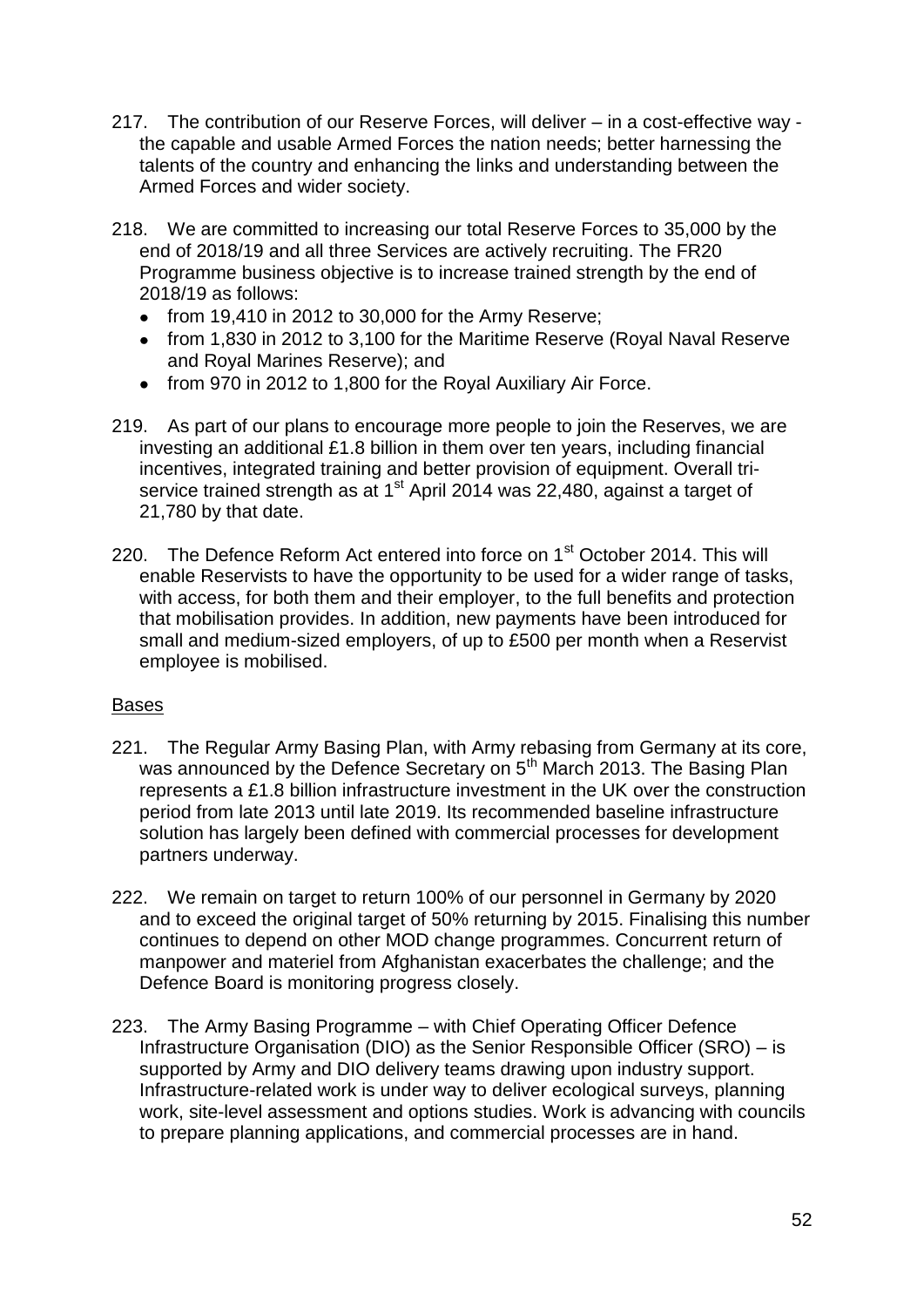224. Work has now started on the longer term future of 38 sites surplus to Reserve requirements and to develop plans for meeting requirements of affected lodger units and cadets. Further rationalisation work is expected to commence in 2016 once the impact of structural change on reserve recruiting becomes clearer.

## Efficiency and reform

- 225. The Materiel Strategy was launched to investigate how DE&S can operate differently to become more efficient and effective. Reforming the acquisition system, delivering lasting improvement in the management of the MOD's ten-year £164 billion equipment and support programme, is a core element of the Transforming Defence programme. The Strategy had originally considered two options: a Government Owned Contractor Operated (GOCO) body, and DE&S+ as the enhanced internal option. In December 2013, the then Defence Secretary announced that, following withdrawal of a second GOCO bidder, the Government would not proceed with the competition as the risks of continuing with only one remaining bidder were too great. Instead, it was decided to establish DE&S as a bespoke trading entity in the public sector. The new DE&S was launched on 1<sup>st</sup> April 2014 as part of the MOD but operates at arm"s length from the Department.
- 226. A DE&S Corporate Plan and Framework Document have been published; and a new governance and oversight structure includes an independently chaired Board, and a Chief Executive responsible to Parliament for DE&S performance. A number of freedoms and controls underpin this, agreed with HM Treasury and the Cabinet Office, particularly on how DE&S recruits, rewards and manages its workforce. A DE&S Executive Board is leading transformation, adding specialised external support secured through contracts for Managed Service Providers to provide assistance in Project Delivery; Finance / Management, Information / Information Technology; and Human Resources. Contracts for the first and third of these work packages were awarded on 17<sup>th</sup> November.
- 227. The Defence Reform Act 2014, which received Royal Assent in May 2014, covers MOD proposals for strengthening single source procurement. The Act establishes a new independent regulator and introduces a comprehensive and far-reaching reform. This means a radical improvement to how the Department procures services and equipment through single source contracting, delivering a more efficient and effective way of supporting the Armed Forces.
- 228. Working to deliver non-front line savings of at least £4.3 billion over the 2010 Spending Review period (to 2014/15), the Department has been able to operate within its budget over the last two financial years. A tracking process has been developed to mitigate risk of savings erosion.
- 229. Finally, plans to deliver savings of £900 million by 2020/21 under the Submarine Enterprise Performance Programme (SEPP) are being taken forward. Following agreement of Rolls-Royce and BAe Systems Foundation Contracts in 2013, signature in October of the Maritime Support Delivery Framework as the Foundation Contract for Babcock Marine secures related benefits.